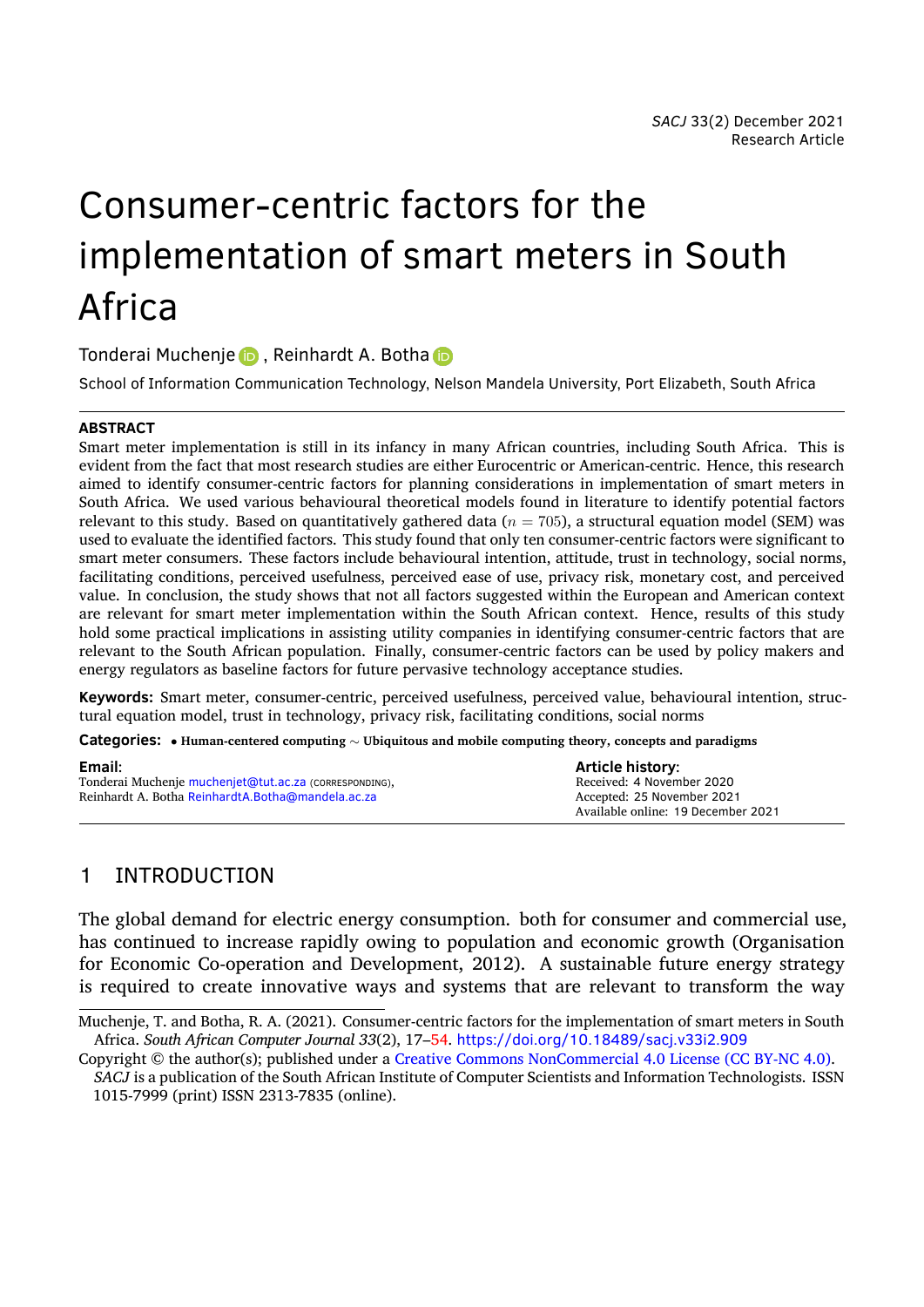electrical energy is produced, transmitted, distributed, and consumed. Otherwise, the access to electrical energy in the future will only be for the privileged, but unaffordable to the poor.

Currently, many countries worldwide are being forced to rethink their electricity infrastructure investment and energy generation, transmission, supply, and management in general (Eberhard et al., 2017), as a matter of urgency. Developed countries, such as the United States of America, and those in Europe, have taken initiatives to replace their ageing traditional electricity infrastructure with electricity grids commonly referred to as smart grids (J. Kranz et al., 2010; J. Kranz [et al.,](#page-27-0) 2015; J. J. Kranz & Picot, 2011). It has been found that many parts of the traditional electricity grids in various countries are decades old, wearing out and failing to contain the increasing electricity demand, monitoring and control needed to support economic [growt](#page-28-0)h prospects (Ba[zilian](#page-28-1) et al., 2013; Manyik[a et a](#page-28-2)l., 2013). Therefore, utility companies across the world are investing billions of dollars to upgrade and modernise electricity grids with smarter technologies, aiming to improve electricity usage efficiency, reliability, privacy, and security in the digital age (C[amari](#page-26-0)nha-Matos, 2016[; Ma e](#page-29-0)t al., 2018). Although the implementation of smart meters, as part of the smart grid system, offers many benefits to both consumers and service providers (utility companies), it has been faced with wide resistance in many countries across the world.

Resistance to smart meter implementation is a [realit](#page-26-1)y in South [Africa](#page-29-1) too. From consideration of the challenges mentioned above, several gaps can be identified that should be researched from an African customer perspective, because factors impacting smart meter adoption in Africa are potentially different from those in both America and Europe (J. Kranz et al., 2010; J. Kranz et al., 2015; J. J. Kranz & Picot, 2011). Therefore, this research study was delineated to focus only on the South African context.

In South Africa, there is a need to understand and explore planning considerations for [smart](#page-28-0) meter impleme[ntation](#page-28-1) and it was this need [that](#page-28-2) became the major motivation for conducting this study. In relation to this, research is needed to support the development of a consumer-focused predictive model and planning considerations in smart meter implementation of planning projects, with specific reference to technology acceptance and use. Therefore, the need to investigate the consumer-centric factors that facilitate high acceptance of smart meter implementation for planning within the South African context can be considered vital research.

The paper first provides a background to the study on smart meters, discussing smart meter adoption in the rest of the world, highlighting the role of customer-centric factors. Subsequently, a justification for using the technology acceptance model as the foundational research model for this research is discussed. This is followed by a discussion of the supplementary models and development of the research model, as well as the theoretical underpinnings that the study. The discussion of the research methods is followed by hypothesis development, model testing and the presentation of the empirical results. The research paper concludes with a discussion of the theoretical implications.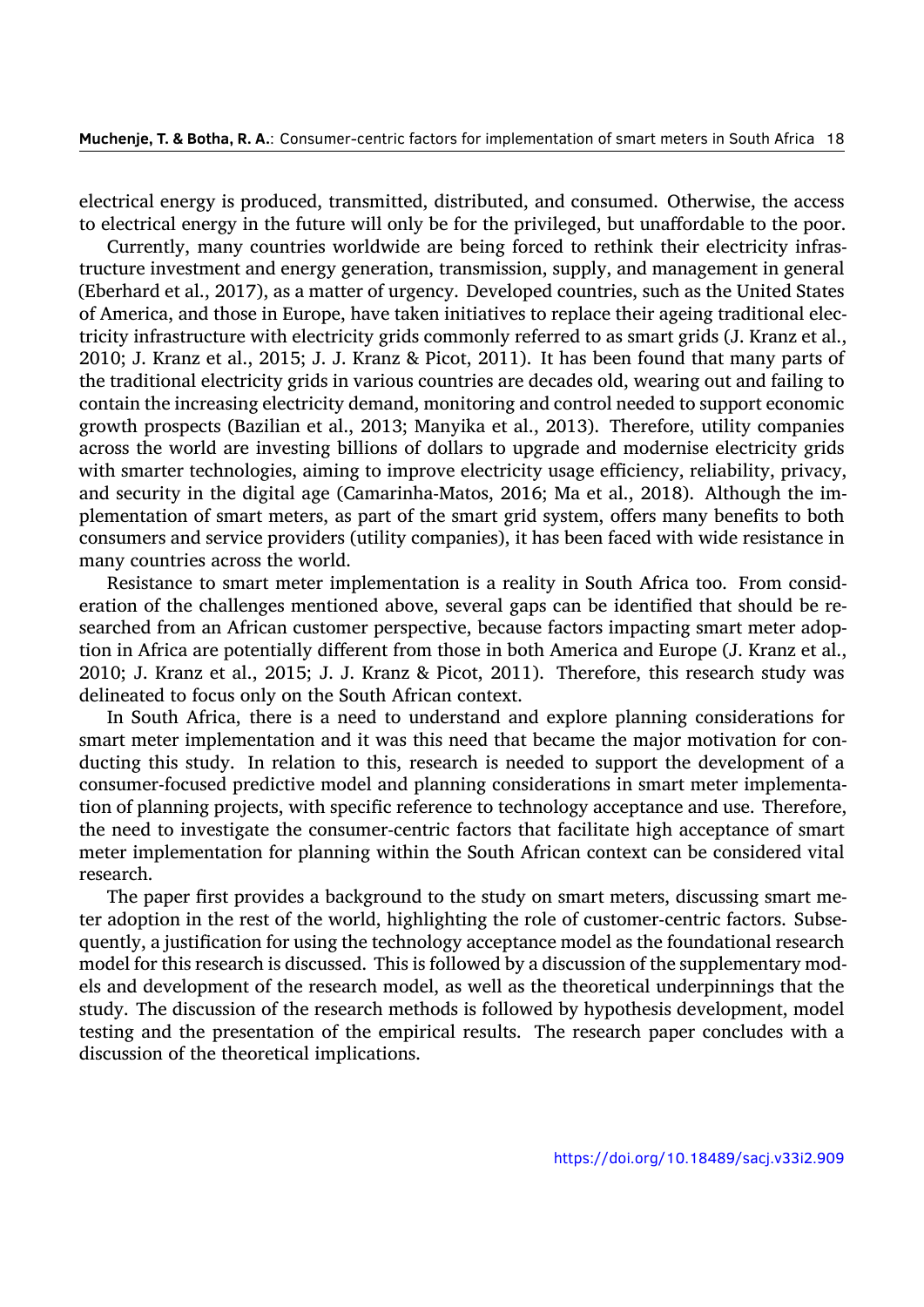## 2 BACKGROUND

Energy is becoming the oxygen and lifeblood of the mass industrialized world and is a critical resource for fostering growth in emerging economies (World Economic Forum, 2012). The global demand for and consumption of energy, including electricity, is growing faster than its generation and supply capacity. To generate electricity at a capacity that can meet both residential and industrial demands, while keeping pace with economic growth and cli[mate c](#page-32-0)hange requires striking a balance that is difficult to maintain (Wunderlich et al., 2012). Unfortunately, for many decades, electricity infrastructure has not changed much. Most components of the traditional electricity grid used in various countries are decades old and, consequently, are wearing out and failing to meet the increasing demand to supply elec[tricity](#page-32-1) as well as control and monitor its consumption (Barrett et al., 2013; Manyika et al., 2013). Therefore, utility companies across the world are investing billions of dollars into upgrading and modernizing their electricity grid infrastructure with smarter technologies to improve its efficiency, reliability, privacy, and security, and launching the[m into](#page-26-2) the digital age ([Bargh](#page-29-0) & McKenna, 2004).

Incorporating smart meters (Wang et al., 2019) into the traditional electricity grid has become inevitable for countries that are pursuing sustainable development and energy efficiency [\(Zamr](#page-25-0)udi et al., 2019). Smart meters provide monitoring and control capabilities to the smart grid (Dileep, 2019). Consumers can remotel[y man](#page-32-2)age their energy consumption, while utility companies can manage and control the electricity supply, billing, and the monitoring of this finite resource [\(Zamr](#page-32-3)udi et al., 2019). The building of smart grids is a driving force behind energy effici[ency a](#page-27-1)nd economic growth (Han et al., 2017).

## 2.1 What are smart met[ers?](#page-32-3)

As part of the modernization of the electricity infr[astruc](#page-28-3)ture, smart meters are currently being deployed in various countries, including South Africa. Smart grids utilizing smart meter technology will modernize existing grids with bidirectional communication and pervasive communication capabilities for the smart generation, distribution, management, and consumption of electricity (Guo et al., 2015). Atkins (2014) defines a smart meter as

an electric meter that measures energy consumption data over specified intervals, has two-way communications capability, stores metering data in registers, supports a variety of tariffs [\(e.g., t](#page-27-2)ime of us[e, incl](#page-25-1)ined block, maximum demand, free basic electricity) which can be remotely updated, can switch attached loads on command and interfaces to data concentrators.

Smart meter technology simplifies the meter reading process for energy utilities and enables new services, flexible tariffs, and demand response programs in the context of the smart grid. As the electricity grid becomes "smarter", it gains many new data collection, communication, and information sharing capabilities related to energy usage, and the related technologies in turn introduce new challenges that were not associated with the traditional system.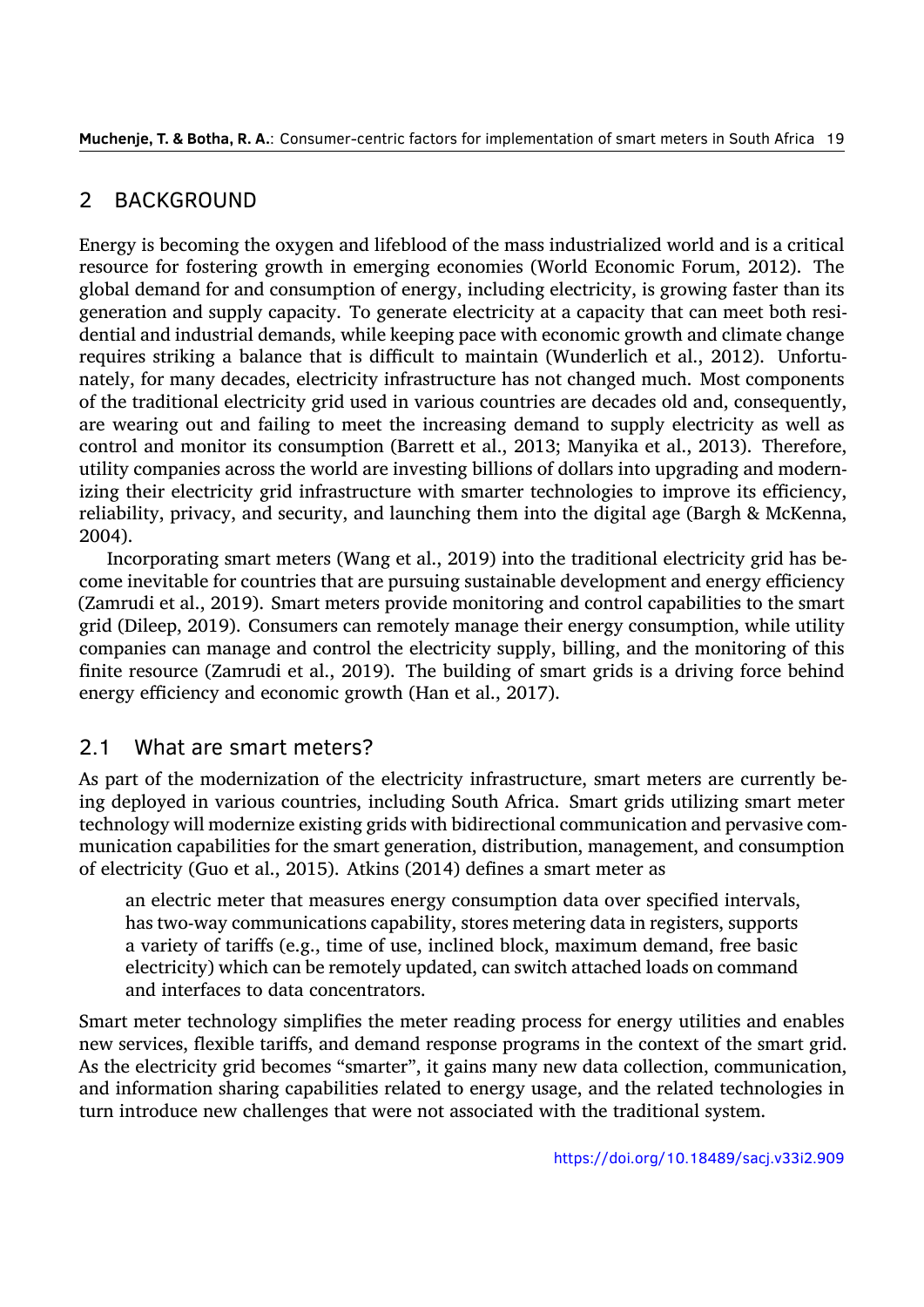## 2.2 Smart meter adoption in European countries and the USA

Although smart meters have benefits for both utility providers and consumers, there is still some resistance to the adoption of this technology. This section identifies consumer-centric factors that have impacted smart meter adoption, with specific reference to the USA and Europe as pioneers.

#### 2.2.1 The USA

Jay et al. (2019) found that people generally support smart meter installation in the United States of America. This study included participants from 17 states with high smart meter installation rates. The results showed that privacy concerns, experience with privacy violations, and optim[ism in](#page-28-4) regard to accepting new technologies have an impact on consumer support for smart meter installations. They further suggested that communication to the public regarding privacy and economic benefits need to be clear to enhance adoption. In addition, Jay et al. (2019) also pointed out that social norms and technology readiness factors have some impact on the level of support for smart meter installations. Based on the Ithaca, New York study by Bugden and Stedman (2018), familiarity and climate change risk perceptions are the two fa[ctors](#page-28-4) that have the greatest impact on the acceptance of smart meters. S. Zhou (2021) discovered that dynamic pricing had a small impact on smart meters' penetration compared to supportive policies that facil[itate t](#page-26-3)he implementation and use of smart meters.

#### 2.2.2 European countries

In their study of 23 European countries, Faruqui et al. (2010) found that the quantification of environmental benefits, transparency, and financial rewards based on low flat tariffs were among the factors that were proposed to boost smart meter acceptance. Based on a Dutch use case, Cuijpers and Koops (2013) found that privacy was [a ma](#page-27-3)jor driver in the acceptance of smart meters. They discovered that electric energy consumption intrudes on the privacy of personal life; therefore, they proposed a careful balance between smart metering and privacy protection.

S. Zhou and Brown (20[17\) st](#page-26-4)udied four European countries, namely Finland, Sweden, the Netherlands, and Germany. The success stories of rolling out smart meters in Finland and Sweden were mainly based on regulatory mandates, positive financial regulations for the distributed system operato[rs \(DS](#page-33-0)Os), and policies to enhance social acceptance. From their perspective, the proper functioning of DSOs is vital to smart meter acceptance, as they deal with all operations, including the installation of smart meter devices, accurate billing and reading, marketing, data security and protection, and the authorization of third-party access to customer data. In the Netherlands, rollout resistance was caused by privacy and data security concerns leading to low social acceptance. In Germany, privacy was a major concern that led to low acceptance.

McKenna et al. (2012) propose addressing consumer privacy concerns early on to avoid a delay in smart meter deployment in their United Kingdom research study. In addition, Rausser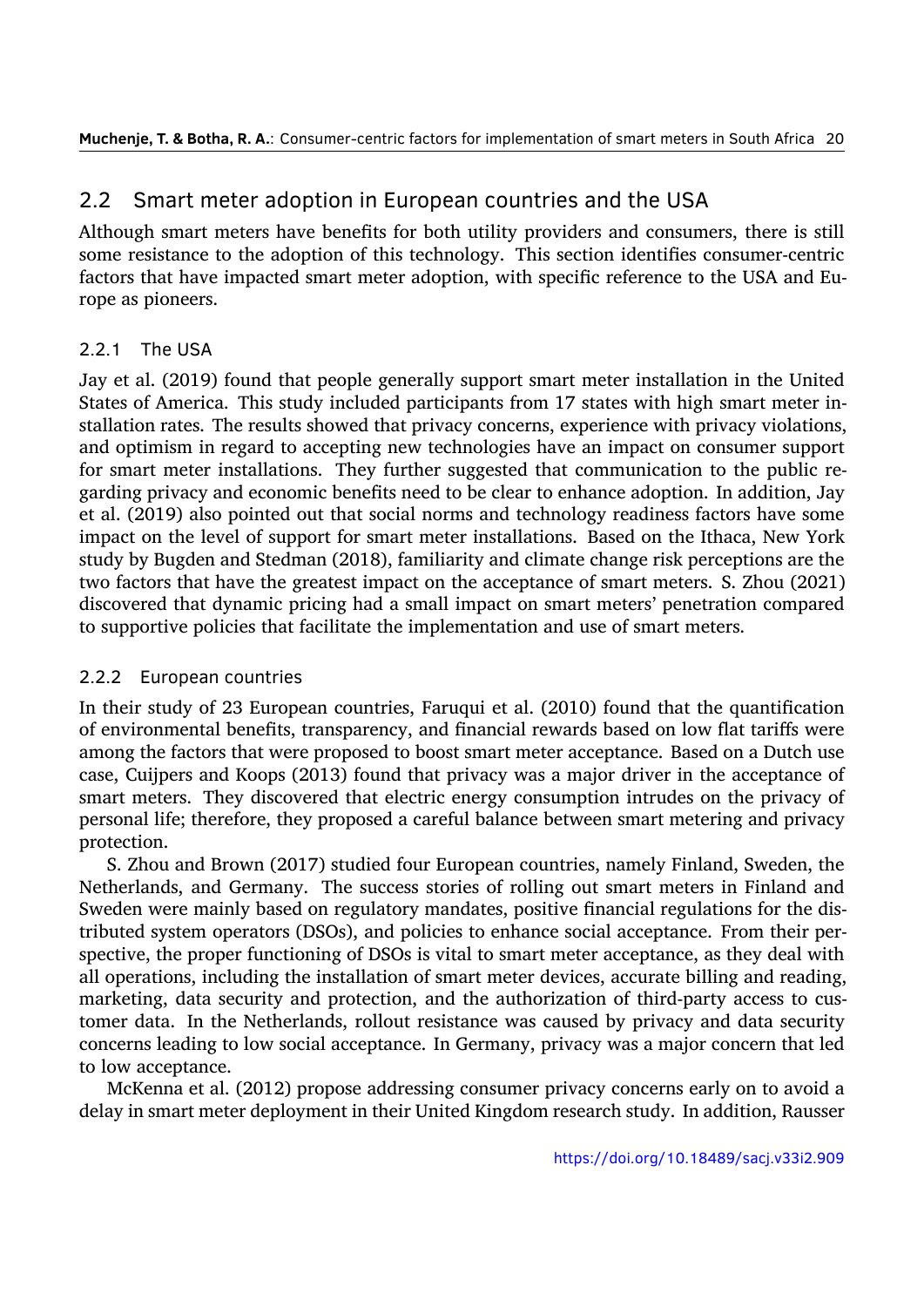et al. (2018) also suggest that economic benefit through a reduction in the cost of smart meters and other related costs could also increase smart meter adoption.

In summary, the consumer-centric factors identified as enhancing smart meter acceptance in the [USA](#page-30-1) were privacy concerns, experience with privacy violations, optimism in regard to accepting new technologies, familiarity, smart meter supportive policies and social norms, and climate change risk perceptions. The quantification of environmental benefits, transparency, financial rewards, regulatory mandates, positive financial regulations for the DSOs, privacy and data security concerns, economic benefits, and policies that enhance social acceptance were identified as such factors in European countries. Although privacy concerns, economic or financial rewards, and environmental benefits or climate risk perceptions were found to be common consumer-centric factors in both Europe and the USA, some country-specific factors were also identified. Familiarity, technology readiness, optimism in regard to accepting new technology and social norms and were specific to the USA, while regulatory mandates, financial regulations of the DSOs, and policies for social acceptance were found to have aided in smart meter implementations in Europe.

Since the level of smart meter installation in South Africa is in its infancy, most municipalities are still battling to get smart meters implemented and functioning to realize their benefits. This is evident in reported cases of incorrect billing and poor customer support. Therefore, this study needs to identify consumer-centric factors that can enhance smart meter acceptance in South Africa, as some of the factors outlined in the USA and Europe may not directly fit South Africa's geo-economic and political landscape.

## 3 THEORETICAL FRAMEWORK: THE TECHNOLOGY ACCEPTANCE MODEL

As the decision to accept and use a new technology depends on uncertain benefits and uncertain costs, understanding the factors affecting choice is vital for both technology innovators and policy makers in relation to future technology developments (World Economic Forum, 2016). Theories that predict how a user comes to accept and use a specific technology have been dealt with extensively in past research, as is evident in Table 1. These theories suggest a number of constructs that influence a user's decisions about how and when they will use a [new t](#page-32-4)echnology. TAM was chosen based on its focus on user acceptance and use (Table 1) and an extension of the TRA and TPB (Miltgen et al., 2013a). As fo[r t](#page-5-0)he UTAUT, it focuses on organisational technology acceptance (Venkatesh et al., 2012).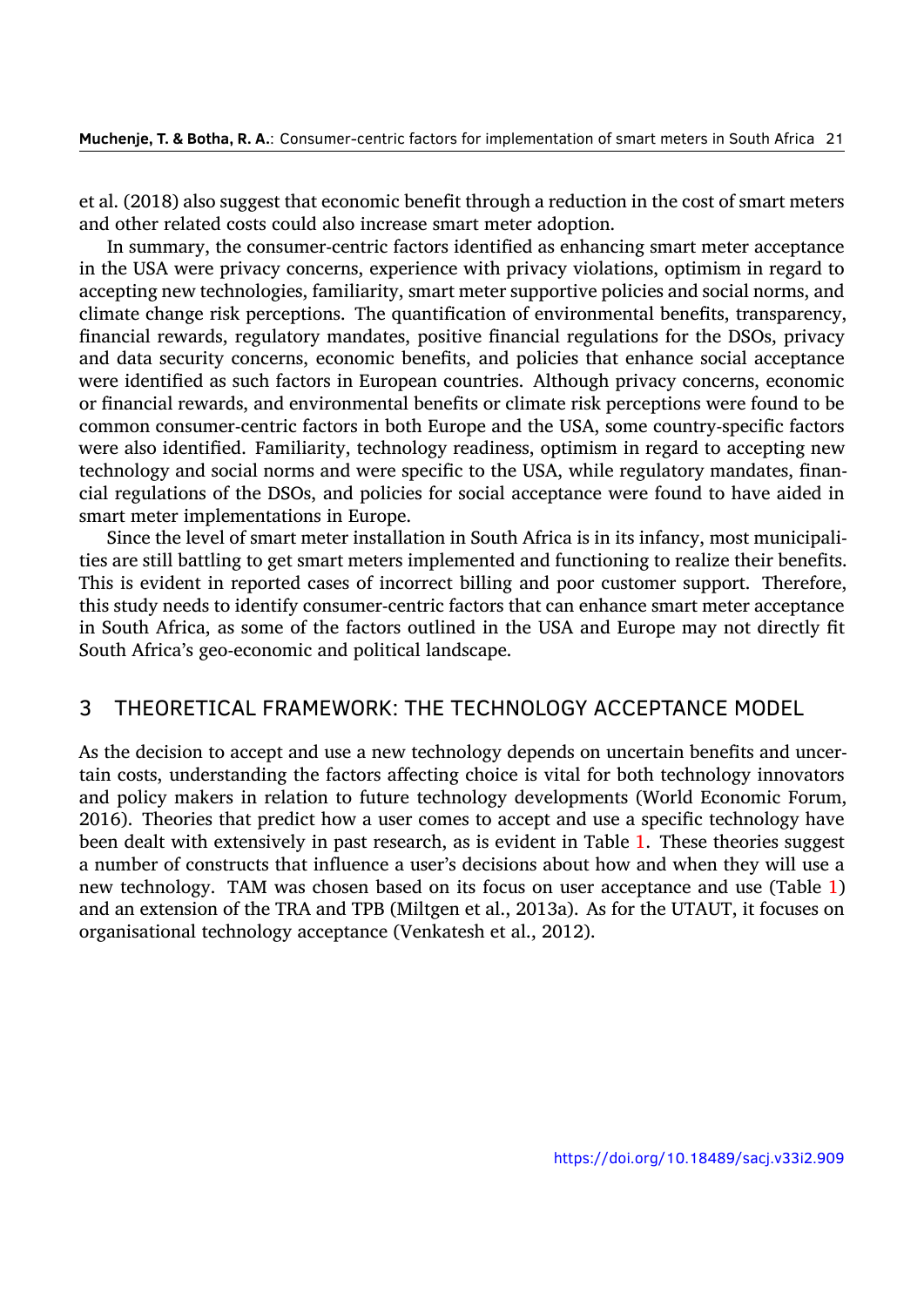<span id="page-5-0"></span>

| Model                                                                    | Constructs                                                                                                                                                                      | Definitions                                                                                                                                                                                                                                                                                                                                                                                                 | Source                                                                                                                                                       |
|--------------------------------------------------------------------------|---------------------------------------------------------------------------------------------------------------------------------------------------------------------------------|-------------------------------------------------------------------------------------------------------------------------------------------------------------------------------------------------------------------------------------------------------------------------------------------------------------------------------------------------------------------------------------------------------------|--------------------------------------------------------------------------------------------------------------------------------------------------------------|
| Privacy<br>calculus<br>theory                                            | Perceived ease of use<br>Perceived usefulness<br>Relevant social groups                                                                                                         | The Privacy Calculus Theory argues that a<br>consumer's ability to take risks (disclosure of<br>personal information) is influenced by the                                                                                                                                                                                                                                                                  | Morosan and<br>DeFranco (2015)<br>Sun et al. (2015)                                                                                                          |
|                                                                          | Institutional privacy<br>assurance<br>Perceived privacy<br>risks                                                                                                                | consumer's perception of benefits against risks<br>(the calculus).                                                                                                                                                                                                                                                                                                                                          | James et al. (2015)<br>Keith et al. (2013)<br>Dinev et al. (2006)                                                                                            |
| Theory of<br>Reasoned<br>Action                                          | Attitude<br>Subject norms                                                                                                                                                       | The Theory of Reasoned Action suggests that a<br>person's behaviour is determined by a person's<br>intention to perform the behaviour and that this<br>intention is, in turn, a function of a person's<br>attitude toward the behaviour and a person's<br>subjective norm.                                                                                                                                  | <b>Fishbein and Ajzen</b><br>(1975)<br>Vallerand et al.<br>(1992)<br>Rehman et al. (2003)                                                                    |
| Theory of<br>Planned<br>Behaviour                                        | Attitude<br>Subject norms<br>Perceived behavioural<br>control                                                                                                                   | An individual's behaviour is driven by behaviour<br>intentions, where behaviour intentions are a<br>function of three determinants: an individual's<br>attitude toward behaviour, subjective norms and<br>perceived behavioural control. The concept was<br>proposed by Ajzen in 1991 to improve on the<br>predictive power of the theory of reasoned action<br>by including perceived behavioural control. | Rehman et al. (2003)<br>Cheon et al. (2012)<br>L. E. Davis et al.<br>(2002)<br>Bamberg et al. (2003)<br>Notani (1998)<br>Lynne et al. (1995)<br>Ajzen (1985) |
| Technology<br>Accep-<br>tance<br>Model                                   | Perceived usefulness<br><b>External variables</b><br>Perceived ease of use<br>Attitude towards be-<br>havioural intention                                                       | The Technology Acceptance Model (TAM) is an in-<br>formation systems theory that models how users<br>come to accept and use a technology.                                                                                                                                                                                                                                                                   | Ajzen (1991)<br>Sánchez-Prieto et al.<br>(2015)<br>Miltgen et al. (2013a)                                                                                    |
| <b>Diffusion</b><br>of<br>Innovation<br>Theory                           | Relative advantage<br>Compatibility<br>Trialability<br>Observability<br>Complexity                                                                                              | Diffusion research centres on the conditions<br>which increase or decrease the likelihood that<br>members of a given social system will adopt a<br>new idea, product or practice.                                                                                                                                                                                                                           | F. D. Davis et al.<br>(1989)<br>Srivastava and<br>Moreland (2012)                                                                                            |
| Unified<br>Theory of<br>Accep-<br>tance and<br>Use of<br>Technol-<br>ogy | Performance<br>expectancy<br>Effort expectancy:<br>The ease of use of the<br>technologies<br>Social factors<br>Facilitating conditions<br>Attitude<br>Behavioural<br>intentions | The Unified Theory of Acceptance and Use of<br>Technology model aims to explain user intentions<br>to use an information system and subsequent<br>usage behaviour.                                                                                                                                                                                                                                          | Miltgen et al. (2013b)<br>Thomas et al. (2013)<br>Martins et al. (2014)<br>Venkatesh et al.<br>(2012)                                                        |

#### Table 1: Technology and user acceptance theories

https://doi.org/10.18489/sacj.v33i2.909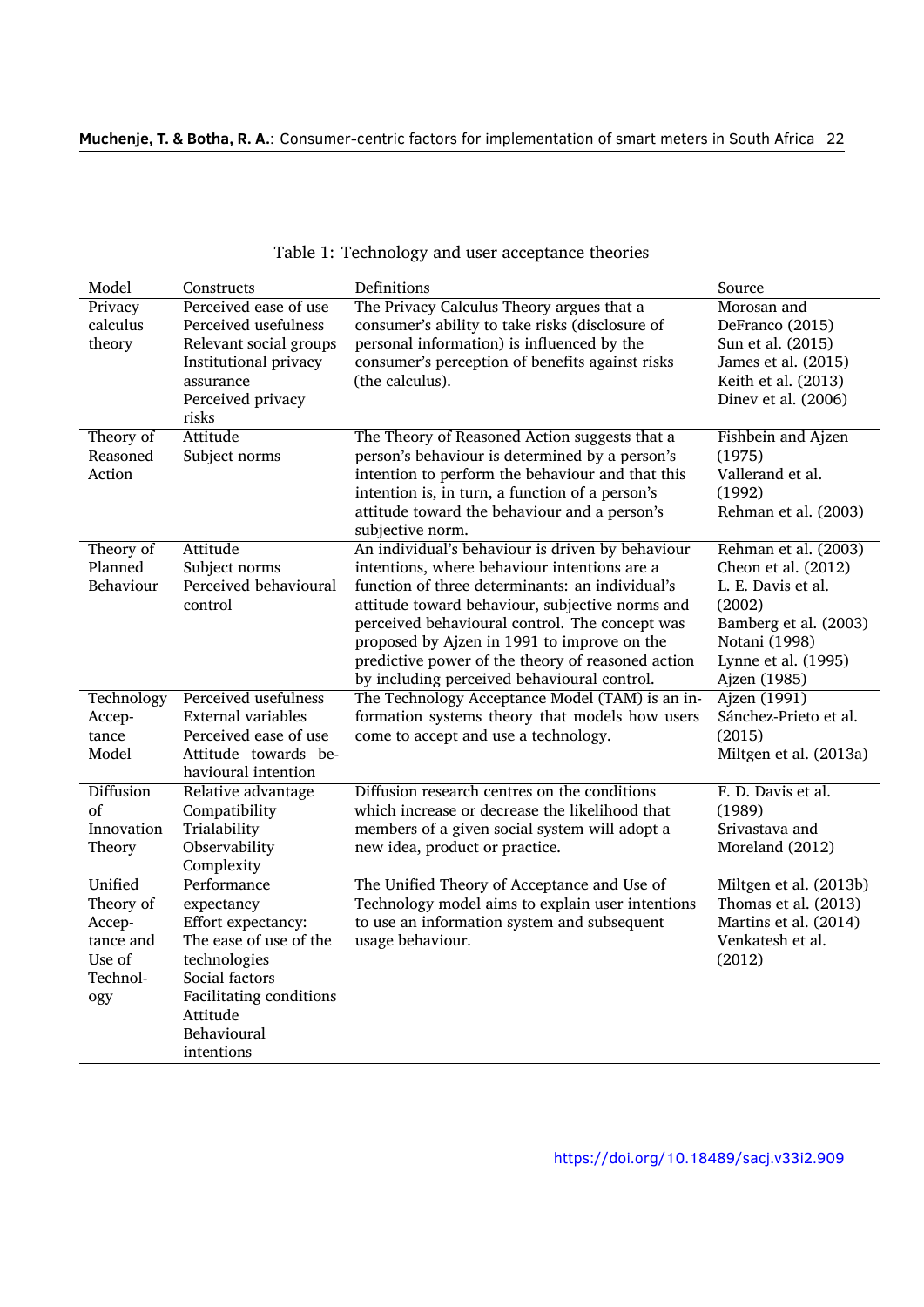Based on the literature review, TAM has been useful in studying the intent to accept new technologies in a variety of contexts in Table 2. TAM is useful in different situations to explain information system acceptance and use. TAM has also been shown to be reliable and valid in many studies (Lai, 2017); thus, it provides a useful starting point. Therefore, TAM was used as a foundational framework for this study, [c](#page-7-0)ontributing extensively to the research model. Though the TAM is a widely used model for studies about technology acceptance and use, it has some weaknes[ses in](#page-29-4) that it overlooks certain individual factors that could influence the choice to accept or reject a technology. Such individual factors can either provide additional variables to the TAM or provide an integrative view of the variables needed to explain or predict technology acceptance (S. Chen et al., 2011). Micheni et al. (2013) posit that, although the TAM provides valuable insights that focus mainly on the determinants of intention, it does not predict how perceptions are formed and how they can be manipulated to enhance user acceptance and increase technology usage. In [this s](#page-26-8)tudy, the motive[s that](#page-29-5) drive the acceptance of smart meter technology, in reality, may introduce additional significant constructs such as trust (Gefen et al., 2003; Wu & Chen, 2005), privacy concerns (Keith et al., 2013; T. Zhou, 2011), price value, and facilitating conditions (Venkatesh et al., 2012). These additional constructs cannot be explained or explicitly dealt with in the TAM or individually in other acceptance models.

As has been su[ggeste](#page-27-6)d above, TAM [could](#page-32-5) not adequately cover [all th](#page-32-6)e co[nsum](#page-28-6)er-centric [factor](#page-33-1)s that are relevant for smart meters; therefore, an extended TAM was developed for smart meters for this study. The next section provides an extended TAM for smart meters.

## 4 EXTENDED TECHNOLOGY MODEL FOR SMART METERS

Through an extensive review of the literature, TAM was identified as the seminal model for modelling behavioural intention to accept and use smart meters. In applying the TAM to this study, behavioural intention was defined as a consumer's indication of his/her readiness to accept and use smart meter technology (Miltgen et al., 2013a). The TAM suggests that the intention towards a behaviour can be predicted from perceived ease of use and perceived usefulness that is governed by a consumer's attitude towards using a technology, such as a smart meter, as is the case in this study.

#### 4.0.1 Attitude

Attitude is expected to have a direct positive relationship with behavioural intentions to accept smart meter technology. According to Fishbein and Ajzen (1975), attitude is defined as the degree to which the performance of the behaviour is positively or negatively valued by an individual. In support, Miltgen et al. (2013a) suggest that the attitude towards performing a behaviour is jointly influenced by perceived usefulness and [perce](#page-27-5)ived ease of use. This joint relationship confirmed by Miltgen et al. (2013a), is widely accepted and verified by several past studies. As hypothesised by the T[AM \(M](#page-29-3)iltgen et al., 2013a), if a consumer has a positive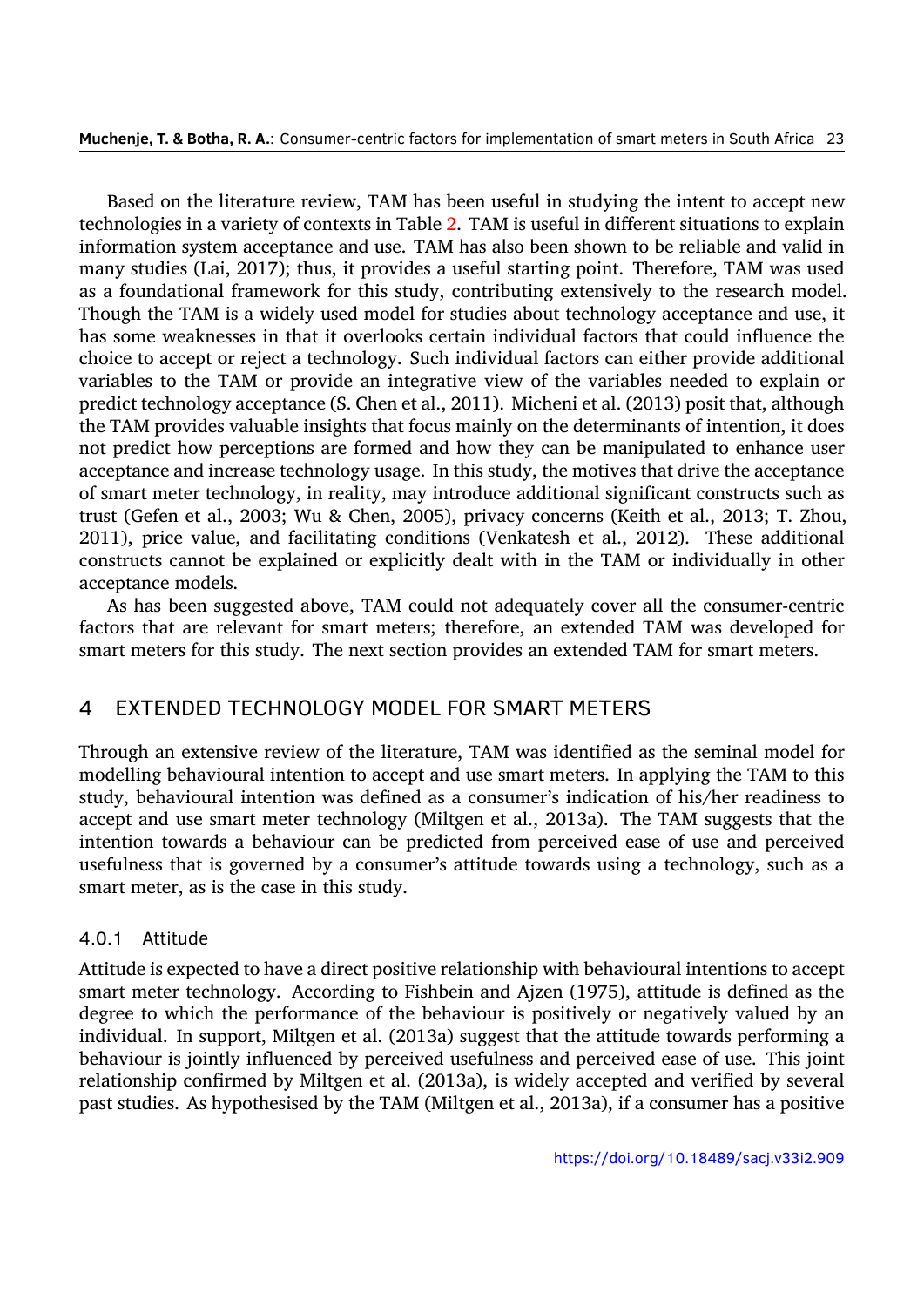<span id="page-7-0"></span>

| Application domain    | Research study context                            | Source                              |
|-----------------------|---------------------------------------------------|-------------------------------------|
| <b>Banking</b>        | Customer acceptance of internet banking           | Maduku (2013)                       |
|                       | Adoption of internet banking                      | Lee (2009)                          |
|                       | Adoption of Mobile Money Services                 | Micheni et al. (2013)               |
|                       | Mobile banking                                    | Gu et al. (2009)                    |
| Government services   | Electronic toll collection service                | C. Chen et al. (2007)               |
|                       | Hospital information system acceptance            | Lu and Gustafson (1994)             |
|                       | End users' reactions to health information        | Holden and Karsh (2010)             |
|                       | technology                                        |                                     |
| Commerce              | Online trading                                    | Gefen et al. (2003)                 |
|                       | Consumer acceptance of online auctions            | Holden and Karsh (2010)             |
|                       | E-commerce acceptance                             | Roca et al. (2009) and Stern et al. |
|                       |                                                   | (2008)                              |
|                       | User acceptance of world-wide web                 | Gefen and Straub (2000)             |
| Education             | Examining faculty use of Online Learning Systems  | Moon and Kim (2001)                 |
|                       | Understanding academics' behavioural intention    | Fathema et al. (2015)               |
|                       | to use Learning Management Systems                |                                     |
|                       | E-learning attitudes                              | Alharbi and Drew (2014)             |
| Privacy and security  | <b>Biometric applications</b>                     | Holden and Karsh (2010)             |
|                       | User acceptance of radio-frequency identification | Park (2009)                         |
|                       | (RFID)                                            |                                     |
| Geography and         | Consumer acceptance of location-based services in | T. Zhou (2011)                      |
| environmental service | the retail environment                            |                                     |
|                       | Investigating the impact of privacy concerns on   | Muller-Seitz et al. (2009)          |
|                       | user adoption of location-based services          |                                     |
| General application   | User acceptance of interface agents in daily work | Uitz and Koitz (2013)               |
|                       | Understanding of self-service technologies        | Serenko et al. (2007)               |
|                       | Perception about the use of electronic mail       | S. Chen et al. (2009)               |

Table 2: Past research studies that have used the Technology Acceptance Model

attitude towards using smart meter technology, he or she is more likely to ha[ve an](#page-31-5) intention to use a smart meter. Therefore, the following relationship was tested:

H1: Consumers with a positive attitude towards smart meter technology will have a positive behavioural intention to use smart meter technology.

Though the TAM provided the base on which the structural theory of the proposed research model was established for this study, it has certain weaknesses in overlooking other individual constructs that could influence the choice to accept or reject a technology (S. Chen et al., 2011). Consequently, other individual factors were included to provide the interrogative view needed to explain or predict technology acceptance as it relates to this study about smart meter technology implementation.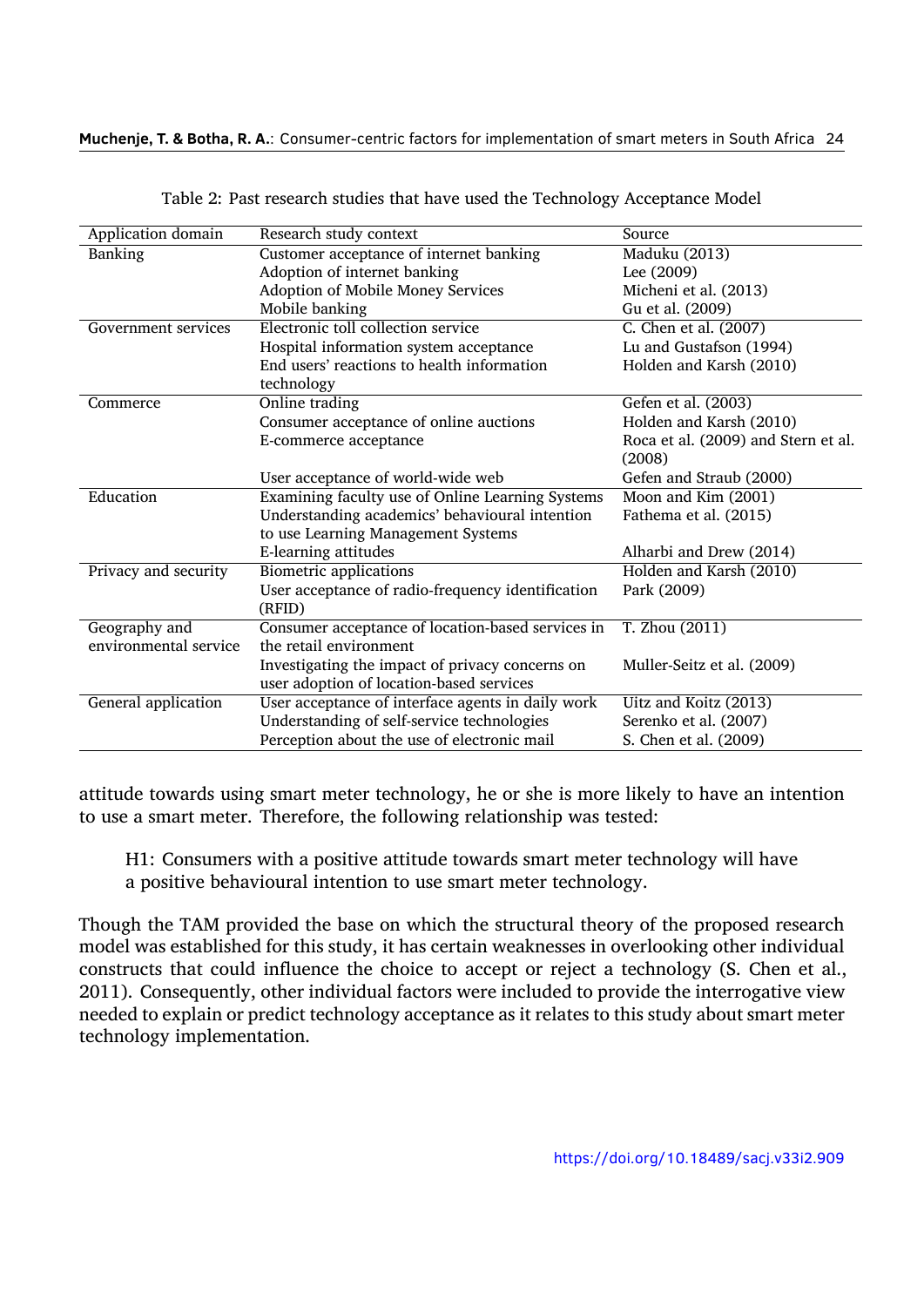#### 4.0.2 Perceived usefulness

Perceived usefulness is expected to influence both attitude and behavioural intention positively to accept and use smart meter technology. Perceived usefulness is defined as the prospective user's subjective probability that using a specific application will increase his or her job performance within an organisational context (Miltgen et al., 2013a). In the context of this study, the intention to accept smart meter technology is expected to be linked to benefits that can be derived from using it. Based on previous studies, perceived usefulness has been found to be a strong determining factor in predicting behaviourali[ntentio](#page-29-3)n (Miltgen et al., 2013a; Tan et al., 2012; Venkatesh et al., 2012). Similar to the TAM hypothesis, perceived usefulness is most likely to encourage a consumer to derive more benefits from managing electricity using a smart meter. Therefore, the following hypothesis was tested:

[H2: C](#page-31-6)onsumers with hig[her pe](#page-32-6)rceived usefulness will have a positive behavioural intention to use smart meter technology.

Apart from perceived usefulness influencing behavioural intentions, Miltgen et al. (2013a) note that there is empirical evidence that shows perceived usefulness to have an influence on attitude towards using a technology. Taking the findings of Miltgen et al. (2013a) into consideration, this study posits that those benefits derived from using a smart meter will [impact](#page-29-3) positively on consumer perception of how favourable smart meter technologies are. Therefore, the following hypothesis was tested:

H3: Consumers with higher perceived usefulness will have a positive attitude towards the use of smart meter technology.

#### 4.0.3 Ease of use

In this study, perceived ease of use is expected to have a positive influence on both perceived usefulness and attitude. Perceived ease of use is defined as the degree to which a user perceives that the effort required to use a particular technology will be minimal (Miltgen et al., 2013a; Ten Kate et al., 2010). The structural model of this study predicted that the ease-of-use construct has a direct relationship with both perceived ease of use and attitude. This notion is based on prior studies (Miltgen et al., 2013a; Venkatesh et al., 2012). For the purposes of this [study,](#page-29-3) it is postulatedt[hat if](#page-31-7) a consumer believes that using a smart meter is effortless, they are more likely to exhaust all the benefits that can be derived from using it and, when realising the maximum benefits, they will have a [positive](#page-29-3) attitude towards [using](#page-32-6) the system. Considering the findings of prior studies, if a consumer finds it easy and effortless to use a smart meter, he or she is more likely to use it and have a positive attitude towards smart meter technology (Ma et al., 2018). Therefore, the following hypothesis is tested:

H4: Consumers with higher ease of use will have a significantly positive relationship [with p](#page-29-1)erceived usefulness towards the use of smart meter technology.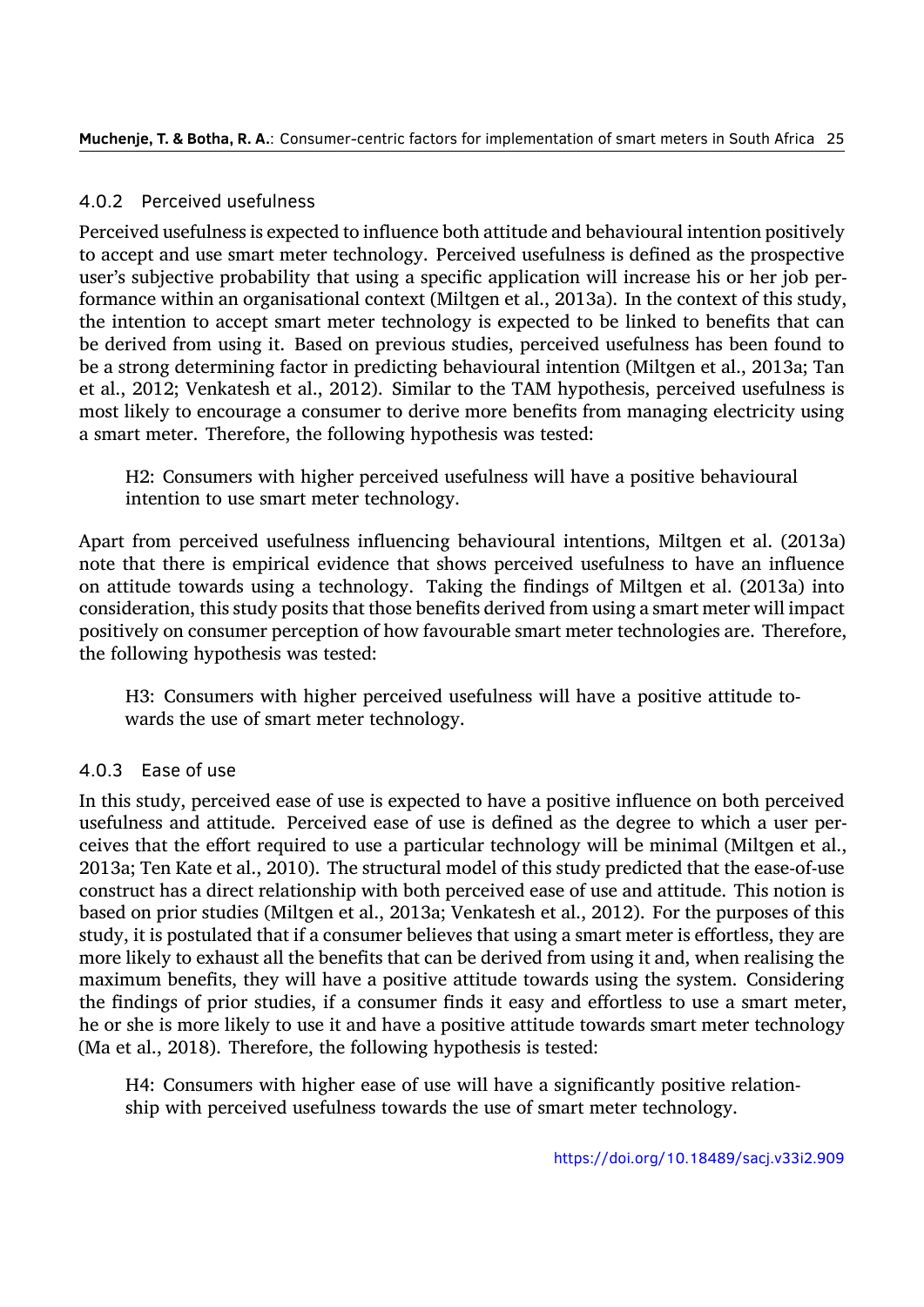H5: Consumers with higher ease of use will be significantly positive towards the attitude to use smart meter technology.

## 4.1 Technology Acceptance Model integrated constructs within smart meters

Since the TAM was found to be inadequate–and did not provide all the relevant factors that might influence customer behaviour–supplementary factors that might have relevance in predicting the behavioural intention to use smart meters were added to the model developed for this study. Sections 4.1.1 to 4.1.4 consider these supplementary factors and the proposed hypotheses that were investigated in relation to these factors.

#### 4.1.1 Perceived value

Perceived value is expected to have a positive and direct influence on behavioural intention to accept smart meter technology. Perceived value can be defined as a consumer's overall subjective evaluation of the utility of a product or service mainly based on the trade-off between perceived benefits (utility) and perceived sacrifices or cost (Hazen et al., 2015; Zeithaml, 1988). As found in other studies, individuals are more likely to adopt a new technology if the perceived benefits outweigh the cost of acquiring or using the system (Sun et al., 2015; van Ittersum et al., 2006; Xiong, 2013). Perceived value can be expressed as an e[quatio](#page-28-8)n:

Perceived val[ue](#page-32-7)  $=$  Benefits (functional benefits + emotional benefits)

 $\frac{3}{2}$ Costs ([moneta](#page-32-8)ry costs + time costs + energy costs + privacy [risks\)](#page-31-0) (1)

In agreement, Xiong (2013) suggest that consumers tend to value mobile banking more if the benefits of using it are greater than the monetary cost and privacy risk to be incurred. Therefore, if consumers believe that using smart meter technology is valuable, they are more likely, in turn, to have [positiv](#page-32-8)e intentions towards accepting and using it. The following hypotheses related to perceived value were tested:

H6: Customers with higher monetary cost will have a negative effect on the perceived value of using smart meter technology.

H7: Consumers with higher privacy/perceived risk will have a negative influence on the perceived value of smart meter technology.

H8: Consumers with higher perceived value will have a positive behavioural intention to use smart meter technology.

H9: Monetary cost positively affects the perceived usefulness of using smart meter technology.

H10: Perceived usefulness will have a positive effect on the perceived value of using smart meter technology.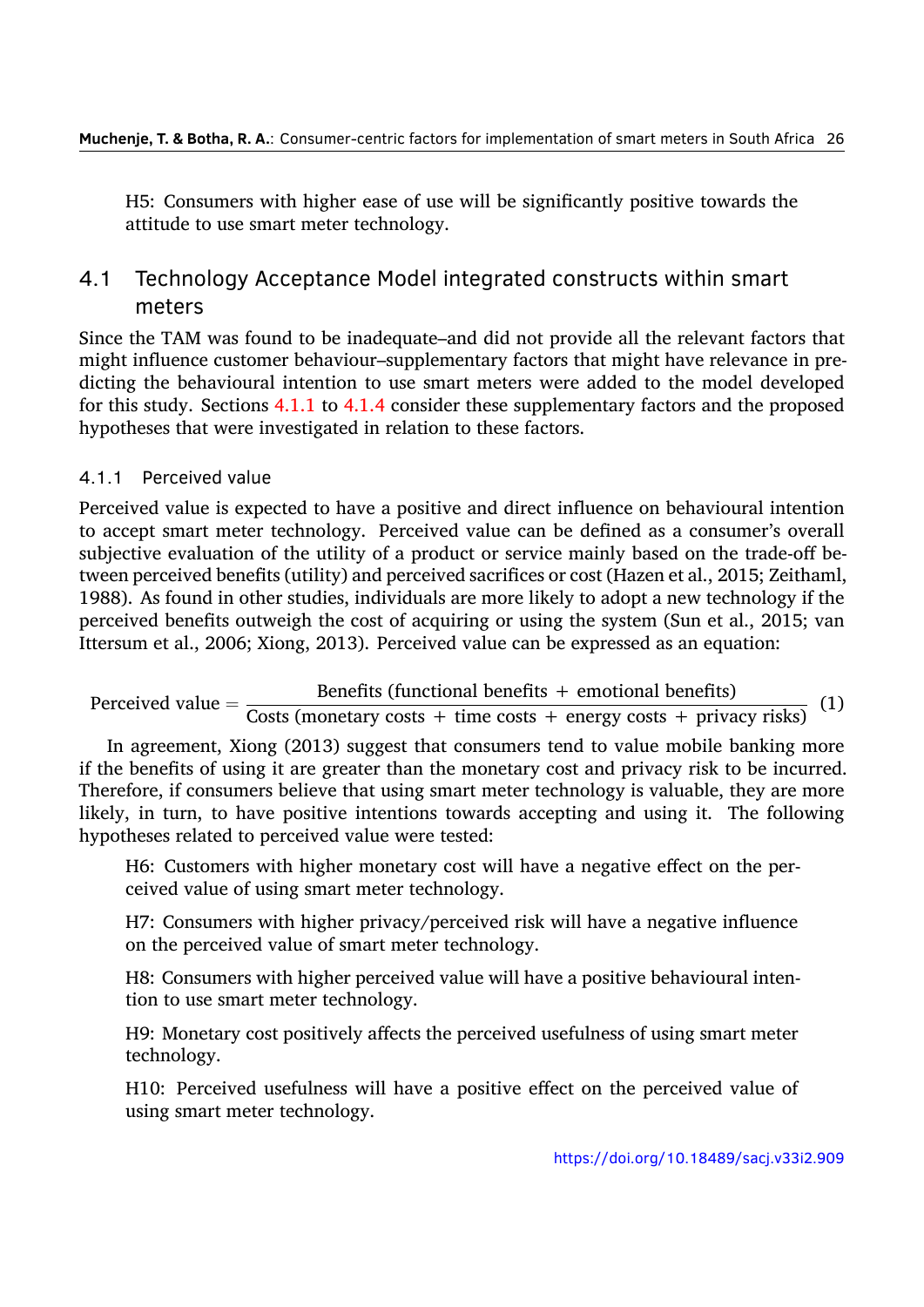#### 4.1.2 Facilitating conditions

Facilitating conditions are expected to have a positive influence on both ease of use and behavioural intentions to accept and use smart meters. According to Ghalandari (2012) and Venkatesh et al. (2012), facilitating conditions can be defined as the extent to which consumers perceive that the resources and support required to perform a behaviour are available. In the context of this study, resources and support could be in the form of awar[eness](#page-27-10) campaigns, education[al wo](#page-32-6)rkshops and demonstration sessions on how to use the smart meters in order to enhance effortless use of the system. As suggested in some studies, facilitating conditions can influence intention to accept a technology both directly and indirectly through attitude (Ajzen, 1991; Ghalandari, 2012; Moon & Kim, 2001; Venkatesh et al., 2012). In contrast, other studies suggest that facilitating conditions are found to influence ease of use as compared to their influence on attitude (Moon & Kim, 2001; Venkatesh et al., 2012). Hence, if a consumer b[elieves](#page-25-4) that facilitat[ing co](#page-27-10)nditions make [it eas](#page-30-8)y to operate a sm[art me](#page-32-6)ter without much effort, he or she is likely to have the intention to accept smart meter technology. Therefore, the following two hypotheses were tested:

H11: Consumers with high levels of facilitating conditions will have a significant relationship with ease of use.

H12: Consumers with high levels of facilitating conditions would have a positive behavioural intention to use smart meter technology.

#### 4.1.3 Trust in technology

Trust in technology is another of the additional independent constructs incorporated into the model used in this study. Trust in technology is expected to have a positive influence on both attitude and behavioural intention to accept and use smart meter technology. Prior research has shown that trust has been a critical factor in predicting the intention to accept and use technology (Dinev & Hart, 2006; Gefen et al., 2003; Joubert & van Belle, 2013; T. Zhou, 2011). In general, Mayer et al. (1995) define trust as the willingness of a user to be vulnerable to the actions of another party based on the expectation that the other party will perform a particular action important to the tru[ster, i](#page-27-11)rrespective of [the a](#page-27-6)bility to monitor or c[ontrol](#page-28-9) that othe[r party](#page-33-1). Based on the findings of [other s](#page-29-9)tudies, trust becomes a key driver for intention and use of online systems owing to its relevance in dealing with uncertainty and risk vulnerability transactions (Doney & Cannon, 1997; Gefen et al., 2003; Thatcher et al., n.d.). McKnight et al. (2002) further suggest that institutionally based trust (referred to as trust in technology) also has an impact on attitude toward accepting and using a particular technology. Hence, if a consumer perceives that thes[mart](#page-27-12) meter environ[ment,](#page-27-6) including support[ing s](#page-31-8)tructures and regul[ations](#page-29-10), makes the environment feel safe, he or she is likely to have a positive attitude towards the system, which in turn will lead to an intention to accept and use smart meter technology and a belief and trust in the technology. Therefore, the following three hypotheses were tested: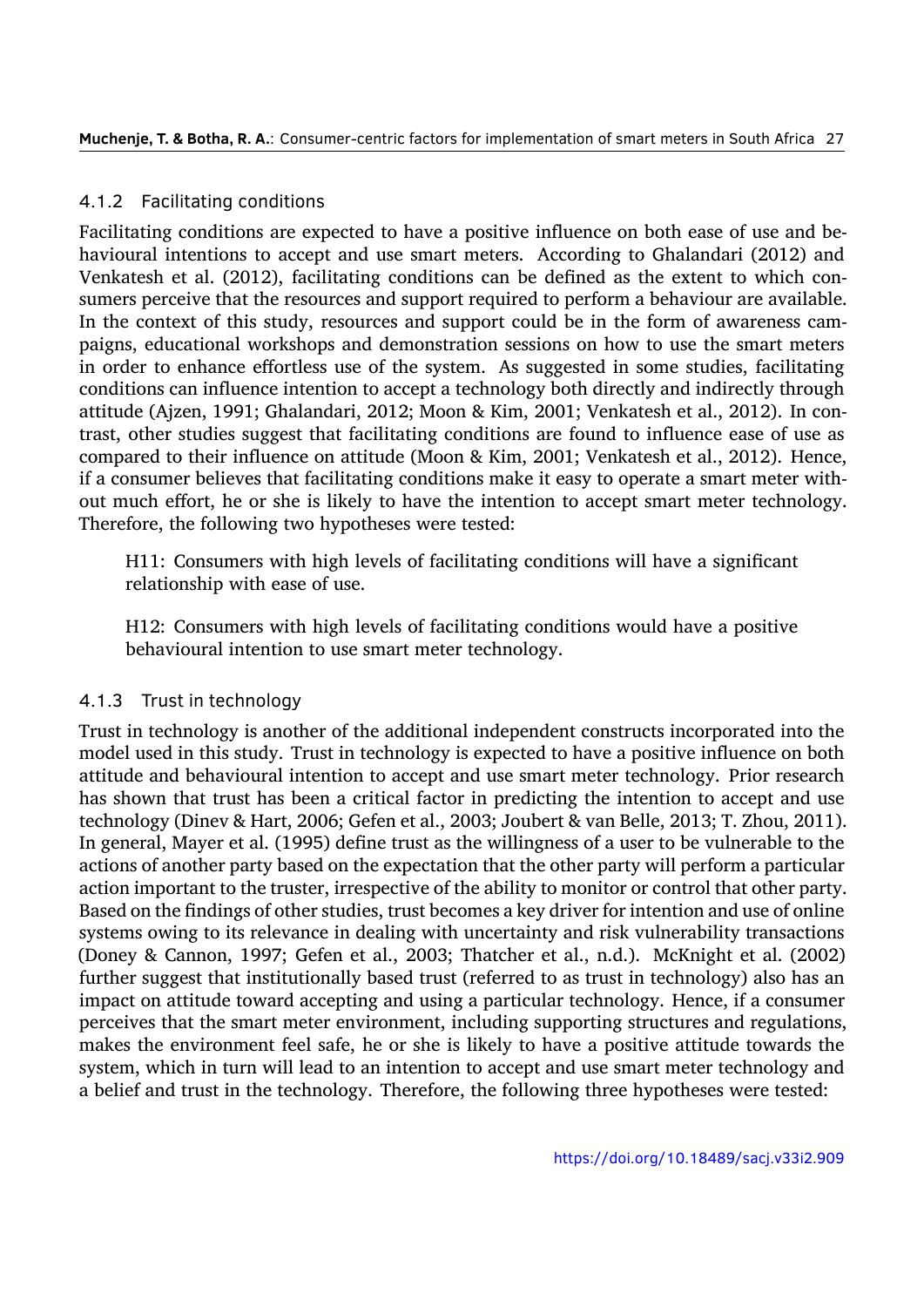H13: Consumers with higher trust in technology will have a positive perceived usefulness towards the use of smart meter technology.

H14: Consumers with higher trust in technology will have a positive attitude toward the use of smart meter technology.

H15: Consumers with higher trust in smart meter technology will have a significant positive relationship with behavioural intention to use smart meter technology.

#### 4.1.4 Social norms

Social norms are another independent construct added to the modified TAM, which is expected to relate positively to behavioural intention to accept smart meter technology. The social norms construct is described as social pressure placed on the consumer to perform or not to perform a behaviour (Cuijpers & Koops, 2013; Fishbein & Ajzen, 1975). While most studies concur, that social norms have an influence on behavioural intentions (Beldad & Hegner, 2018), some TPB studies emphasise that the assertion holds when technology acceptance is mandatory. In this study, the influence of frien[ds, fam](#page-26-4)ily, colleagues, an[d other](#page-27-5) social groups have a positive impact on the consumer's intention to accept smart meter technology. Hence, the [follow](#page-26-11)ing hypothesis was tested:

H16: Consumers with higher social norms will have a positive behavioural intention to use smart meter technology.

After the specification of the research model structural theory, all the constructs used were classified into two groups, namely exogenous constructs and endogenous constructs. This was done as part of the process of developing the structural model. The exogenous and endogenous constructs are both represented in the proposed research model below.

## 4.2 Proposed research model

In this study, a path diagram was developed of the proposed structural model to represent the structural theory. Facilitating conditions, social norms, monetary cost and privacy risk were classified as exogenous constructs. As suggested by Hair et al. (2010), exogenous constructs are independent constructs that are used to predict other constructs in the structural model; hence, they are not hypotheses that can be tested on them. Therefore, as per the path diagram in Figure 1, they are not single arrows that are supposed to e[nter th](#page-27-13)em; rather, the arrows that came from them enter endogenous constructs. Hair et al. (2010), Hair et al. (2017) refer to endogenous constructs as the constructs in the structural model that are determined by other con[str](#page-12-0)ucts (exogenous constructs). They further emphasise that endogenous constructs are usually the result of the hypotheses to be tested and verifi[ed. T](#page-27-13)herefore, in [order t](#page-28-10)o test the proposed structural relationships in the proposed structural model, structural equation modelling was used to test all 16 hypotheses. Figure 1 shows all the hypotheses that were tested in the structural model.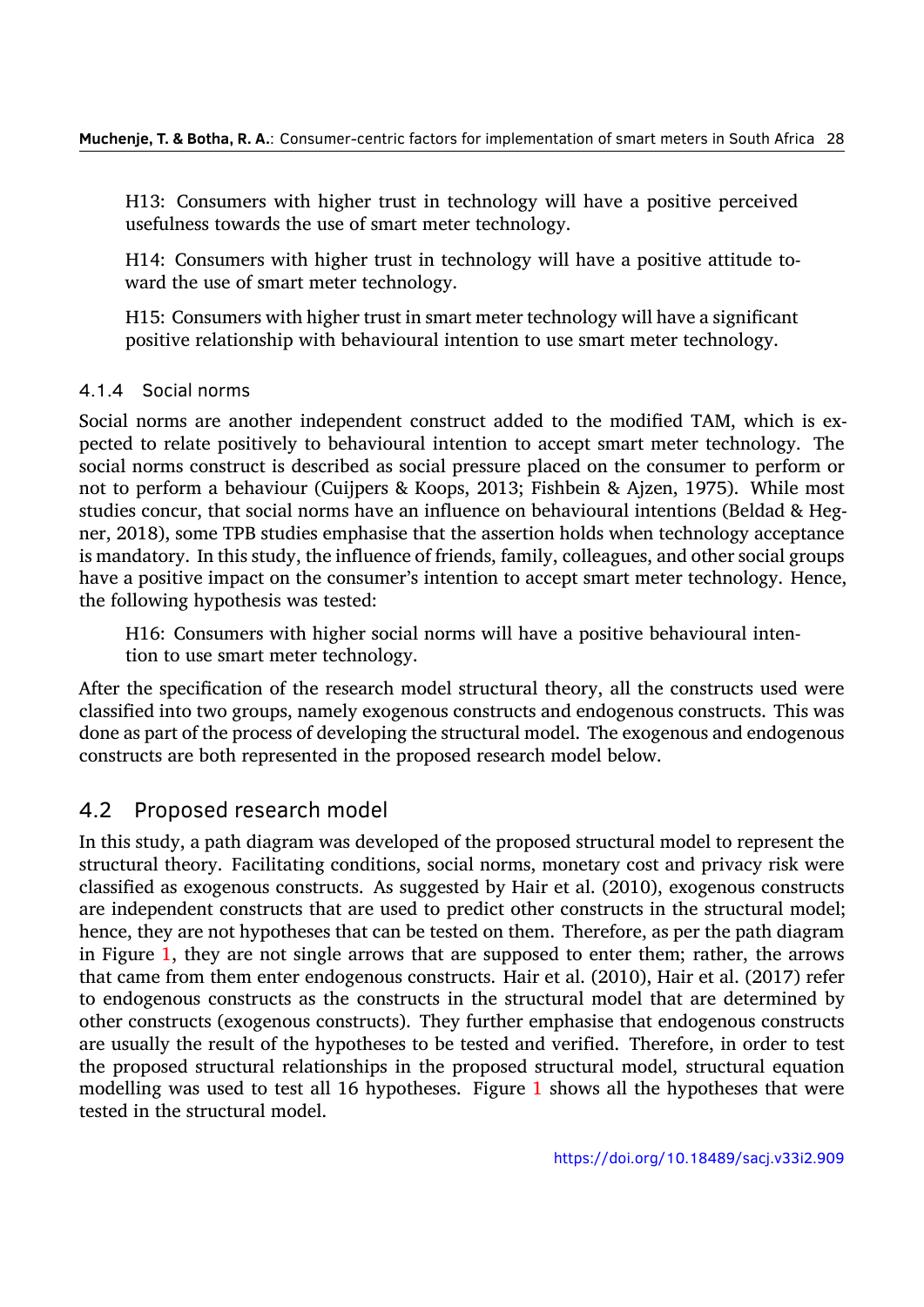<span id="page-12-0"></span>

Figure 1: Proposed research structural model

BI: Behavioural intention, AT: Attitude, PV: Perceived value, PR: Privacy risk, MC: Monetary cost, PU: Perceived usefulness, EU: Ease of use, TT: Trust in technology, FC: Facilitating conditions, SN: Social norms

## 5 DATA COLLECTION METHODOLOGY

The quantitative data for this research study were collected in two ways. Online and manual data collection methods were employed. The online data collections mainly targeted those we could not have physical access to in various municipalities and towns, while the manual data collection was focused on those where we had easy physical access, like residents in Pretoria and Johannesburg. The two-research assistant chosen were trained and inducted in terms of the research data collection procedures in order to enhance data collection consistency. Both manual and online data collection was only targeted at those within South African borders.

The survey of smart and non-smart meter consumers was chosen to test the predicted constructs and their relationships within the model. Since smart meter technology implementation is still in its infancy in South Africa (Smart Energy International, 2019), the questionnaire included a section with an infographic of the smart meter display, and a brief description and illustration of smart meter technology to the participants in order to establish a common understanding among all respondents.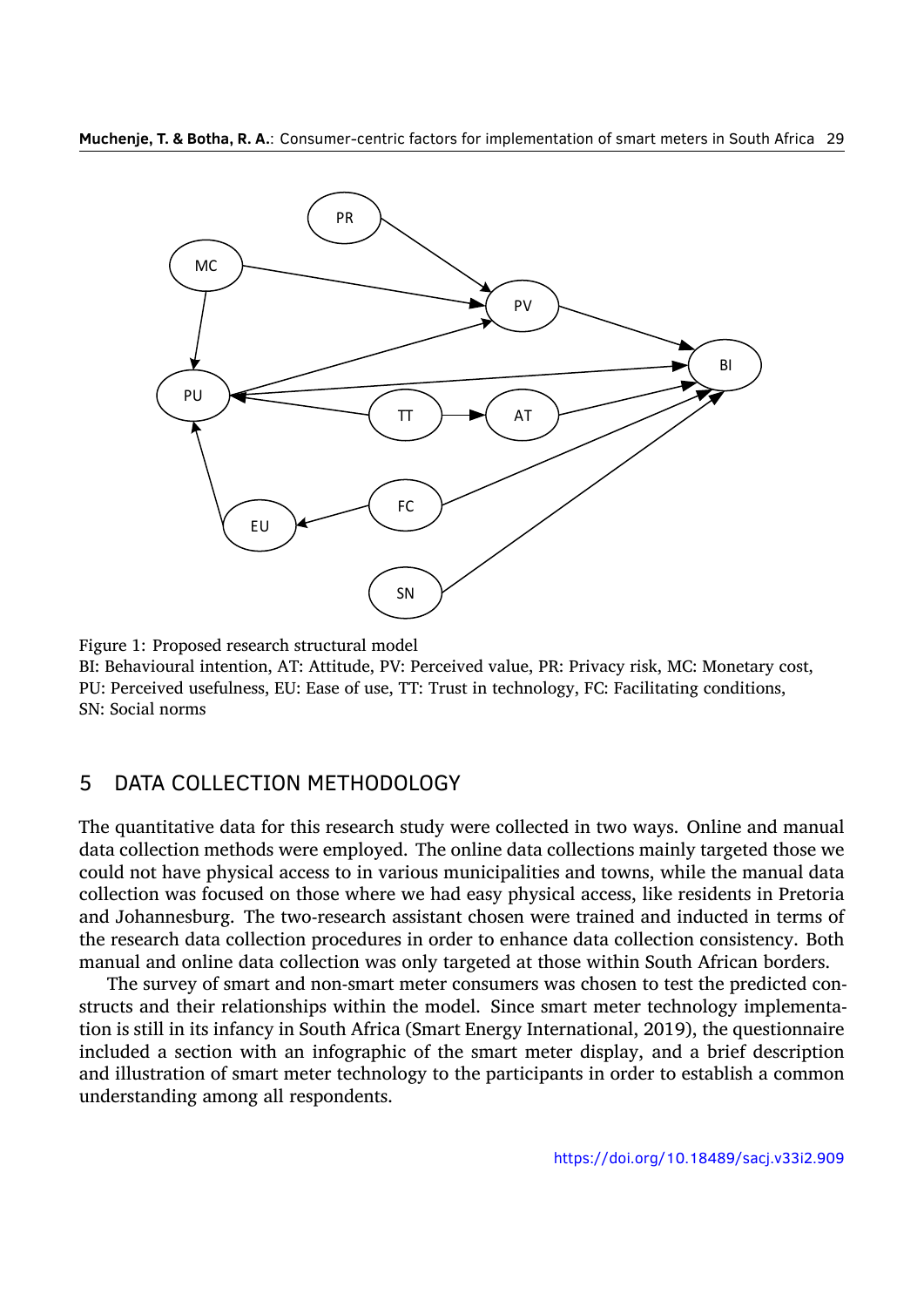#### 6 PARTICIPANTS AND TARGETED SAMPLE

The survey sample consisted of residential consumers within South Africa. Consumers were targeted in municipalities that have started implementing smart meters, such as City of Tshwane, City of Johannesburg, City of Cape Town, and City of Ekurhuleni. As such, both smart meter and non-smart meter users were included. Participants were approached based on being employed and thus likely to be responsible or co-responsible for energy decisions in their household. South Africa was chosen to be a test bed for the investigation in order to identify the consumer-centric factors that might be applicable in an African context since most previous research studies were either Eurocentric or American-centric (Smart Energy International, 2019).

Overall, 768 respondents completed the questionnaire. Thereafter, the gathered questionnaires were screened and those not completely filled were eliminated from the final analysis [using](#page-31-9) the list-wise missing data handling. After removing 63 questionnaires from the 768, the result in response rate was 88.1%. The final sample size was 705 respondents from the target South African electricity population at the time of study of 31 million, which was considered acceptable, according to Hair et al. (2010) and Krejcie and Morgan (1970). The ages of survey participants ranged from 18–50 and above, with 54.15% males and 45.84% females. For more details, the characteristics of the targeted sample demographics are presented in Table 3.

#### 7 MEASUREMENT DEVELOPMENT

Although TAM is widely used for researching technology acceptance and use, its applicability was found to be inadequate in explaining customer-centric factors in smart metering. The questionnaire was developed to measure the constructs in the research model. The constructs in the research model were trust in technology, perceived usefulness, perceived ease of use, perceived privacy risk, monetary cost, perceived value, attitude, facilitating conditions, social norms, and behavioural intention.

The behavioural intention, attitude, perceived usefulness, and perceived ease of use were measured using an adapted model from Belanche et al. (2012), Kaushik et al. (2015), Venkatesh et al. (2012), and Xu et al. (2011), while some were self-developed in the context of smart metering. The items to measure the facilitating conditions construct were adapted from Martins et al. (2014) and Venkatesh et al. (2012). The perceiv[ed valu](#page-26-12)e items were a[dapted](#page-28-11) from Agarwal et [al. \(2](#page-32-6)007) and Kim e[t al. \(2](#page-32-9)009). The perceived privacy risk was adapted from Krasnova and Veltri (2010), Taneja et al. (2014), and Venkatesh et al. (2012), and the items for trust in techn[ology](#page-29-11) were modified from Be[lanch](#page-32-6)e et al. (2012) and Thatcher et al. (n.d.). Within some constructs[, item](#page-25-5)s were self-dev[eloped](#page-28-12) and reworded in the smart meter context of the study. All the con[struct](#page-29-12)s were measure[d usin](#page-31-10)g a 7-point Likert scale[, with](#page-32-6) one (1) meaning 'strongly agree' and seven (7) meaning 'strongly disagre[e'. Fo](#page-26-12)r more detail on all [the](#page-31-8) constructs and their measurement items used in the research model, see the derivation of construct items in Appendix A and the final constructs in Appendix B.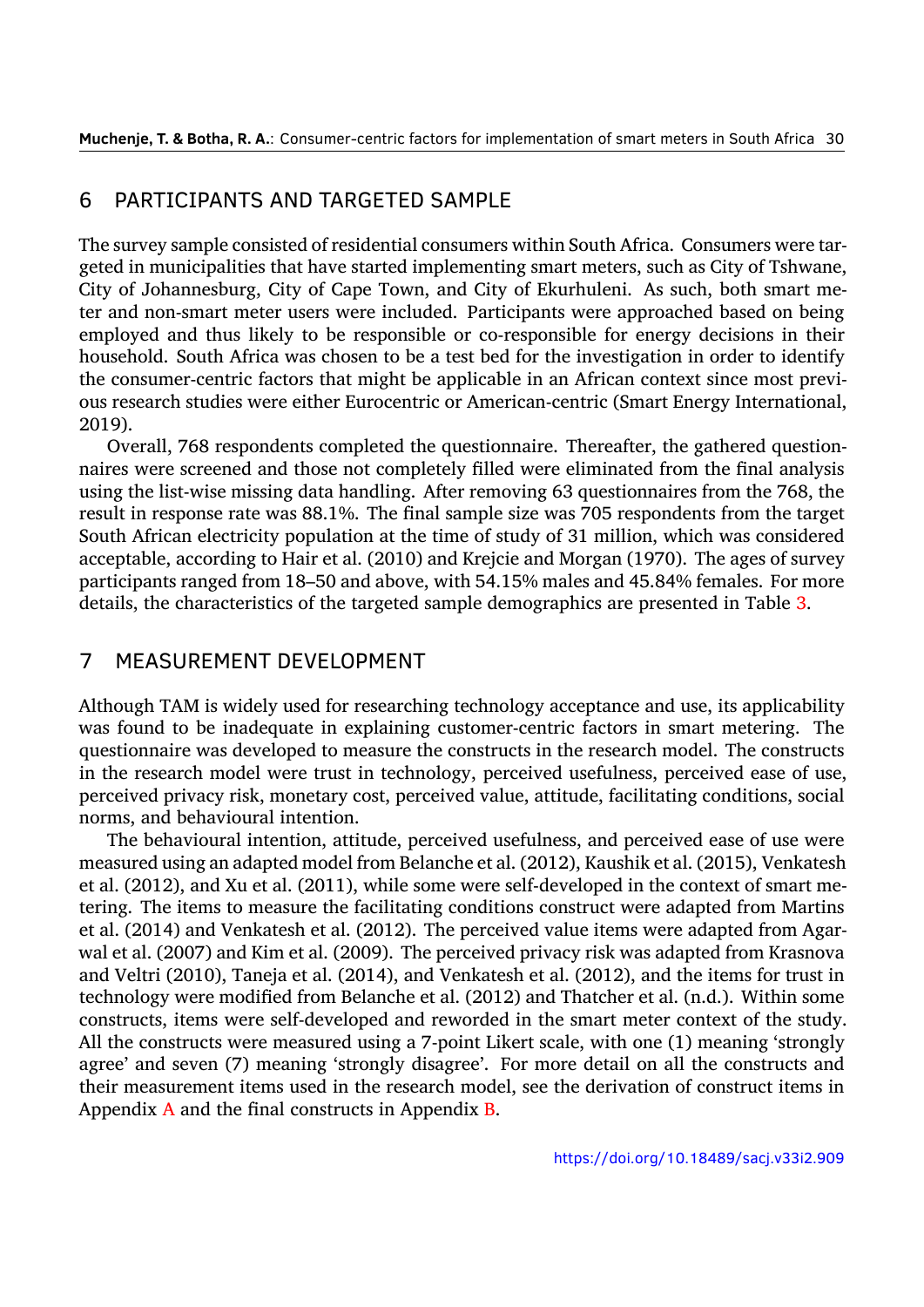| Gender                        | Frequency        | Percentage |
|-------------------------------|------------------|------------|
| Male                          | 358              | 54.16      |
| Female                        | 303              | 45.84      |
| Missing data                  | 44               | 24         |
| Age                           |                  |            |
| $18 - 25$                     | 100              | 15.27      |
| $26 - 35$                     | 195              | 29.77      |
| $36 - 45$                     | 181              | 27.63      |
| $46 - 50$                     | 96               | 14.66      |
| > 50                          | 83               | 12.67      |
| Missing data                  | 50               | 7.00       |
| <b>Education</b> level        |                  |            |
| No schooling                  | 5                | 0.76       |
| Has some schooling            | 21               | 3.20       |
| Matriculated                  | 84               | 12.80      |
| Certificate                   | 76               | 11.76      |
| Diploma                       | 164              | 25 00      |
| Undergraduate (with Honours)  | 203              | 30.95      |
| <b>Masters and Doctorates</b> | 103              | 15.70      |
| Missing data                  | 49               | 6.95       |
| Average annual income         |                  |            |
| Less than R150 000            | $\overline{263}$ | 41.55      |
| R150 000-R299 000             | 143              | 22.59      |
| R300 000-R449 000             | 92               | 14.33      |
| R450 000-R599 000             | 57               | 9.00       |
| R600 000-R749 000             | 34               | 5.73       |
| Above R900 000                | 23               | 3.63       |
| Missing data                  | 103              | 10.21      |
| Smart users descriptive       |                  |            |
| Current users                 | 287              | 44.50      |
| Non-users                     | 358              | 55.50      |
| Missing data                  | 60               | 8.50       |
| Smart meter service provider  |                  |            |
| Tshwane Metropolitan          | 363              | 55.42      |
| Eskom                         | 89               | 13.59      |
| Others                        | 61               | 9.31       |
| Johannesburg Metropolitan     | 49               | 7.48       |
| Private companies             | 41               | 6.26       |
| Ekurhuleni Metropolitan       | 26               | 3.97       |
| Non-Metropolitan              | 10               | 1.53       |
| Cape Town Metropolitan        | 9                | 1.37       |
| eThekwini Metropolitan        | 7                | 1.07       |
| Missing data                  | 50               | 7.09       |
| Total                         | 705              | 100%       |

Table 3: Descriptive statistics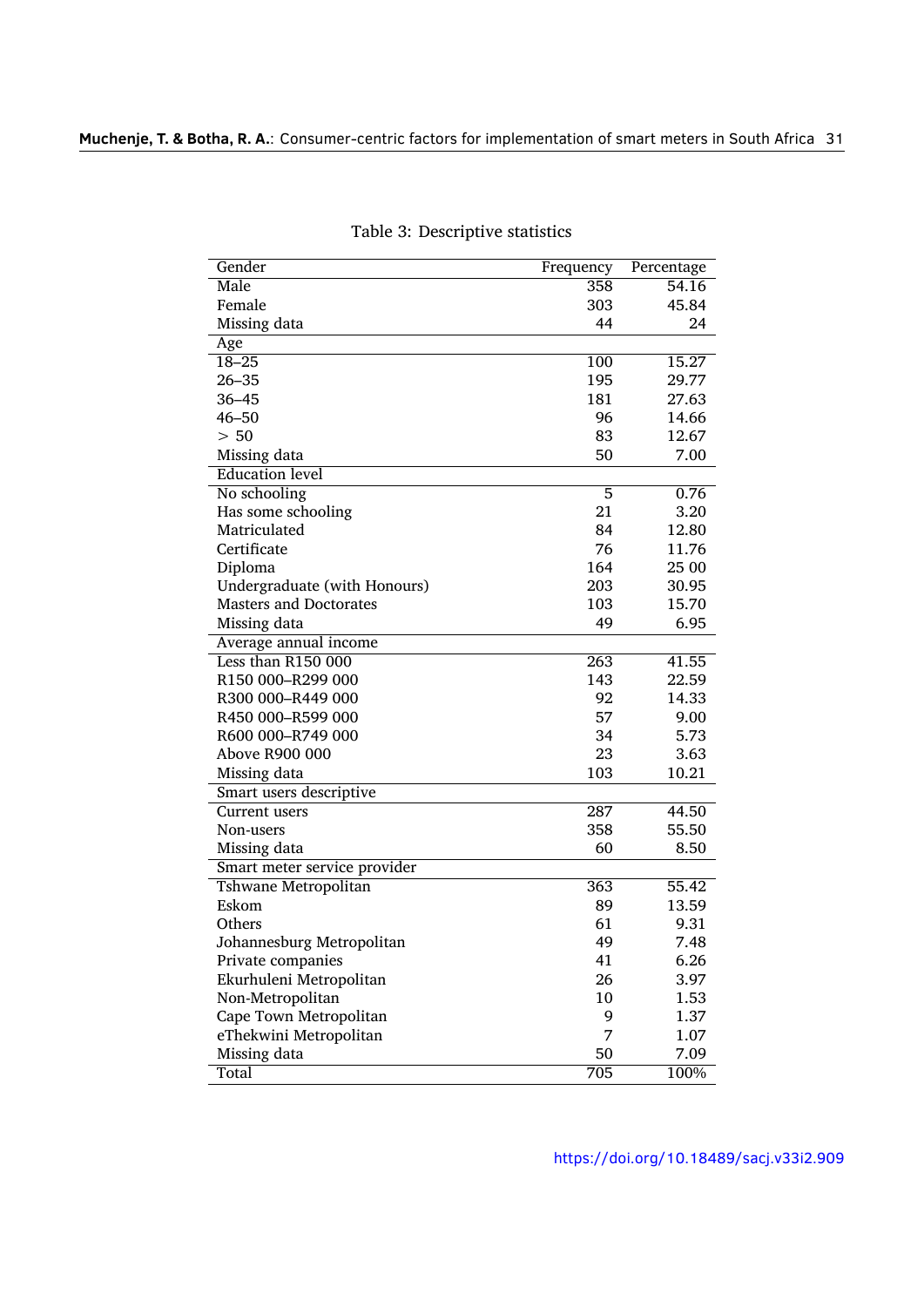In addition to the construct measurements for the research model, smart user demographics information was also collected, mainly to gather information about the target sample population. Before the final data collection, three-stage pre-testing (15, 73 and 55 participants) of the questionnaire was conducted to address misunderstandings regarding some statements, words, ambiguity, flow, and the overall layout of the questionnaire. Some adjustments were made to the construct and construct items, which did not achieve recommended levels for items internal consistency, construct reliability, and validity (Hair et al., 2010).

| Name of category     |              | Index name                               | Acceptable<br>level |
|----------------------|--------------|------------------------------------------|---------------------|
| Chi Square $(X^2)$   | $X^2$        | Discrepancy Chi Square                   | n/a                 |
| Degrees of freedom   | Df           | Degrees of Freedom                       | n/a                 |
| Absolute fit         | <b>RMSEA</b> | Root mean squared error of approximation | n/a                 |
|                      | GFI          | Goodness of fit                          | > 0.9               |
|                      | 90% CI of    | 90% confidence interval of root mean     | $0.03 - 0.08$       |
|                      | <b>RMSEA</b> | squared error of approximation           |                     |
|                      | <b>RMR</b>   | Root mean residual                       | < 0.05              |
|                      | <b>SRMR</b>  | Standardised root mean residual          | ${}< 0.05$          |
|                      | Normed $X^2$ | Normed Chi Square                        | $< 2.0 - < 5.0$     |
| Incremental fit      | NFI          | Normed fit index                         | > 0.90              |
|                      | <b>NNFI</b>  | Non-normed fit index                     | > 0.90              |
|                      | <b>CFI</b>   | Comparative fit index                    | > 0.90              |
|                      | TLI          | Tucker-Lewis index                       | > 0.95              |
| Parsimonious fit in- | <b>PNFI</b>  | Parsimonious normed fit index            | > 0.95              |
| dices                |              |                                          |                     |
|                      | AGFI         | Adjusted goodness-of-fit index           | > 0.95              |

Table 4: Recommended goodness-of-fit indices for the research model (Hair et al., 2010; Hair et al., 2017)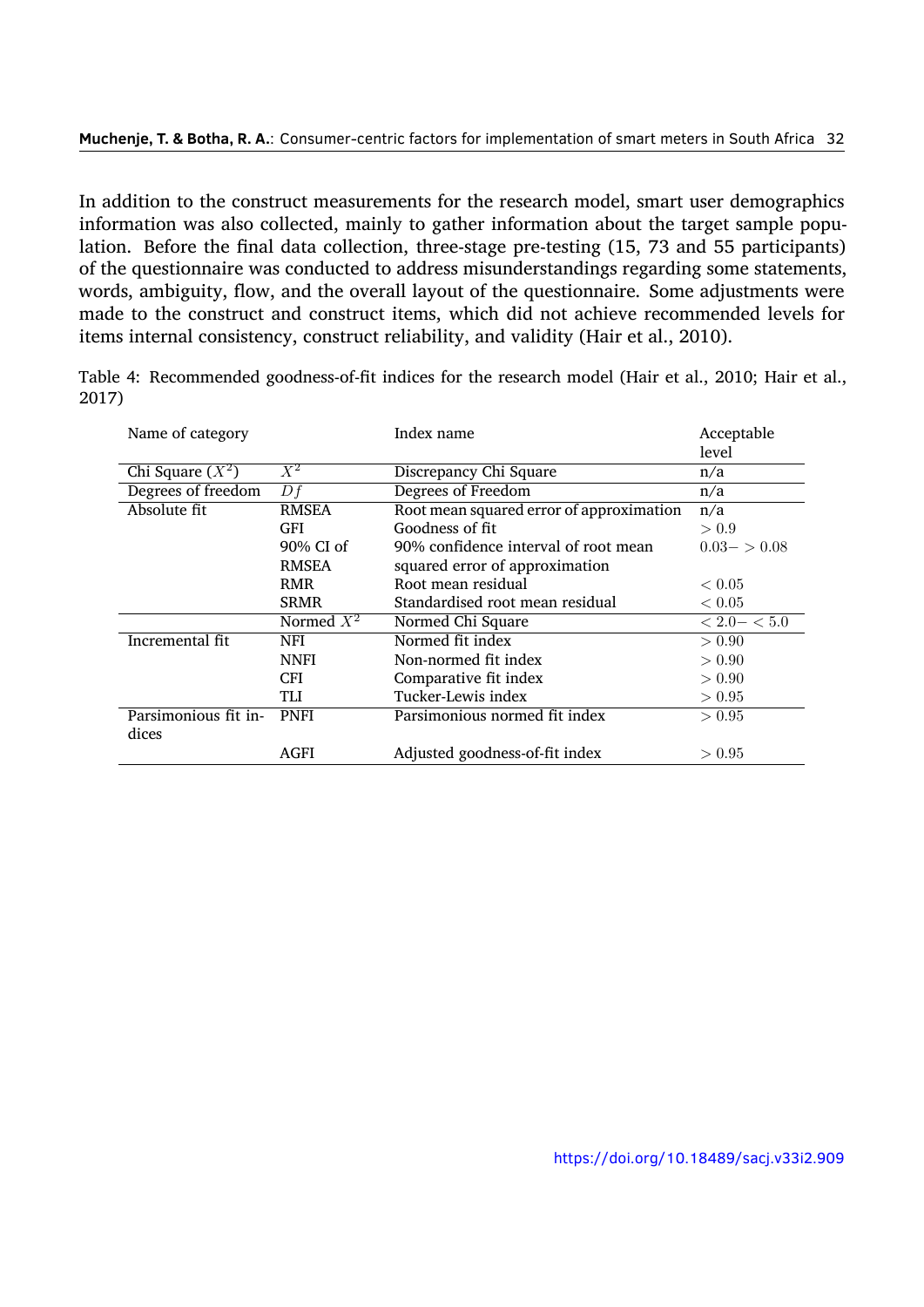<span id="page-16-0"></span>

| Name of<br>category | Index          | Recommended<br>level | Measurement<br>model values | Comments       |
|---------------------|----------------|----------------------|-----------------------------|----------------|
| Chi Square $(X^2)$  | $X^2$          | n/a                  | 2658.66                     |                |
| Degree of free-     | Df             | n/a                  | 944                         |                |
| dom                 |                |                      |                             |                |
| Absolute fit        | <b>RMSEA</b>   | $< 0.06$ or $0.07$   | < 0.05                      | Achieved level |
|                     | 90% confidence | $0.03 - 0.08$        | $0.04 - 0.05$               | Achieved level |
|                     | interval RMSEA |                      |                             |                |
|                     | <b>SRMR</b>    | < 0.05               | 0.02                        | Achieved level |
|                     | Normed $X^2$   | $< 2.0$ and $< 5.0$  | 2.8                         | Achieved level |
| Incremental fit     | <b>CFI</b>     | > 0.90               | > 0.97                      | Achieved level |
|                     | TLI            | > 0.95               | > 0.96                      | Achieved level |

Table 5: Goodness of fit for the proposed smart meter measurement model validity (Hair et al., 2010; Hair et al., 2017)

Table 6: Construct correlation matrix

EU: Ease of use, FC: Facilitating conditions, PU: Perceived usefulness, PR: Privacy risk, PV: Perceived value, TT: Trust in technology, SN: Social norms, AT: Attitude, BI: Behavioural intention.

Discriminant validity: AVE values *>* Squared correlations.

Note: Values below the diagonal are correlation estimates among constructs, the diagonal element is constructed variance, and values above the diagonal are squared correlations.

| Construct | EU    | FC    | PU    | МC    | PR    | PV    | TT    | SN    | AT    | BI    |
|-----------|-------|-------|-------|-------|-------|-------|-------|-------|-------|-------|
| EU        | 1.000 |       |       |       |       |       |       |       |       |       |
| FC        | 0.731 | 1.000 |       |       |       |       |       |       |       |       |
| PU        | 0.675 | 0.660 | 1.000 |       |       |       |       |       |       |       |
| MC        | 0.025 | 0.028 | 0.043 | 1.000 |       |       |       |       |       |       |
| <b>PR</b> | 0.141 | 0.143 | 0.184 | 0.200 | 1.000 |       |       |       |       |       |
| <b>PV</b> | 0.505 | 0.466 | 0.549 | 0.015 | 0.208 | 1.000 |       |       |       |       |
| TT        | 0.550 | 0.563 | 0.575 | 0.017 | 0.179 | 0.746 | 1.000 |       |       |       |
| <b>SN</b> | 0.387 | 0.390 | 0.433 | 0.017 | 0.190 | 0.501 | 0.620 | 1.000 |       |       |
| AT        | 0.530 | 0.509 | 0.588 | 0.013 | 0.160 | 0.683 | 0.769 | 0.620 | 1.000 |       |
| BI        | 0.556 | 0.524 | 0.598 | 0.007 | 0.136 | 0.705 | 0.778 | 0.615 | 0.901 | 1.000 |

https://doi.org/10.18489/sacj.v33i2.909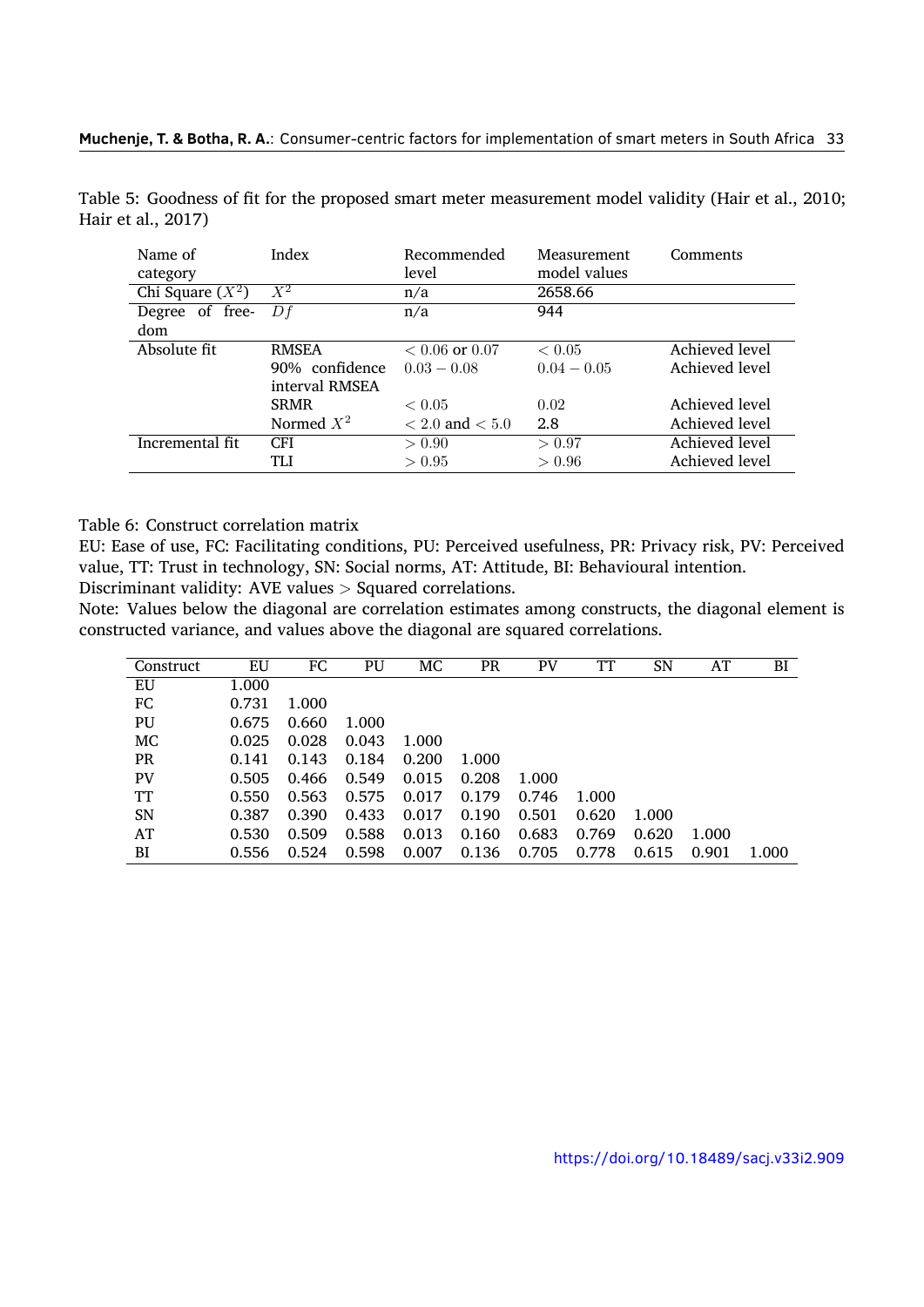Table 7: Summary of the standardised factor loadings, reliability and average extracted variance Note: If the factor loading *>*= 0*.*7, AVE cut-off values *>* 0*.*5 and Cronbach alpha *>*= 0*.*7 then the constructs show convergent validity.

| Construct                      | <b>Factor loading</b> | Cronbach alpha | Average extracted variance |  |
|--------------------------------|-----------------------|----------------|----------------------------|--|
| Ease of use                    | 0.904                 |                |                            |  |
|                                | 0.944                 | 0.944          | 0.811                      |  |
|                                | 0.904                 |                |                            |  |
|                                | 0.848                 |                |                            |  |
| <b>Facilitating conditions</b> | 0.904                 |                |                            |  |
|                                | 0.944                 | 0.961          | 0.864                      |  |
|                                | 0.904                 |                |                            |  |
|                                | 0.848                 |                |                            |  |
| Perceived usefulness           | 0.904                 |                |                            |  |
|                                | 0.944                 | 0.972          | 0.896                      |  |
|                                | 0.904                 |                |                            |  |
|                                | 0.848                 |                |                            |  |
| Monetary cost                  | 0.904                 |                |                            |  |
|                                | 0.944                 | 0.947          | 0.540                      |  |
|                                | 0.904                 |                |                            |  |
|                                | 0.848                 |                |                            |  |
| Privacy risk                   | 0.904                 |                |                            |  |
|                                | 0.944                 | 0.949          | 0.549                      |  |
|                                | 0.904                 |                |                            |  |
|                                | 0.848                 |                |                            |  |
| Perceived value                | 0.904                 |                |                            |  |
|                                | 0.944                 | 0.945          | 0.543                      |  |
|                                | 0.904                 |                |                            |  |
|                                | 0.848                 |                |                            |  |
| Trust in technology            | 0.904                 |                |                            |  |
|                                | 0.944                 | 0.975          | 0.865                      |  |
|                                | 0.904                 |                |                            |  |
|                                | 0.848                 |                |                            |  |
| Social norms                   | 0.904                 |                |                            |  |
|                                | 0.944                 | 0.971          | 0.849                      |  |
|                                | 0.904                 |                |                            |  |
|                                | 0.848                 |                |                            |  |
| <b>Attitude</b>                | 0.904                 |                |                            |  |
|                                | 0.944                 | 0.977          | 0.540                      |  |
|                                | 0.904                 |                |                            |  |
|                                | 0.848                 |                |                            |  |
| <b>Behavioral intentions</b>   | 0.904                 |                |                            |  |
|                                | 0.944                 | 0.600<br>0.981 |                            |  |
|                                | 0.904                 |                |                            |  |
|                                | 0.848                 |                |                            |  |

https://doi.org/10.18489/sacj.v33i2.909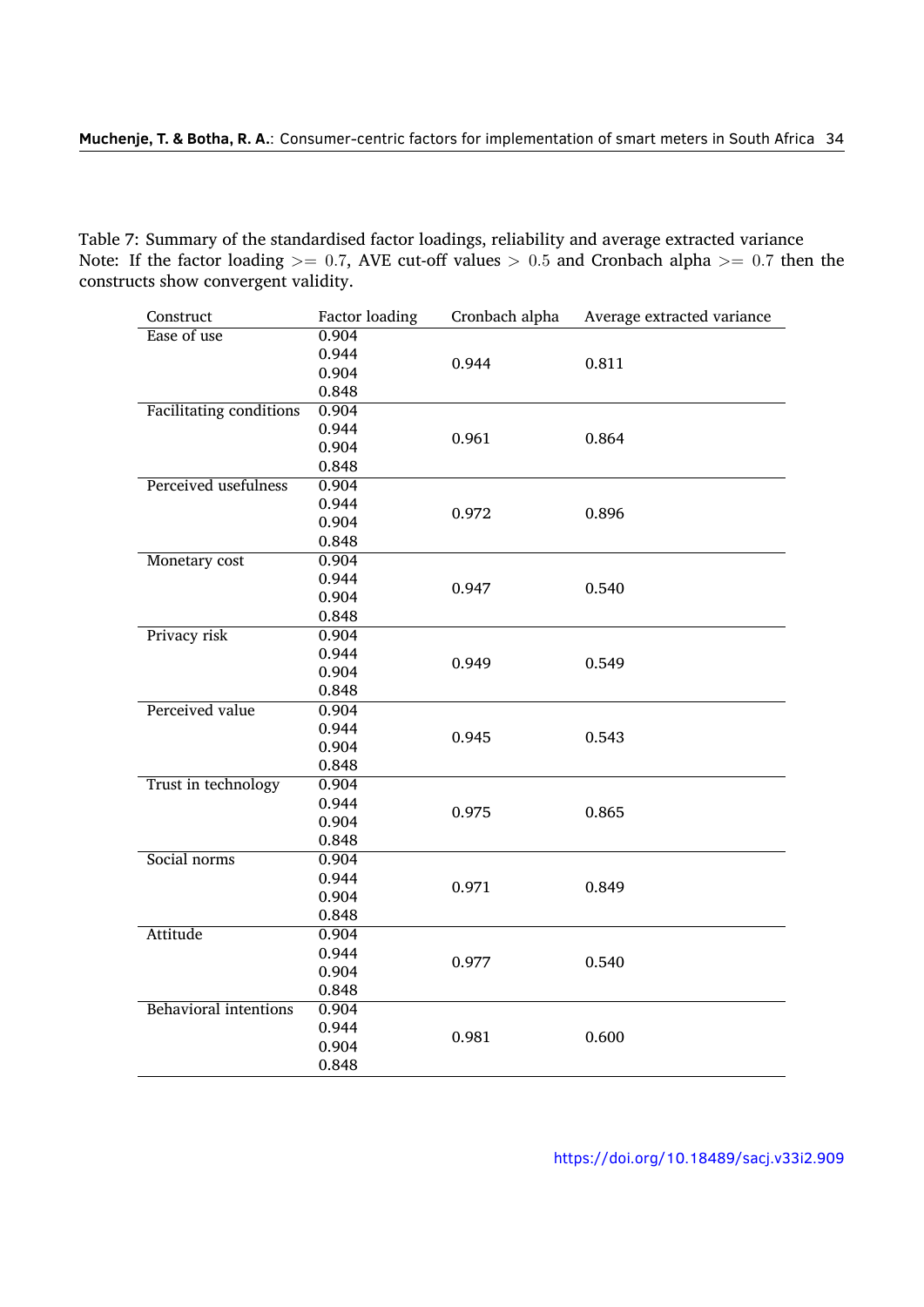Table 8: Construct reliability: internal consistency and average extracted variance If the AVE cut=off values *>* 0*.*5 and Cronbach alpha *>*= 0*.*7 the construct has achieved construct reliability.

| Construct                    | Average item test | Cronbach alpha | extracted<br>Average |
|------------------------------|-------------------|----------------|----------------------|
|                              | correlation       |                | variance             |
| Ease of use (EU)             | 0.926             | 0.944          | 0.811                |
| Facilitating conditions (FC) | 0.945             | 0.961          | 0.864                |
| Perceived usefulness (PU)    | 0.962             | 0.972          | 0.896                |
| Monetary cost (MC)           | 0.930             | 0.947          | 0.54                 |
| Privacy risk (PR)            | 0.931             | 0.949          | 0.549                |
| Perceived value (PV)         | 0.926             | 0.945          | 0.543                |
| Trust in technology (TT)     | 0.943             | 0.975          | 0.865                |
| Social norms (SN)            | 0.934             | 0.971          | 0.849                |
| Attitude (AT)                | 0.967             | 0.977          | 0.608                |
| Behavioural intentions (BI)  | 0.956             | 0.981          | 0.600                |

#### 8 HYPOTHESIS TESTING OF THE STRUCTURAL MODEL

The assessment of the structural model validity was not sufficient to confirm the structural relationships between constructs; therefore, individual parameter estimates of the proposed model were measured to establish whether the parameter estimates were significant or not. The SEM results in Table 9 were processed using STATA version 13; the standardised estimates were assessed based on the coefficient β value and the p-value. According to Hair et al. (2010), a significant parameter estimates entails that the t-value must be greater than 1.96 and the p-value *<*= 0*.*05. Hair et [al](#page-19-0). (2010) also emphasise that a significant parameter estimate value must be *>* 0 for positive relationships and *<* 0 for negative relationships whereas the [p-valu](#page-27-13)e must be *<* 0*.*01 in both instances.

The sections below will d[iscuss](#page-27-13) in detail how the proposed hypotheses were either accepted or rejected. For ease of presentation of the results, the discussion is organised into categories of hypotheses with similar exogenous constructs.

## 8.1 Facilitating conditions *→* Ease of use

The structural relationship between facilitating conditions and ease of use of smart meters was examined. The results indicate that there was a positive significant relationship between facilitating conditions and ease of use ( $\beta = 0.867$ ,  $t = 78$ ,  $p < 0.001$ ). Thus, H11 was confirmed and accepted. This means that participants agree and confirm that facilitating conditions play an important role in assisting consumers to be able to use smart meters easily. These results concur with previous research (Venkatesh et al., 2012) in that, as individuals are provided with information about how to use smart meter technology, it further enhances their cognitive level. This means that when facilitating conditions increase, the ease of use also increases.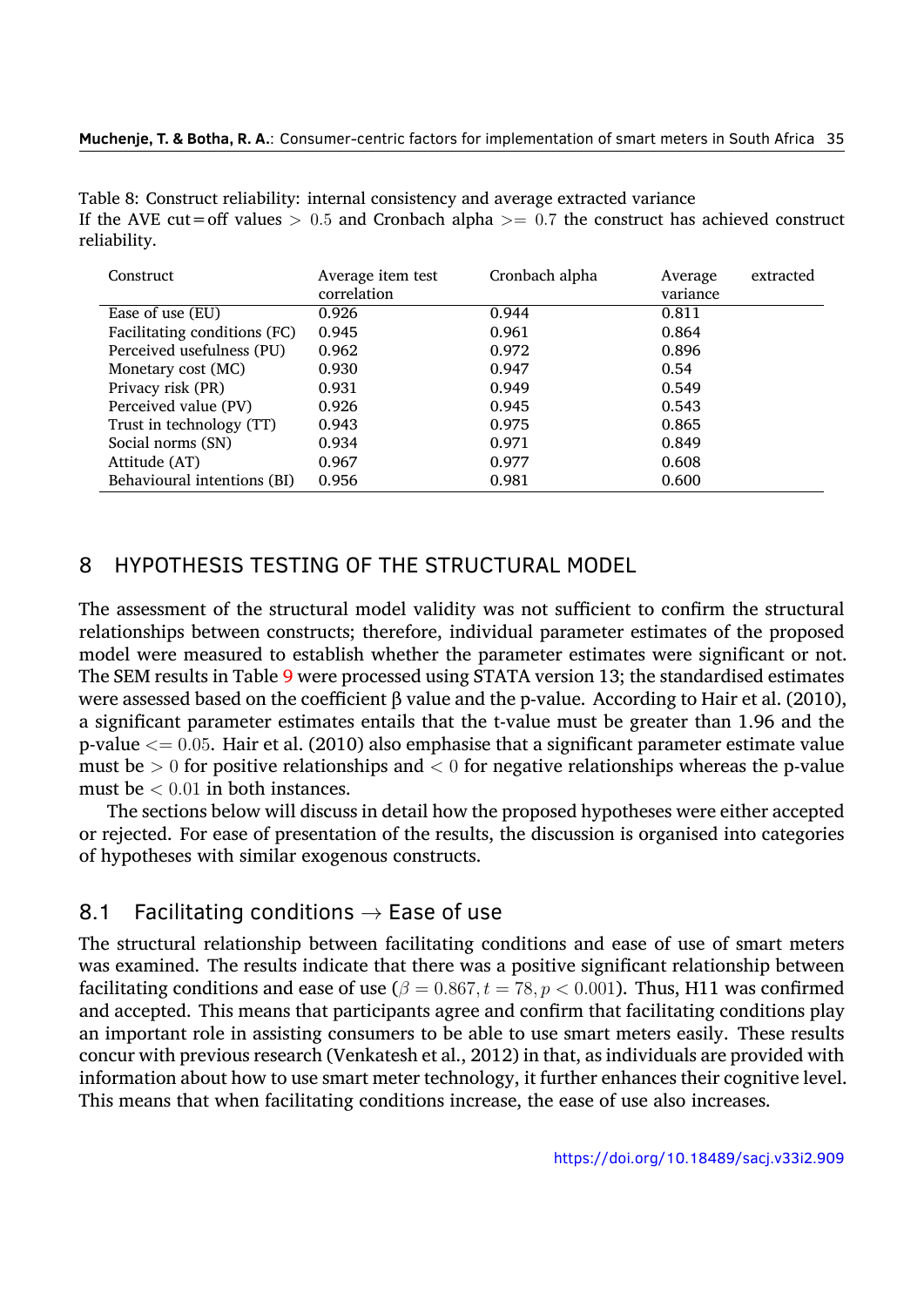<span id="page-19-0"></span>

|                      |       |          |                       | Hypothesis   |
|----------------------|-------|----------|-----------------------|--------------|
| $FC \rightarrow EU$  | 0.110 | 0.867    | 78.30                 | Supported*** |
| $EU\rightarrow PU$   | 0.030 | 0.566    | 18.83                 | Supported*** |
| $MC \rightarrow PU$  | 0.021 | 0.080    | 3.75                  | Supported*** |
| $TT\rightarrow PV$   | 0.031 | 0.362    | 11.57                 | Supported*** |
| $PU\rightarrow PV$   | 0.022 | 0.687    | 30.02                 | Supported*** |
| $MC \rightarrow PV$  | 0.029 | $-0.126$ | $-4.26$               | Supported*** |
| $PR \rightarrow PV$  | 0.032 | 0.2276   | 7.07                  | Supported**  |
| $EU\rightarrow AT$   | 0.379 | 0.055    | 1.47                  | Rejected     |
| $PIJ \rightarrow AT$ | 0.039 | 0.202    | 5.11                  | Supported*** |
| $TT\rightarrow AT$   | 0.028 | 0.689    | 24.30                 | Supported*** |
| $PU \rightarrow BI$  | 0.028 | 0.0380   | 1.34                  | Rejected     |
| $PV \rightarrow BI$  | 0.027 | 0.111    | 4.01                  | Supported*** |
| $AT \rightarrow BI$  | 0.031 | 0.699    | 22.38                 | Supported*** |
| $FC \rightarrow BI$  | 0.025 | 0.020    | 0.80                  | Rejected     |
| $TT\rightarrow BI$   | 0.037 | 0.103    | 2.76                  | Supported*   |
| $SN \rightarrow BI$  | 0.023 | 0.058    | 2.49                  | Supported    |
|                      | Paths | Std. Err | Coefficient $(\beta)$ | t-value      |

Table 9: Structural parameter estimates for the smart meter model Significance level: *p <* 0*.*05\*, *p <* 0*.*01\*\*, *p <* 0*.*000\*\*\*, *p >* 0*.*1 Rejected

## 8.2 Perceived usefulness, privacy risk and monetary cost *→* Perceived value

The structural relationship between perceived usefulness and perceived value of smart meters was also examined. The results indicated that perceived value was positively and significantly related to perceived usefulness ( $\beta = 0.688, t = 30.02, p < 0.001$ ), thus confirming hypothesis H10. Benefits that come from the use of smart meter technology can make people value the use of smart meters. The relationship between privacy risk and perceived value of smart meters was also examined and it was found that privacy risk was significantly associated with perceived value ( $\beta = 0.223, t = 7.07, p < 0.001$ ). Though these results confirmed hypothesis H7, the strength of the relationship was weak ( $\beta = 0.223$ ). These results may suggest that, if there are many perceived risks towards the use of smart meters, this will tend to impact negatively on the use of smart meter technology. Furthermore, the relationship between monetary cost and perceived value of smart meters was also examined and found to be significant ( $\beta$  = *−*0*.*127*, t* = *−*4*.*26*, p <* 0*.*001). Hypothesis H6 was confirmed, even though the relationship between the two constructs was negative and weak with a coefficient ( $\beta = -0.127$ ).

The results indicate that if there is high monetary cost towards the use of smart meters, people tend to become negative towards the use of smart meter technology. In summary, the results showed that perceived usefulness ( $\beta = 0.688$ ) was the best predictor for perceived values in comparison to privacy risk ( $\beta = 0.223$ ) and monetary cost ( $\beta = -0.127$ ), respectively.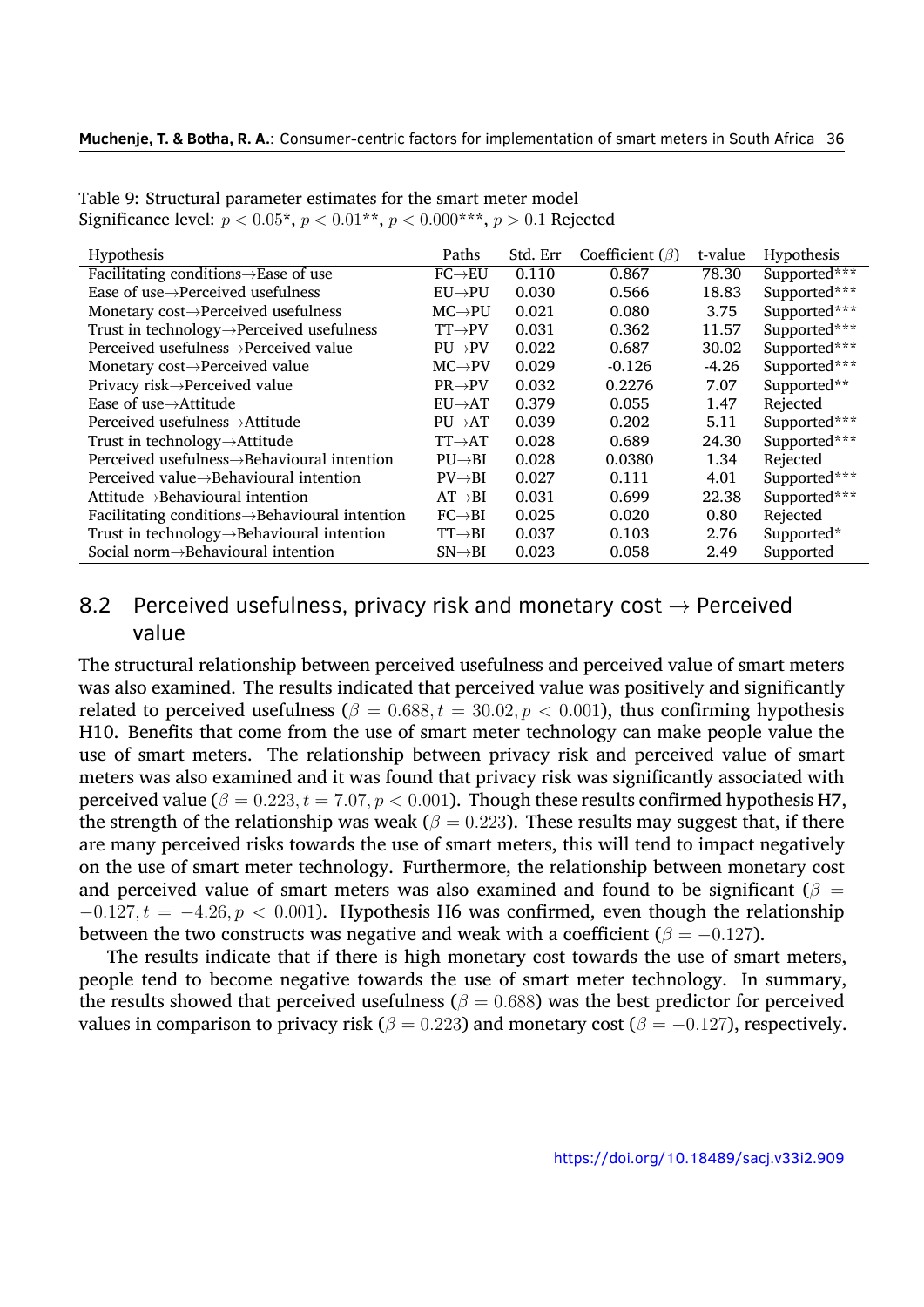## 8.3 Ease of use, monetary cost and trust in technology *→* Perceived usefulness

The structural relationship between ease of use and perceived usefulness of smart meters was found to be significant  $(\beta = 0.567, t = 18.83, p < 0.0001)$ , thus verifying hypothesis H4. The structural relationship between monetary cost and perceived usefulness of smart meters was found to be positive and significant ( $\beta = 0.080, t = 3.75, p < 0.0001$ ), thus verifying hypothesis H9. The results indicated that participants believed that they derived more benefits from the use of smart meters if the cost towards the use of smart meters was less. Furthermore, trust in technology and perceived usefulness were also examined and it was found that trust in technology and perceived usefulness of smart meters was positive and significant  $(\beta = 0.362, t = 11.57, p < 0.0001)$ , thus verifying hypothesis H13. Participants believe that if technology is trustworthy, dependable and reliable it will, in turn, improve the perceived benefit of using smart meters.

In summary, the results showed that ease of use ( $\beta = 0.567$ ) was the best predictor of perceived usefulness in comparison with trust in technology ( $\beta = 0.362$ ) and monetary cost  $(\beta = 0.080)$ . The participants think that the ease of use of smart meters does have an influence on their perceived usefulness of smart meters. The results also concur with the findings of previous studies (Miltgen et al., 2013a; Tan et al., 2012).

## 8.4 Perceived usefulness [and t](#page-29-3)rust in te[chno](#page-31-6)logy and ease of use *→* Attitude

The relationship between perceived usefulness and attitude towards smart meters was found to be positive and significant  $(\beta = 0.202, t = 18.83, p < 0.0001)$ . Consequently, hypothesis H3 was verified and confirmed. These results suggest that, as more benefits are derived from smart meter perceived usefulness, people will eventually change their attitude towards smart meters in managing electricity usage. The relationship between trust in technology and attitude was also examined and was found to be significant  $(\beta = 0.690, t = 24.30, p < 0.0001)$ , thus hypothesis H14 was verified and accepted. The structural relationship between ease of use and attitude towards smart meters was examined and found not to be significant ( $\beta$  =  $0.055, t = 1.47, p > 0.142$ , thus hypothesis H5 was verified and rejected. This might suggest that participants think that ease of use of smart meters does not have much influence on their attitude toward using smart meters.

In summary, of the three constructs that influence attitude towards smart meters, only trust in technology and perceived usefulness were found to be significant, with trust in technology being the best construct to predict the consumer's attitude towards the use of smart meters. Ease of use was rejected as a construct that influenced attitude.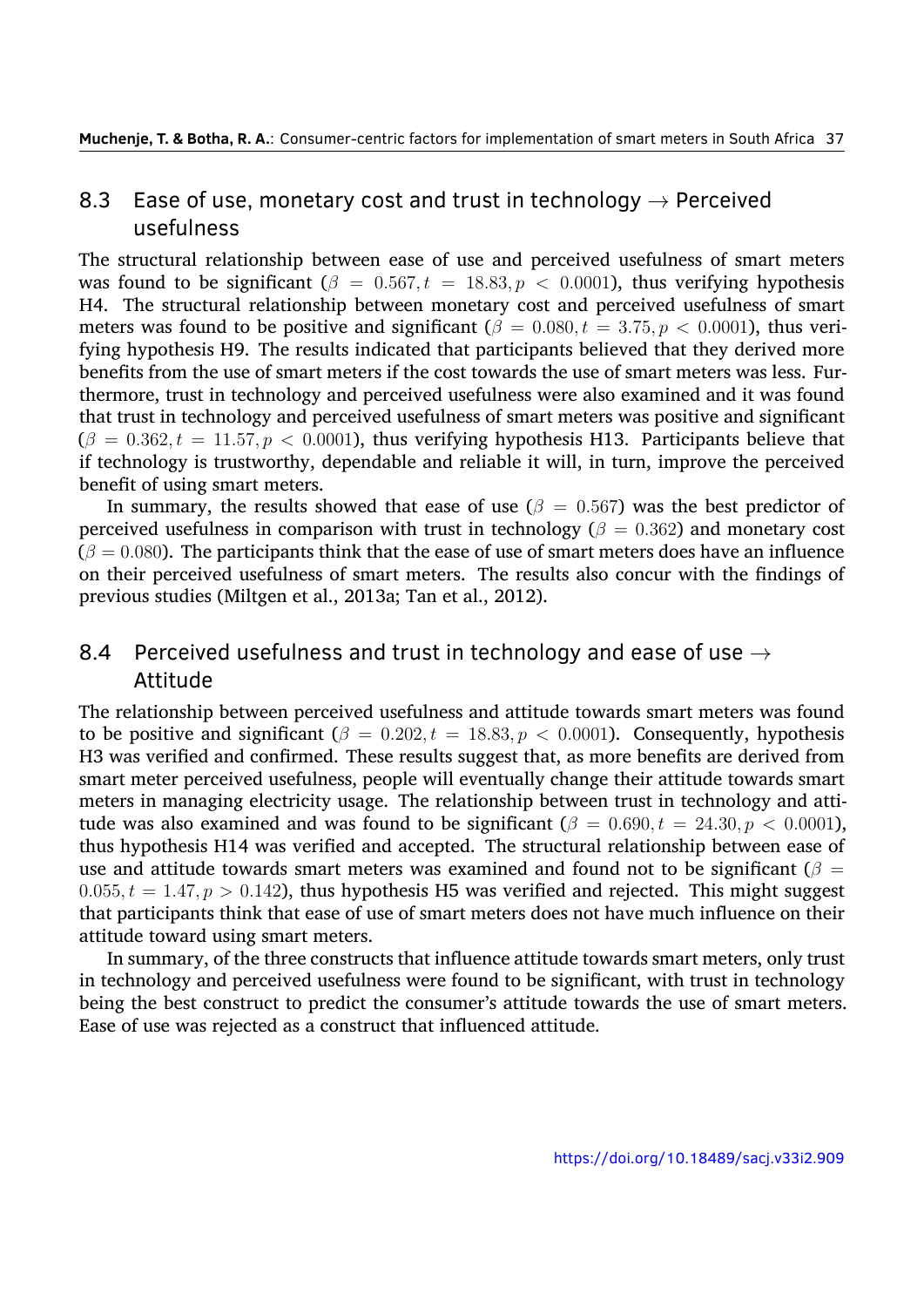## 8.5 Perceived value, attitude, social norms, trust in technology and perceived usefulness *→* Behavioural intention

The relationship between attitude and behavioural intention to accept smart meters was significant ( $\beta = 0.70, t = 22.38, p < 0.001$ ), thus hypothesis H1 was verified and accepted. The results suggest that positive attitude towards smart meter technology can be influenced by trust in technology and perceived usefulness which, in turn, have a significant influence on the behavioural intention to use and accept smart meter technology. The relationship between perceived usefulness and behavioural intention to accept smart meter technology was found not to be significant ( $\beta = 0.038, t = 1.34, p > 0.01$ ), thus hypothesis H2 was verified and rejected. The relationship between perceived value and behavioural intention towards use and acceptance of smart meters was found to be significant ( $\beta = 0.11, t = 4.07, p < 0.001$ ), thus hypothesis H8 was verified and accepted. The more people see value in the use of smart meter technology, the more consumers will tend to accept and use smart meter technology.

The relationship between facilitating conditions and behavioural intention was found to be not significant ( $\beta = 0.020, t = 0.80, p > 0.1$ ), thus hypothesis H12 was verified and rejected. The relationship between trust in technology and behavioural intention towards accepting smart meter technology was found to be positive and significant ( $\beta = 0.103, t = 2.76, p < 0.05$ ), thus hypothesis H15 was verified and accepted. These results suggest that consumers are willing to accept smart meter technology when it is trustworthy, dependable and reliable. The relationship between social norms and behavioural intention to accept smart meters was found to be significant  $(\beta = 0.058, t = 2.49, p < 0.01)$ , thus hypothesis H16 was verified and accepted.

Based on statistical analyses of both the measurement and structural models, documented in Table 5 and Table 10, respectively, this section summarises the structural model relationships that were evaluated as significant for this research study. The significant factors and the relationships between these are illustrated in Figure 2 below.

| Name of category          | Index                         | Proposed structural model |
|---------------------------|-------------------------------|---------------------------|
| Chi Square $(\Delta X^2)$ | $\Delta X^2$                  | 3199.66                   |
| Degree of freedom         | Df                            | 963                       |
| Probability               |                               | 0.05                      |
| Absolute fit              | <b>RMSEA</b>                  | 0.057                     |
|                           | 90% confidence interval RMSEA | $0.055 - 0.06$            |
|                           | <b>SRMR</b>                   | 0.06                      |
|                           | Normed $X^2$                  | 3.32                      |
| Incremental fit           | CFI                           | 0.955                     |
|                           | TLI                           | 0.952                     |

<span id="page-21-0"></span>Table [10](#page-16-0): Goodness-[of-fi](#page-21-0)t measure for the structural model (Hair et al., 2010; Hair et al., 2017)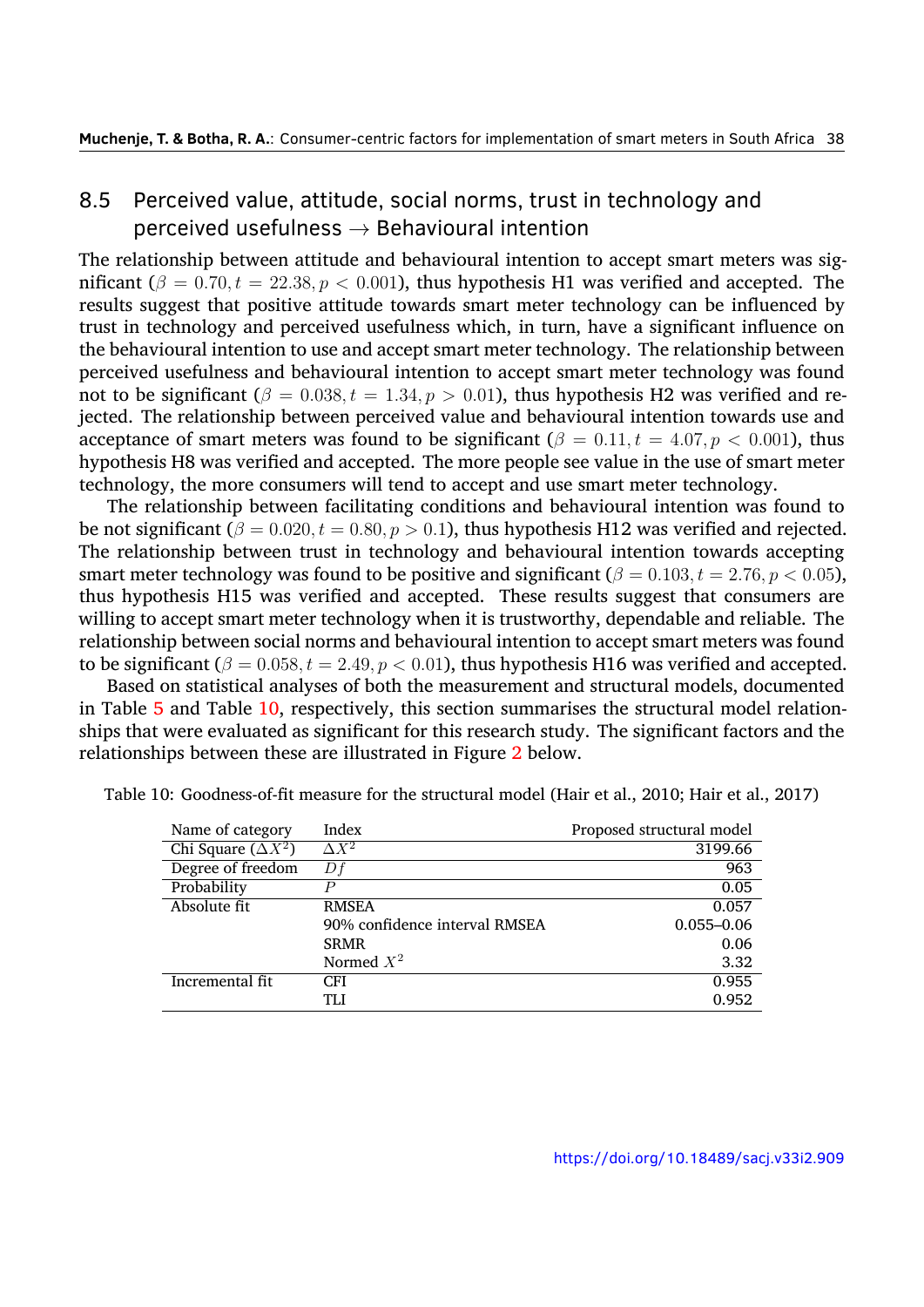<span id="page-22-0"></span>

Figure 2: Final research model: proposed structural relationships

**N**ote Numbers in brackets are t-values. The numbers outside the brackets are standardised path coefficients. Dotted arrow lines indicate that the hypothesis is not a significant path ( $p > 0.1$ )  $\star$ . The solid arrow lines indicate that the hypothesis is significant  $(p < 0.05)$ <sup>\*</sup>,  $(p < 0.01)$ <sup>\*\*</sup> and  $(p < 0.001)$ <sup>\*\*\*</sup>

#### 9 DISCUSSION

The smart meter adoption and implementation within South Africa is still in its infancy (Smart Energy International, 2019). Hence, the identification of consumer-centric factors is important for the implementation of smart meters in South Africa. In order to better understand the consumer-centric factors involved in the implementation of smart meters, an extensive investigation was con[ducte](#page-31-9)d into the factors that affect smart meter consumers. A survey was conducted of 768 participants, from both smart meter and non-smart meter users within South Africa. Then, the research identified a myriad of consumer-centric factors that affect the planning for smart meter implementation in South Africa.

From the smart technology acceptance perspective (Ponce-Jara et al., 2017), there has not been a great deal of research in the area; hence, the use of prior work did not assist much in the identification of factors that are important to smart meter technology. The results above show that 13 factors were found to be most important in the implementatio[n of s](#page-30-11)mart meters in South Africa (Table 9). From the findings, utility companies or smart meter service providers must consider these consumer-centric factors for better implementation of smart meters in South Africa.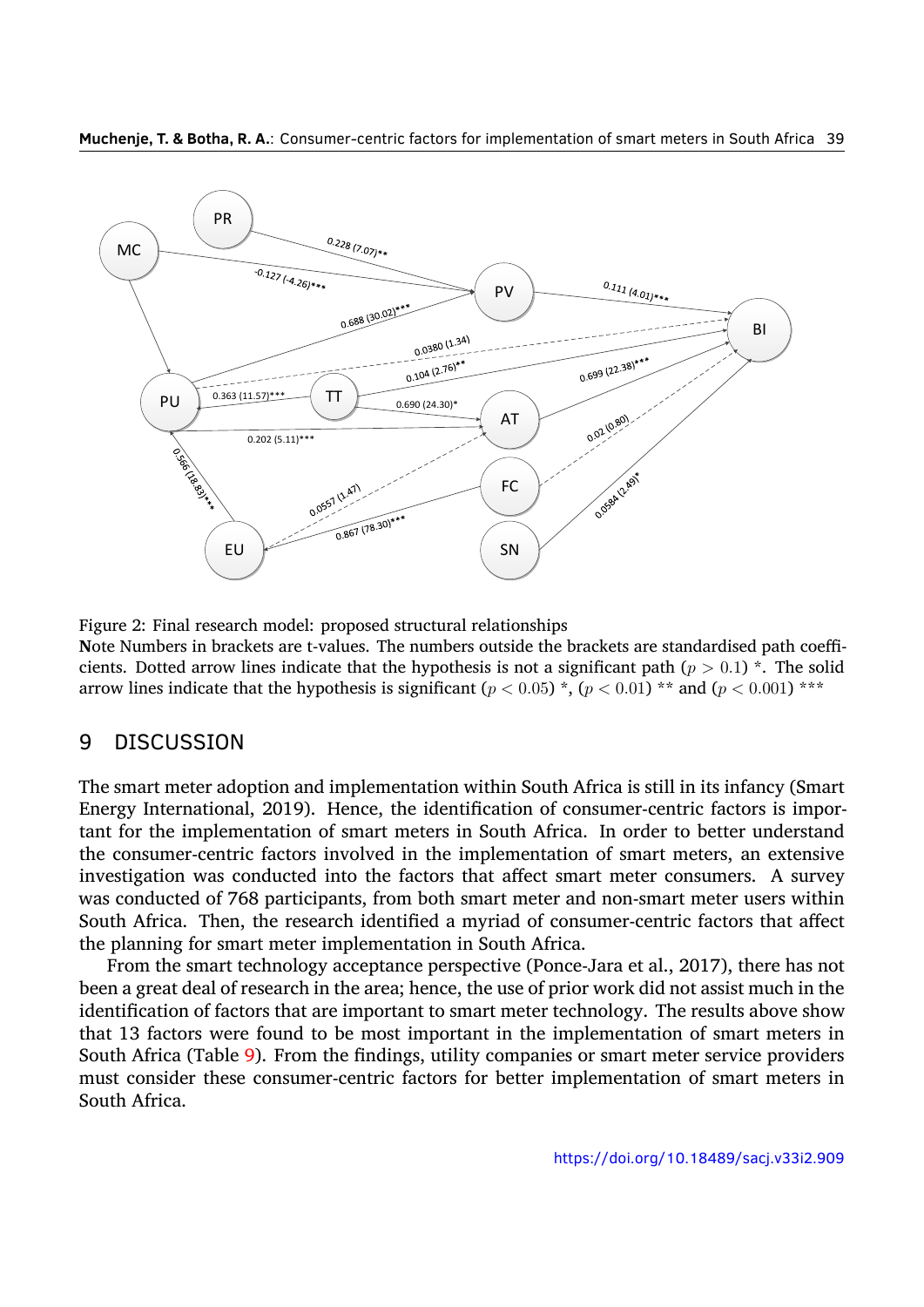As depicted in Table 9 and Figure 2, facilitating conditions were found to be significant when considering ease of use, while perceived ease of use appeared to be important for perceived usefulness from the perspective of the smart meter electricity consumer. These results were in line with other s[tud](#page-19-0)ies (Moon [&](#page-22-0) Kim, 2001; Teo, 2009; Venkatesh et al., 2012). However, facilitating conditions did not seem to have any direct influence on attitude towards the use and acceptance of smart meter technology. This means that facilitating conditions must be considered in the implementation of smart [mete](#page-30-8)rs as [they c](#page-31-11)an assist the smar[t mete](#page-32-6)r users in the operation of smart meter technology and, in the process, allow the smart meter users to derive benefits from using smart meters.

Trust in technology, monetary cost and ease of use were found to be significant when considering the perceived usefulness of smart meter technology (Figure 2). This means that, in order to make the smart meter users benefit from using a smart meter, the smart meter needs to be trustworthy, affordable and easy to operate. Otherwise, if the trust in technology, monetary cost and perceived ease of use are not addressed properly, this [mig](#page-22-0)ht have an adverse impact on smart users to even consider using them. In the same light, perceived usefulness, and trust in technology (Orlando & Vandevelde, 2021) were found to be relevant in enhancing the attitude of potential smart meter consumers towards acceptance and use of smart meter technology.

While Beldad and Hegner (2018) suggest t[hat so](#page-30-12)cial norms have impact on ease of use, and although this study found social norms to be significant, Teo (2009) found them to be insignificant as modern consumers are more independent and are not influenced by other people when making importan[t decis](#page-26-11)ions.

This research was conducted with an objective to generalise the fi[nding](#page-31-11)s to other pervasive computing technologies (smart technologies) in future. Evaluating the applicability of the research proposed model to other similar pervasive technologies like smart cities opens another door for future research. As the research was conducted only in South Africa as a country, conducting the same research in multiple countries within Africa can assist in evaluation of the extent to which the factors affecting smart meter technology acceptance and use can be generalised within the African context. Finally, as much as smart meters may bring better consumer management of electricity consumption, the comments from the data collection phase suggest that most participants were not aware of smart meters; hence, there is a need for more awareness campaigns and education to reduce smart meter implementation resistance.

#### 10 THEORETICAL IMPLICATIONS

This research study has made several contributions to behavioural studies in a number of ways. Most significant is the contribution to knowledge about the implementation of pervasive computing technologies, such as smart meter acceptance and use in developing countries. This section discusses the theoretical research contributions that can emanate from the research study.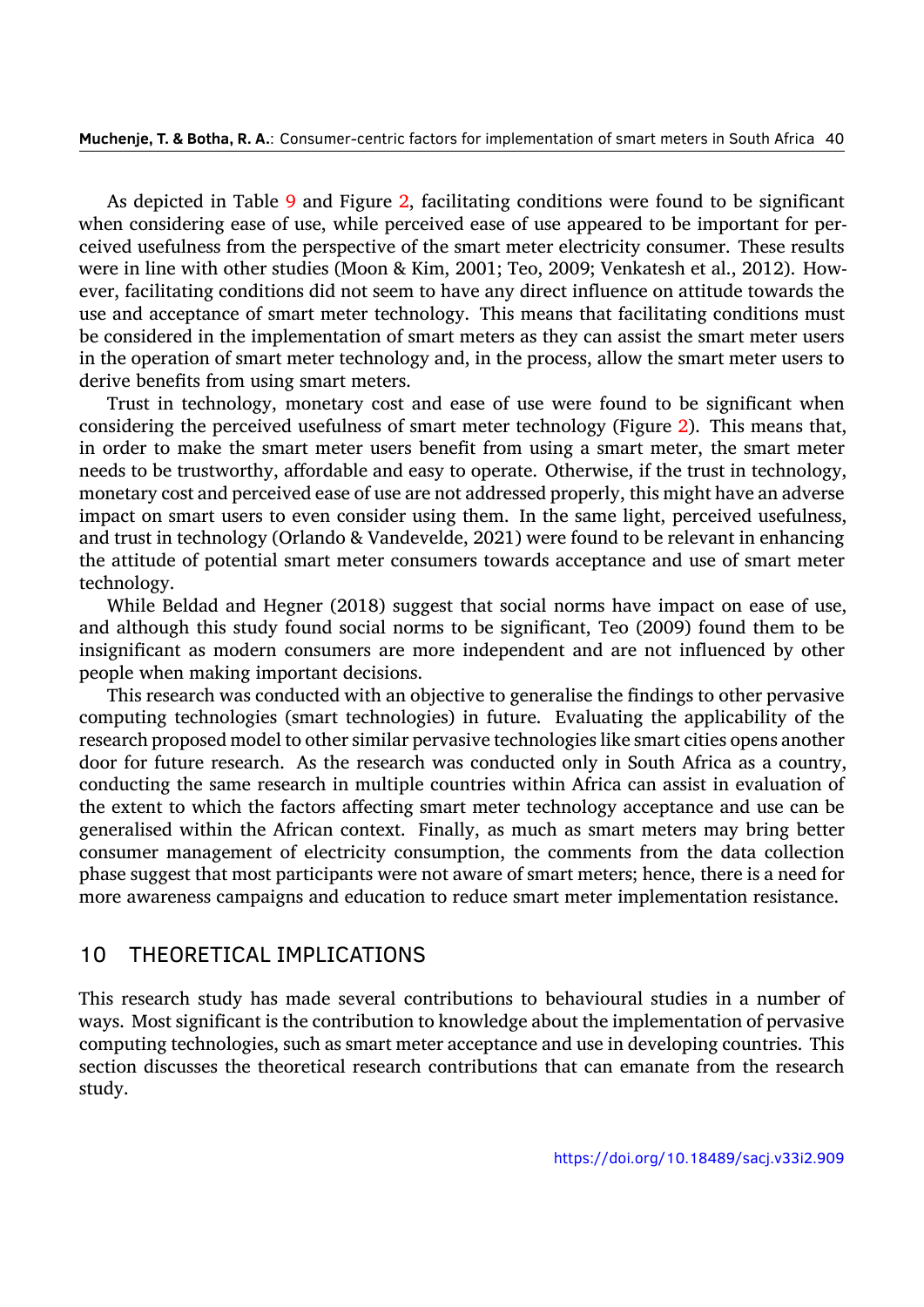From the theoretical perspective, this research contributes most importantly to the pervasive technology domain with a rich empirical study that assists technology innovators, utility companies, and policy makers to understand the consumer-centric factors that might affect technology acceptance and use. Since most of the behavioural models and theories were developed a long time ago (such as the TRA, TPB and TAM (Miltgen et al., 2013a)), their application and use in identifying factors that influence smart technology acceptance and use might not be adequate or relevant. The rapid change in technology and user technology interactions has impacted significantly on the way technology is viewed. Hence, th[e propo](#page-29-3)sed theoretical model developed in this study presents new empirical knowledge that can be refined further in technology acceptance and use studies in the future.

In addition, this study contributes to the model development literature and design. Various theoretical models were identified to assist in developing a competing model for this study. Based on an extensive literature review, the TAM was identified as a fundamental research framework. However, since smart meter technology is a new technological advancement, the TAM was found to be inadequate in helping to understand and identify factors that affect user behaviour to accept and use pervasive technology (Gefen et al., 2003; Wu & Chen, 2005; T. Zhou, 2011). Therefore, this study contributed to the model development literature by integrating other relevant variables to supplement the TAM inadequacy. In view of smart meter technology, the factors that were found relevant and incorpor[ated in](#page-27-6)to the TAMf[or the](#page-32-5) study mo[del de](#page-33-1)velopment were: privacy risk (PCT), facilitating conditions and monetary cost (UTAUT), social norms (TPB), trust, and perceived value. Consequently, the proposed model output in this study confirms a new contribution to the body of knowledge (Table 2).

Another theoretical contribution that emanated from this study is an enrichment of the African literature about smart meter technology acceptance modelling. From the literature review, it is evident that most smart grid and smart meter roadmaps and studies [on](#page-7-0) technology adoptions acceptance, implementations and post-implementations have been conducted either in the United States of America or in European countries (Rausser et al., 2018; Teo, 2009). Considering that these are developed countries, which have better electricity grid infrastructure, better electricity policies, high-level technical skills, a high sense of environmental consciousness, and high privacy appetite, it must be acknowledged that t[he situ](#page-30-1)ation [is diff](#page-31-11)erent in developing countries like South Africa. It is, therefore, meaningful that the results of this study, which focuses on a South African situation, can contribute or can be used as a reference model in understanding the African smart meter consumer's perspective.

Finally, the results from this research can be adapted by other African countries for the planning of smart meter implementation as opposed to using American or European views, which are far from the African setting.

#### 11 CONCLUSION

This study has improved the understanding of consumer-centric factors that must be considered in the implementation and acceptance of smart meters in South Africa. Since there is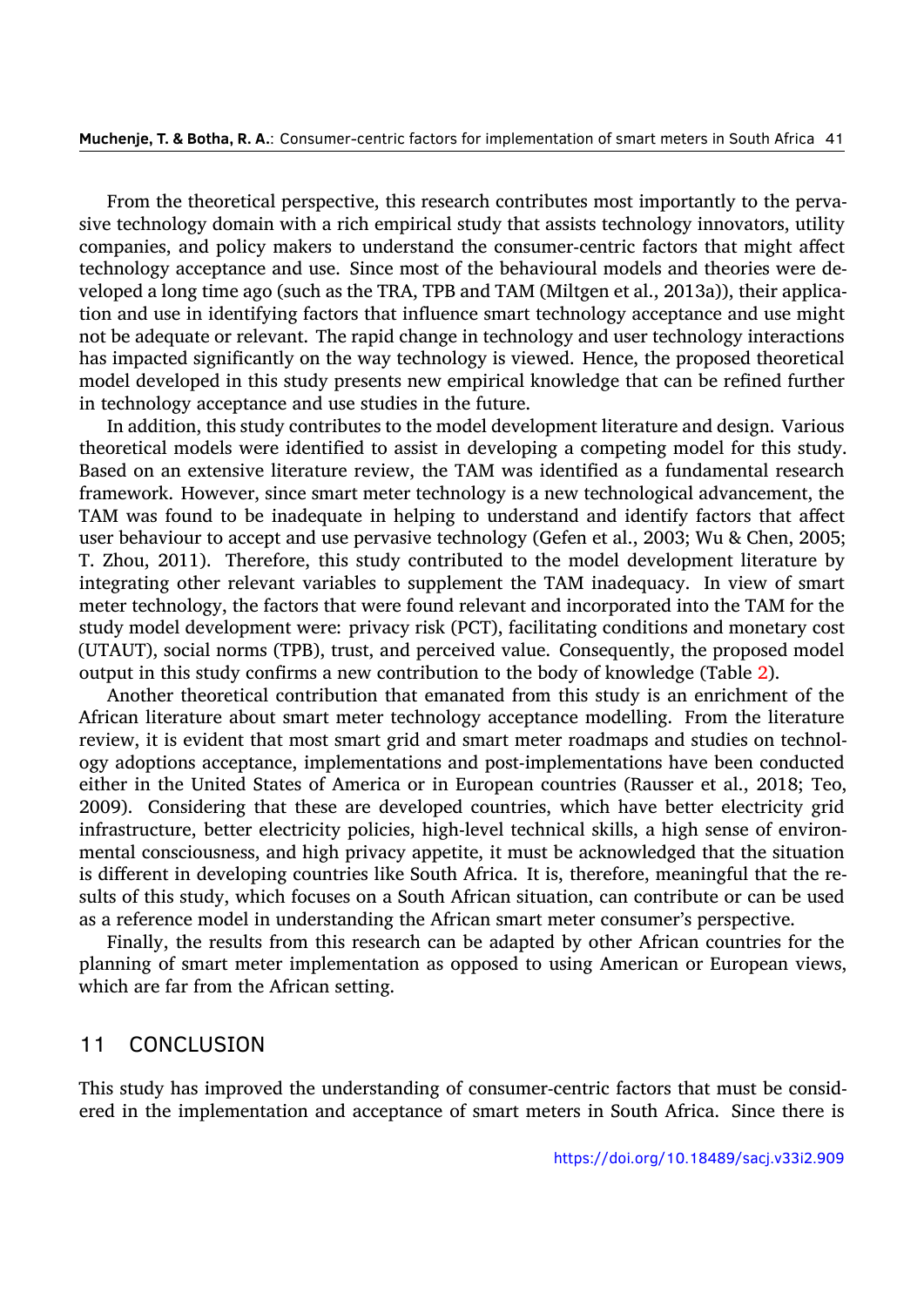no specific technology acceptance model and theory available to explain in the behavioural intention to accept smart meter technology in general, the research relied on various models postulated. The following models and theories were used in this research: the Technology Acceptance Model, Privacy Calculus Theory, and the Unified Theory of Acceptance and Use of Technology; hence, leading to the complex research model depicted in Figure 1 and Figure 2.

The analysis of the research model allowed important interrelationships amongst consumercentric factors identified and examined in the implementation of smart meters in South Africa. The findings showed that 10 factors, namely perceived ease of use, facilita[tio](#page-12-0)n conditio[ns,](#page-22-0) monetary cost, perceived risk, perceived value, trust in technology, social conditions, attitude, and behavioural intentions were identified to be important to smart meter consumers. In the process, it was revealed that perceived value, attitude, trust in technology, and social norms are important factors that directly impact the implementation of smart meters, whilst facilitation conditions, perceived ease of use, perceived usefulness, trust in technology, monetary cost, and privacy risk have indirect impacts on either attitude or perceived value, respectively (Figure 2). These findings were found to concur with the literature review: attitude (Miltgen et al., 2013b), perceived usefulness (Miltgen et al., 2013a), price value (Xiong, 2013), social norms (Beldad & Hegner, 2018), privacy risk (Xu et al., 2011), trust in technology (Belanche et al., 201[2](#page-22-0)), facilitating conditions (Teo, 2009). Therefore, utility companies, technological in[novator](#page-30-6)s and designers should make sure th[at the s](#page-29-3)mart meters are ben[eficial](#page-32-8) and valuable without compromis[ing th](#page-26-11)eir easy in usability. Ont[he oth](#page-32-9)er hand, policy makers, technology de[signer](#page-26-12)s and vendors must ensure tha[t sma](#page-31-11)rt meters are secure, trustworthy and reliable in providing electricity services to its smart meter consumers, with adequate support.

## References

- Agarwal, N., Wang, Z., & Xu, Y. (2007). Factors affecting 3G adoption: An empirical study. *PACIS 2007 Proceedings*, 256–277. http://www.pacis-net.org/file/2007/1205.pdf
- Ajzen, I. (1985). From intentions to actions: A theory of planned behavior. In J. Kuhl & J. Beckman (Eds.), *Action-control: From cognition to behavior*. Springer.
- <span id="page-25-5"></span>Ajzen, I. (1991). The theory of planned behavior. *[Organizational Behavior and Human Deci](http://www.pacis-net.org/file/2007/1205.pdf)sion Processes*, *50*(2), 179–211. https://doi.org/10.1016/0749-5978(91)90020-T
- <span id="page-25-4"></span><span id="page-25-3"></span>Alharbi, S., & Drew, S. (2014). Using the technology acceptance model in understanding academics' behavioural intention to use learning management systems. *International Journal of Advanced Computer Science and Applications*, *5*(1), 143–155.
- Atkins, P. (2014). Smart meters [and smart-enabled prepaid meters project \[Departm](https://doi.org/10.1016/0749-5978(91)90020-T)ent of Economic Development and Tourism, Western Cape Government].
- <span id="page-25-1"></span>Bamberg, S., Ajzen, I., & Schmidt, P. (2003). Choice of travel mode in the theory of planned behavior: The roles of past behavior, habit, and reasoned action. *Basic and Applied Social Psychology*, *25*(10), 175–187. https://doi.org/10.1207/S15324834BASP2503\_01
- <span id="page-25-2"></span><span id="page-25-0"></span>Bargh, J. A., & McKenna, K. Y. A. (2004). The internal and social life. *Annual Review of Psychology*, *55*(1), 573–590. https://doi.org/10.1146/annurev.psych.55.090902.141922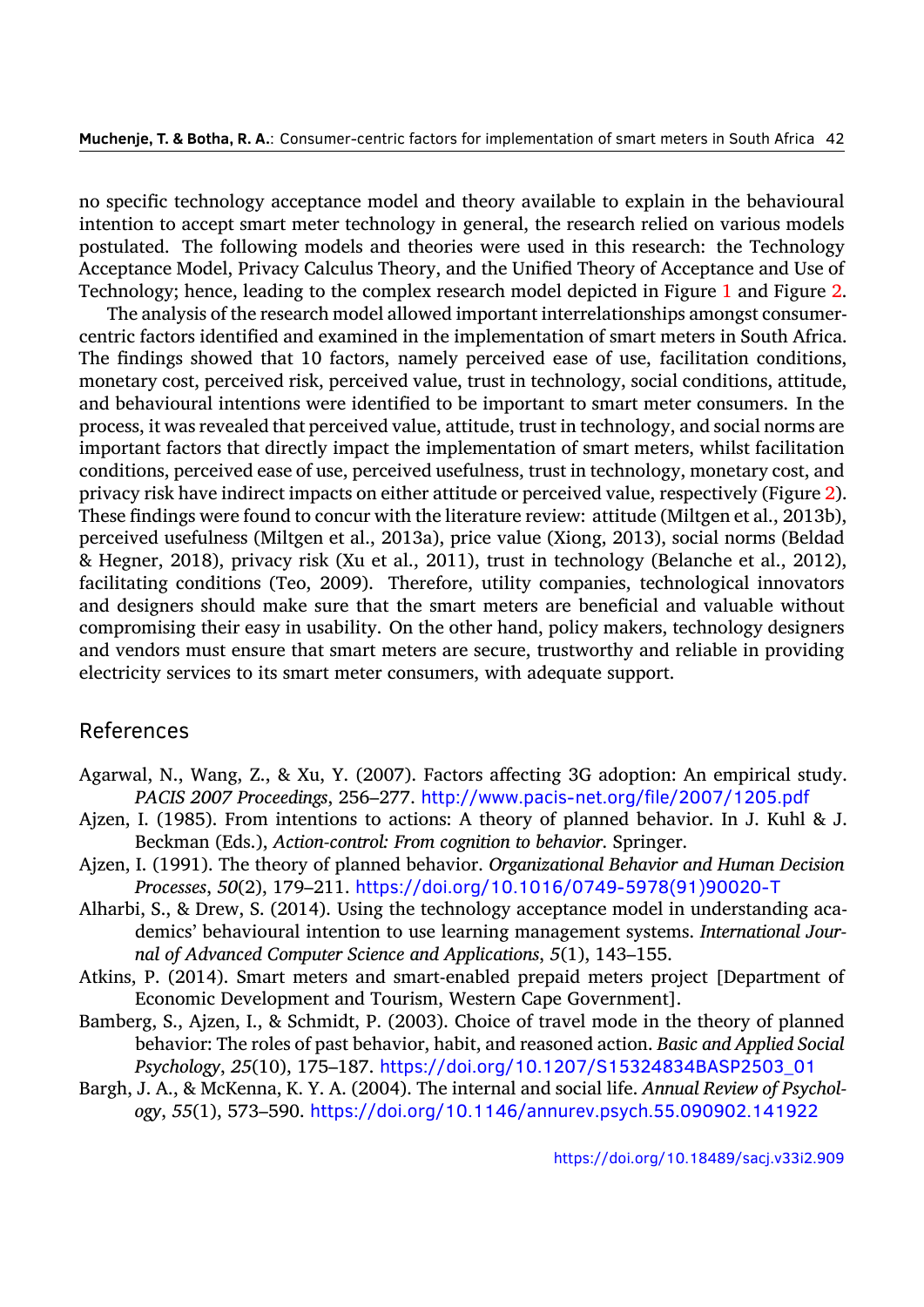- Barrett, J., Peters, G., Wiedmann, T. O., Scott, K., Lenzen, M., Roelich, K., Quéré, L., & C. (2013). Consumption-based GHG emission accounting: A UK case study. *Climate Policy*, *13*, 451–570. https://doi.org/10.1080/14693062.2013.788858
- <span id="page-26-2"></span>Bazilian, M., Welsch, M., Divan, D., Elzinga, D., Strbac, G., Howells, M., Jones, L., Keane, A., Gielen, D., Balijepalli, V. S. K. M., Brew‐Hammond, A., & Yumkella, K. (2013). Smart and just grid[s for sub-Saharan Africa: Exploring options.](https://doi.org/10.1080/14693062.2013.788858) *Renewable and Sustainable Energy Reviews*, *20*, 336–352. https://doi.org/10.1016/j.rser.2012.11.004
- <span id="page-26-0"></span>Belanche, D., Casado, L. V., & Flavián, C. (2012). Integrating trust and personal values into the Technology Acceptance Model: the case of e-government services adoption. *Cuadernos de Economía y Dirección de la Empresa*, *15*(4), 192–204. [https://doi.org](https://doi.org/10.1016/j.rser.2012.11.004)/10.1016/j. cede.2012.04.004
- <span id="page-26-12"></span>Beldad, A., & Hegner, S. (2018). Expanding the technology acceptance model with the inclusion of trust, social influence, and health valuationt[o determine the predictors of](https://doi.org/10.1016/j.cede.2012.04.004) [German users' willi](https://doi.org/10.1016/j.cede.2012.04.004)ngness to continue using a fitness app: A structural equation modeling approach. *International Journal of Human–Computer Interaction*, *34*(9), 882–893. https://doi.org/10.1080/10447318.2017.1403220
- <span id="page-26-11"></span>Bugden, D., & Stedman, R. (2018). A synthetic view of acceptance and engagement with smart meters in the United States. *Energy Research and Social Science*, *47*, 137–145. https : [//doi.org/10.1016/j.erss.2018.08.025](https://doi.org/10.1080/10447318.2017.1403220)
- <span id="page-26-3"></span>Camarinha-Matos, L. (2016). Collaborative smart grids – A survey on trends. *Renewable and Ssustainable Energy Reviews*, *65*, 283–294. https://doi.org/10.1016/j.rser.2016.0[6.093](https://doi.org/10.1016/j.erss.2018.08.025)
- <span id="page-26-1"></span>Chen, [C., Fan, Y., & Farn, C. \(2007\). Predicting](https://doi.org/10.1016/j.erss.2018.08.025) electronic toll collection service adoption: An integration of the technology acceptance model and the theory of planned behavior. *Transportation Research Part C: Emerging Technologies*, *15*(5), 300–311. [https://doi.org/](https://doi.org/10.1016/j.rser.2016.06.093) 10.1016/j.trc.2007.04.004
- <span id="page-26-9"></span>Chen, S., Chen, H., & Chen, M. (2009). Determinants of satisfaction and continuance intention towards self-service technologies. *Industrial Management and Data [Systems](https://doi.org/10.1016/j.trc.2007.04.004)*, *109*(9), 1248–1263. [https://doi.org/](https://doi.org/10.1016/j.trc.2007.04.004)10.1108/02635570911002306
- <span id="page-26-10"></span>Chen, S., Li, S., & Li, C. (2011). Recent related research in technology acceptance model: A literature review. *Australian Journal of Business and Management Research*, *1*(9), 124– 127.
- <span id="page-26-8"></span>Cheon, J., Lee, S., [Crooks, S. M., & Song, J. \(2012\). An investigation](https://doi.org/10.1108/02635570911002306) of mobile learning readiness in higher education based on the theory of planned behavior. *Computers and Education*, *59*(3), 1054–1064. https://doi.org/10.1016/j.compedu.2012.04.015
- <span id="page-26-5"></span>Cuijpers, C., & Koops, B. (2013). Smart metering and privacy in Europe: Lessons from the Dutch case. In G. S., L. R., de Hert P., & P. Y (Eds.), *European data protection: Coming of age*. https://doi.org/10.1[007/978-94-007-5170-5\\_1](https://doi.org/10.1016/j.compedu.2012.04.015)
- <span id="page-26-4"></span>Davis, F. D., Bagozzi, R. P., & Warshaw, P. R. (1989). User acceptance of computer technology: A comparison of two theoretical models. *Management Science*, *35*(8).
- <span id="page-26-7"></span><span id="page-26-6"></span>Davis, L. E[., Ajzen, I., Saunders, J., & Williams, T. \(2002\). Th](https://doi.org/10.1007/978-94-007-5170-5_1)e decision of African American students to complete high school: An application of the theory of planned behavior.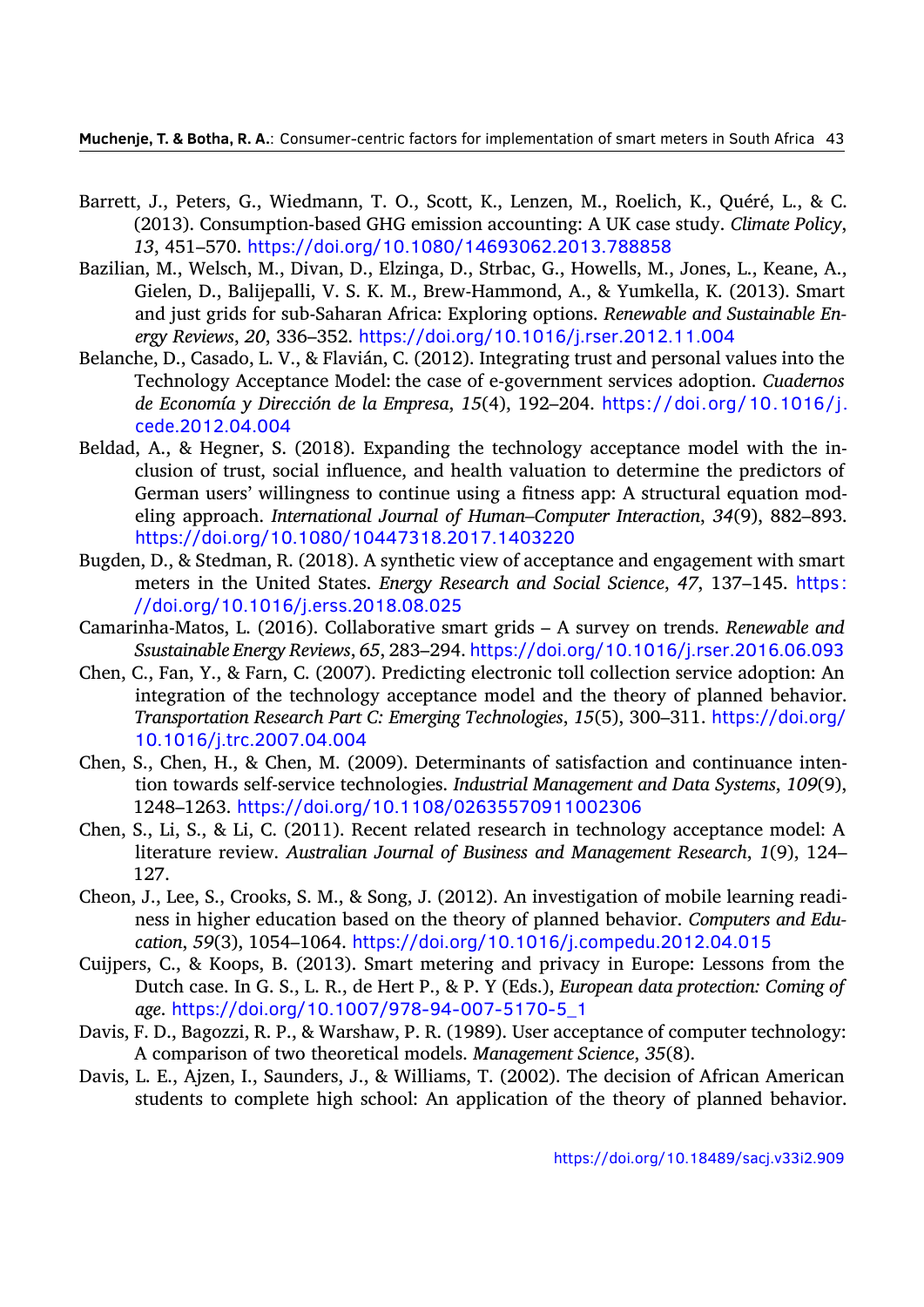*Journal of Educational Psychology*, *94*(4), 810–819. https://doi.org/10.1037/0022- 0663.94.4.810

- Dileep, G. (2019). A survey on smart grid technologies and applications. *Renewable Energy*, *146*, 2589–2625. https://doi.org/10.1016/j.renen[e.2019.08.092](https://doi.org/10.1037/0022-0663.94.4.810)
- <span id="page-27-1"></span>Dinev, [T., Bellotto, M.](https://doi.org/10.1037/0022-0663.94.4.810), Hart, P., Russo, V., & Colautti, C. (2006). Privacy calculus model in e-commerce—A study of Italy and the United States. *European Journal of Information Systems*, *15*(4), 389–402. [https://doi.org/10.1057/palgrave.ejis.3](https://doi.org/10.1016/j.renene.2019.08.092)000590
- <span id="page-27-4"></span>Dinev, T., & Hart, P. (2006). An extended privacy calculus model for e-commerce transactions. *Information Systems Research*, *17*(1), 61–80. https://doi.org/10.1287/isre.1060.0080
- Doney, P. M., & Cannon, J. P.([1997\). An examination of the nature of trust in b](https://doi.org/10.1057/palgrave.ejis.3000590)uyer-seller relationships. *Journal of Marketing*, *61*(2), 35–51.
- <span id="page-27-12"></span><span id="page-27-11"></span>Eberhard, A., Gratwick, K., Morella, E., & Antman[n, P. \(2017\). Independent power projects in](https://doi.org/10.1287/isre.1060.0080) sub-Saharan Africa: Investment trends and policy lessons. *Energy Policy*, *108*, 390–424. https://doi.org/10.1016/j.enpol.2017.05.023
- <span id="page-27-0"></span>Faruqui, A., Harris, D., & Hledik, R. (2010). Unlocking the  $\epsilon$ 53 billion savings from smart meters in the EU: How increasing the adoption of dynamic tariffs could make or break [the EU's smart grid investment.](https://doi.org/10.1016/j.enpol.2017.05.023) *Energy Policy*, *38*(10), 6222–6231. https://doi.org/10. 1016/j.enpol.2010.06.010
- <span id="page-27-3"></span>Fathema, N., Shannon, D., & Ross, M. (2015). Expanding the technology acceptance model (TAM) to examine faculty ease of learning management systems ([LMSs\) in higher edu](https://doi.org/10.1016/j.enpol.2010.06.010)[cation institutions.](https://doi.org/10.1016/j.enpol.2010.06.010) *MERLOT Journal of online learning and teaching*, *11*(2), 210–232.
- <span id="page-27-9"></span>Fishbein, M., & Ajzen, I. (1975). *Belief, attitude, intention, and behavior: An introduction to theory and research*. Addison-Wesley.
- <span id="page-27-5"></span>Gefen, D., Karahanna, E., & Straub, D. W. (2003). Inexperience and experience with online stores: The importance of TAM and trust. *IEEE Transactions on Engineering Management*, *50*(3), 307–321. https://doi.org/10.1109/TEM.2003.817277
- <span id="page-27-6"></span>Gefen, D., & Straub, D. W. (2000). The relative importance of perceived ease of use in IS adoption: A study of e-commerce adoption. *Journal of the Association for Information Systems*, *1*(8), 1–30.
- <span id="page-27-8"></span>Ghalandari, K. (2012). [The effect of performance expectancy, effort](https://doi.org/10.1109/TEM.2003.817277) expectancy, social influence and facilitating conditions on acceptance of e-banking services in Iran: The moderating role of age and gender. *Middle-East Journal of Scientific Research*, *12*(6), 801–807. https://doi.org/10.5829/idosi.mejsr.2012.12.6.2536
- <span id="page-27-10"></span>Gu, J. C., Lee, S. C., & Suh, Y. H. (2009). Determinants of behavioral intention to mobile banking. *Expert Systems with Applications*, *36*(9), 11605–11616. https://doi.org/10. 1016/j.eswa.2009.03.024
- <span id="page-27-7"></span>Guo, [C., Bond, C., & Narayanan, A. \(2015\). The adoption o](https://doi.org/10.5829/idosi.mejsr.2012.12.6.2536)f new smart-grid technologies: Incentives, outcomes, and opportunities [Last accessed 10 Dec 2021]. [https://doi.org/](https://doi.org/10.1016/j.eswa.2009.03.024) [10.1088/1757-899X/199/](https://doi.org/10.1016/j.eswa.2009.03.024)1/012062
- <span id="page-27-13"></span><span id="page-27-2"></span>Hair, J. F., Black, W. C., Babin, B. J., & Anderson, R. E. (2010). *Multivariate data analysis* (7th). Prentice Hall.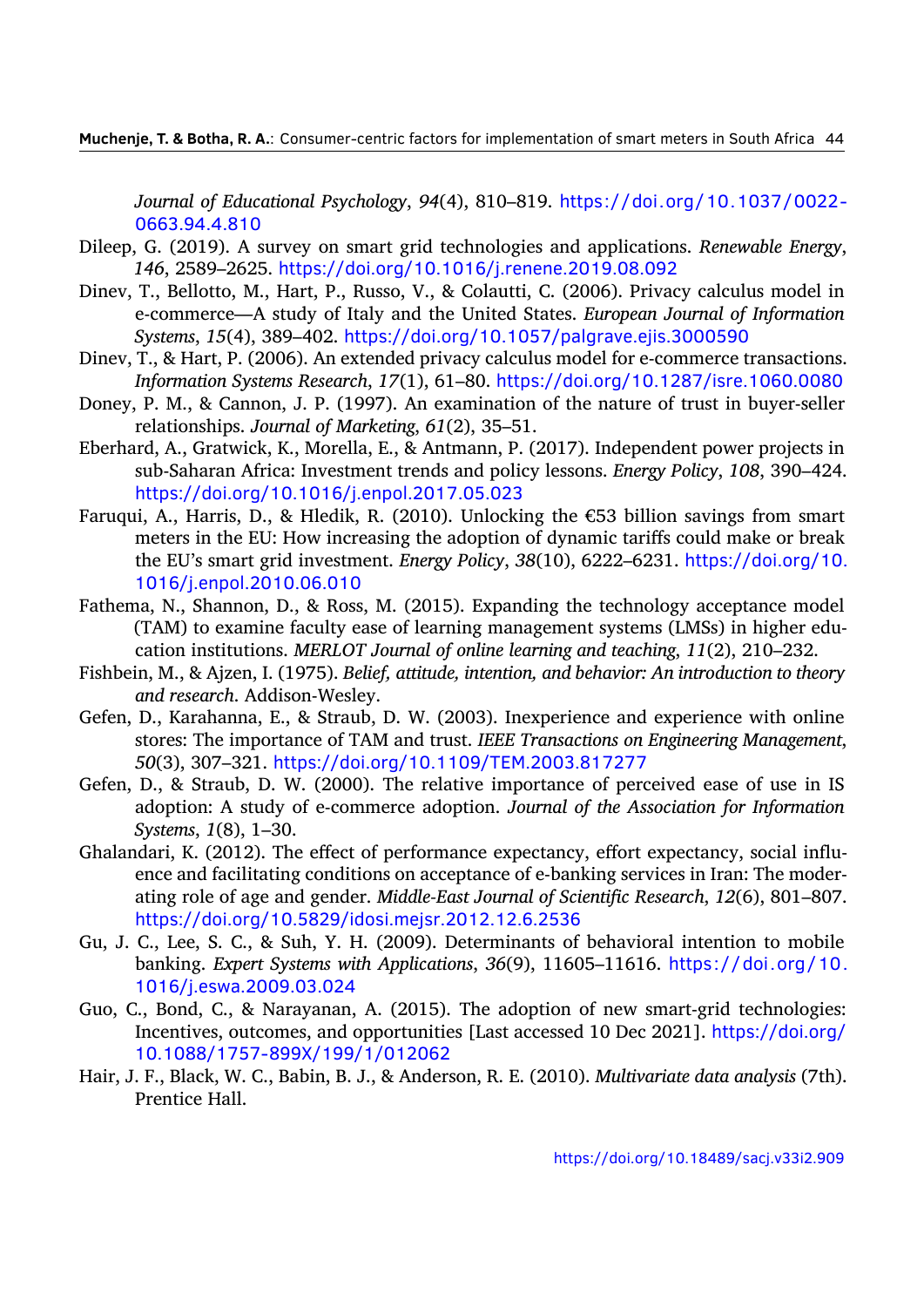- Hair, J. F., Matthews, L. M., Matthews, R. L., & Sarstedt, M. (2017). Pls-SEM or CB-SEM: Updated guidelines on which method to use. *International Journal of Multivariate Data Analysis*, *1*(2). https://doi.org/10.1504/ijmda.2017.10008574
- <span id="page-28-10"></span>Han, L., Chen, W., Zhuang, B., & Shen, H. (2017). A review on development practice of smart grid technology in China. *IOP Conference Series: Materials Science and Engineering, Volume 199*. https://d[oi.org/10.1088/1757-899X/199/1/012062](https://doi.org/10.1504/ijmda.2017.10008574)
- <span id="page-28-3"></span>Hazen, B. T., Overstreet, R. E., & Wang, Y. (2015). Predicting public bicycle adoption using the technology acceptance model. *Sustainability*, *7*(14558–14573). https://doi.org/10. 3390/su71114558
- <span id="page-28-8"></span>Holden, R. [J., & Karsh, B. \(2010\). The technology acceptance mo](https://doi.org/10.1088/1757-899X/199/1/012062)del: Its past and its future in health care. *Journal of Biomedical Informatics*, *43*(1), 159–172. [https://doi.org/10.](https://doi.org/10.3390/su71114558) [1016/j.jbi.2009.07.](https://doi.org/10.3390/su71114558)002
- <span id="page-28-7"></span>James, T. L., Warkentin, M., & Collignon, S. E. (2015). A dual privacy decision model for online social networks. *Information and Management*, *52*(8), 893–908.
- <span id="page-28-5"></span>Jay, D[., Hmielowski, B., D., A.,](https://doi.org/10.1016/j.jbi.2009.07.002) Harvey, G., & Joo, J. (2019). The social [dimensions of smart](https://doi.org/10.1016/j.jbi.2009.07.002) meters in the United States: Demographics. *Energy Research and Social Science*, *55*, 189– 197. https://doi.org/10.1016/j.erss.2019.05.003
- <span id="page-28-4"></span>Joubert, J., & van Belle, J. (2013). The role of trust and risk in mobile commerce adoption within South Africa. *International Journal of Business, Humanities and Technology*, *3*(2), 27-38. http://www.ijbhtnet.com/journals/Vol%5C\_3%5C\_No%5C\_2%5C\_ February%5C\_2013/3.pdf
- <span id="page-28-9"></span>Kaushik, A. K., Agrawal, A. K., & Rahman, Z. (2015). Tourist behaviour towards self-service hotel te[chnology adoption: Trust and subjective norm as key antecedents.](http://www.ijbhtnet.com/journals/Vol%5C_3%5C_No%5C_2%5C_February%5C_2013/3.pdf) *Tourism Man[agement Perspectives](http://www.ijbhtnet.com/journals/Vol%5C_3%5C_No%5C_2%5C_February%5C_2013/3.pdf)*, *16*, 278–289. https://doi.org/10.1016/j.tmp.2015.09.002
- <span id="page-28-11"></span>Keith, M. J., Thompson, S. C., Hale, J., Benjamin, P., & Greer, C. (2013). Information disclosure on mobile device: Re-examining privacy calculus with actual user behavior. *Journal of Human Computer Studies*, *71*(12), 1163–1173. [https://doi.org/10.1016/j.ijhcs.](https://doi.org/10.1016/j.tmp.2015.09.002)2013. 08.016
- <span id="page-28-6"></span>Kim, Y. J., Chun, J., & Song, J. (2009). Investigating the role of attitude in technology acceptance from an attitude strength perspective. *Int[ernational Journal of Information Manage](https://doi.org/10.1016/j.ijhcs.2013.08.016)[ment](https://doi.org/10.1016/j.ijhcs.2013.08.016)*, *29*(1), 67–77. https://doi.org/10.1016/j.ijinfomgt.2008.01.011
- <span id="page-28-12"></span>Kranz, J., Gallenkamp, J., & Picot, A. (2010). Exploring the role of control–smart meter acceptance of residential consumers. *AMCIS 2010 Proceedings, Paper 315*. https://aisel. aisnet.org/amcis2010/315
- <span id="page-28-0"></span>Kranz, J., Kolbe, L. M., Ko[o, C., & Boudreau, M. C. \(2015\). Smart energy: Whe](https://doi.org/10.1016/j.ijinfomgt.2008.01.011)re do we stand and where should we go? *Electronic markets*, *25*(1), 7–16. https://doi.o[rg/10.1007/](https://aisel.aisnet.org/amcis2010/315) [s12525-015-0180-3](https://aisel.aisnet.org/amcis2010/315)
- <span id="page-28-2"></span><span id="page-28-1"></span>Kranz, J. J., & Picot, A. (2011). Toward an end-to-end smart grid: Overcoming bottlenecks to facilitate competition and innovation in smart grids. *Co[mmunications of the National](https://doi.org/10.1007/s12525-015-0180-3) [Regulatory Research In](https://doi.org/10.1007/s12525-015-0180-3)stitute*, *138*.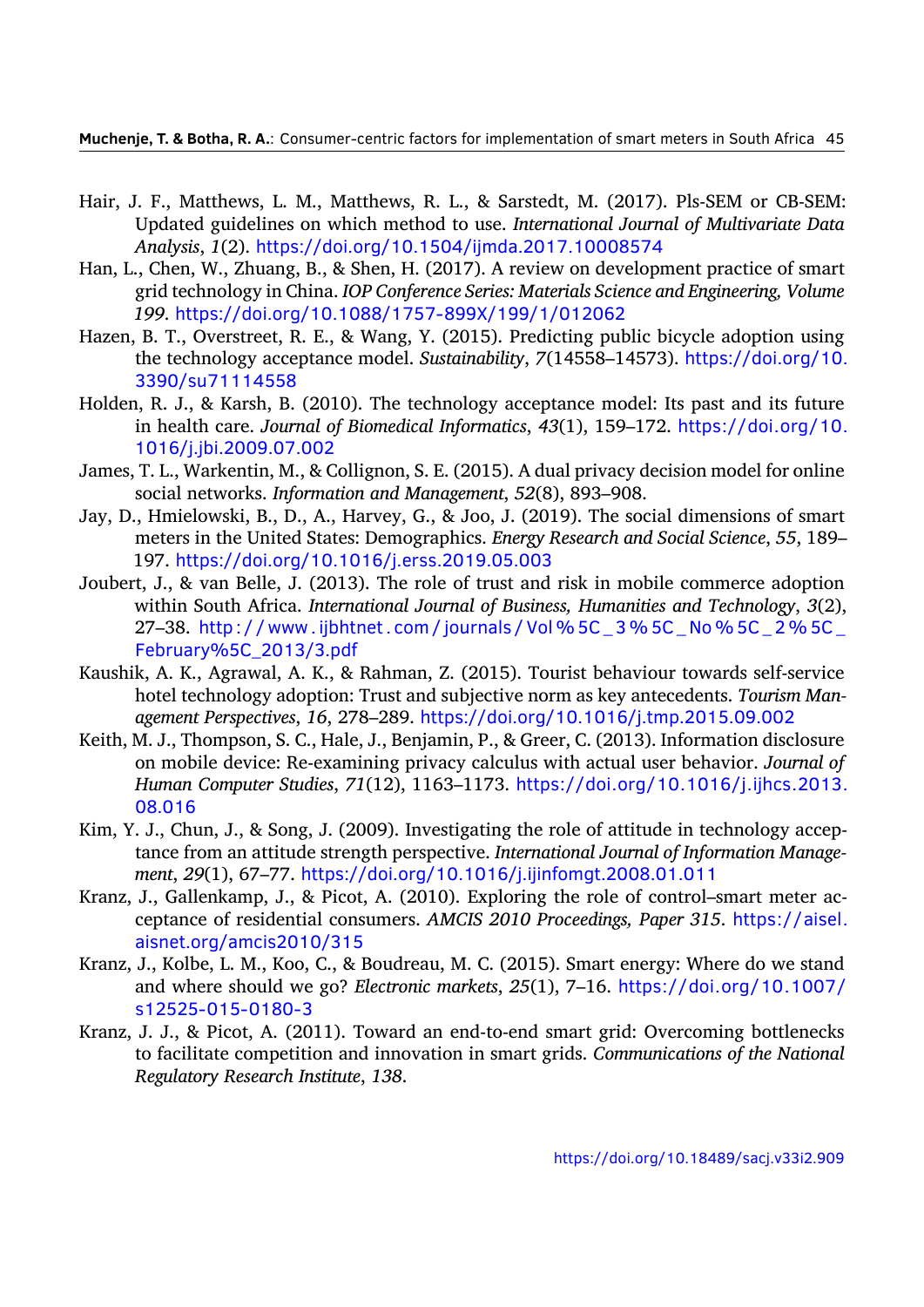- Krasnova, H., & Veltri, N. F. (2010). Privacy calculus on social networking sites: Explorative evidence from Germany and USA. *43rd Hawaii International Conference on System Sciences, 1–10.*, 1–10.
- <span id="page-29-12"></span>Krejcie, R. V., & Morgan, D. W. (1970). Determining sample size for research activities. *Educational and Psychological Measurement*, *30*(3), 607–610.
- Lai, P. (2017). The literature review of technology adoption models and theories for the novelty technology. *Journal of Information Systems and Technology Management*, *14*(1), 21–38. https://doi.org/10.4301/S1807-17752017000100002
- <span id="page-29-4"></span>Lee, M. (2009). Factors influencing the adoption of Internet banking: An integration of TAM and TPB with perceived risk and perceived benefit. *Electronic Commerce Research and Applications*, *8*(10), 130–141. [https://doi.org/10.1016/j.e](https://doi.org/10.4301/S1807-17752017000100002)lerap.2008.11.006
- <span id="page-29-7"></span>Lu, H., & Gustafson, H. (1994). An empirical study of perceived usefulness and perceived ease of use on computerized support system use over time. *International Journal of Information Management*, *14*(5), 317–329.
- <span id="page-29-8"></span>Lynne, G. D., Casey, C. F., Hodges, [A., & Rahmani, M. \(1995\). Conservation technolo](https://doi.org/10.1016/j.elerap.2008.11.006)gy adoption decisions and the theory of planned behavior. *Journal of Economic Psychology*, *16*.
- Ma, Z., Asmussen, A., & Jørgensen, B. N. (2018). Industrial consumers' smart grid adoption: Influential factors and participation phases. *Energies*, *11*(1), 182.
- <span id="page-29-2"></span>Maduku, D. K. (2013). Predicting retail-banking customers' attitude towards Internet banking services in South Africa. *South African Business Review*, *17*(3), 76–100.
- <span id="page-29-6"></span><span id="page-29-1"></span>Manyika, J., Chui, M., Bughin, J., Dobbs, R., Bisson, P., & Marrs, A. (2013). Disruptive technologies: Advances that will transform life, business, and the global economy [McKinsey Global Institute]. https://www.mckinsey.com/business-functions/mckinseydigital/our-insights/disruptive-technologies
- <span id="page-29-0"></span>Martins, C., Oliveira, T., & Popovič, A. (2014). Understanding the Internet banking adoption: A unified theory of acc[eptance and use of technology and perceived risk application.](https://www.mckinsey.com/business-functions/mckinsey-digital/our-insights/disruptive-technologies) *[International Journal of Information Manageme](https://www.mckinsey.com/business-functions/mckinsey-digital/our-insights/disruptive-technologies)nt*, *34*, 1–13. https://doi.org/10.1016/j. ijinfomgt.2013.06.002
- <span id="page-29-11"></span>Mayer, R. C., Davis, J. H., & Schoorman, F. C. (1995). An integrative model of organizational trust. *Academy of Management Review*, *20*(3), 709–734.
- <span id="page-29-9"></span>McKe[nna, E., Richardson, I., &](https://doi.org/10.1016/j.ijinfomgt.2013.06.002) Thomson, M. (2012). Smart met[er data: Balancing consumer](https://doi.org/10.1016/j.ijinfomgt.2013.06.002) privacy concerns with legitimate applications. *Energy Policy*, *41*, 807–814. https://doi. org/10.1016/j.enpol.2011.11.049
- <span id="page-29-13"></span>McKnight, D., Choudhury, V., & Kacmar, C. (2002). Developing and validating trust measures for e-commerce: An integrative typology. *Information Systems Research*, *13*([3\), 334–359.](https://doi.org/10.1016/j.enpol.2011.11.049)
- <span id="page-29-10"></span>Miche[ni, E. M., Lule, I., & Muketha, G. M. \(](https://doi.org/10.1016/j.enpol.2011.11.049)2013). Transaction costs and facilitating conditions as indicators of the adoption of mobile money services in Kenya. *International Journal of Advanced Trends in Computer Science and Engineering*, *2*(5), 9–15.
- <span id="page-29-5"></span><span id="page-29-3"></span>Miltgen, L. C., Popovič, A., & Oliveira, T. (2013a). Determinants of end-user acceptance of biometrics: Integrating the "Big 3" of technology acceptance with privacy context. *Decision Support Systems*, *56*(1), 103–114. https://doi.org/10.1016/j.dss.2013.05.010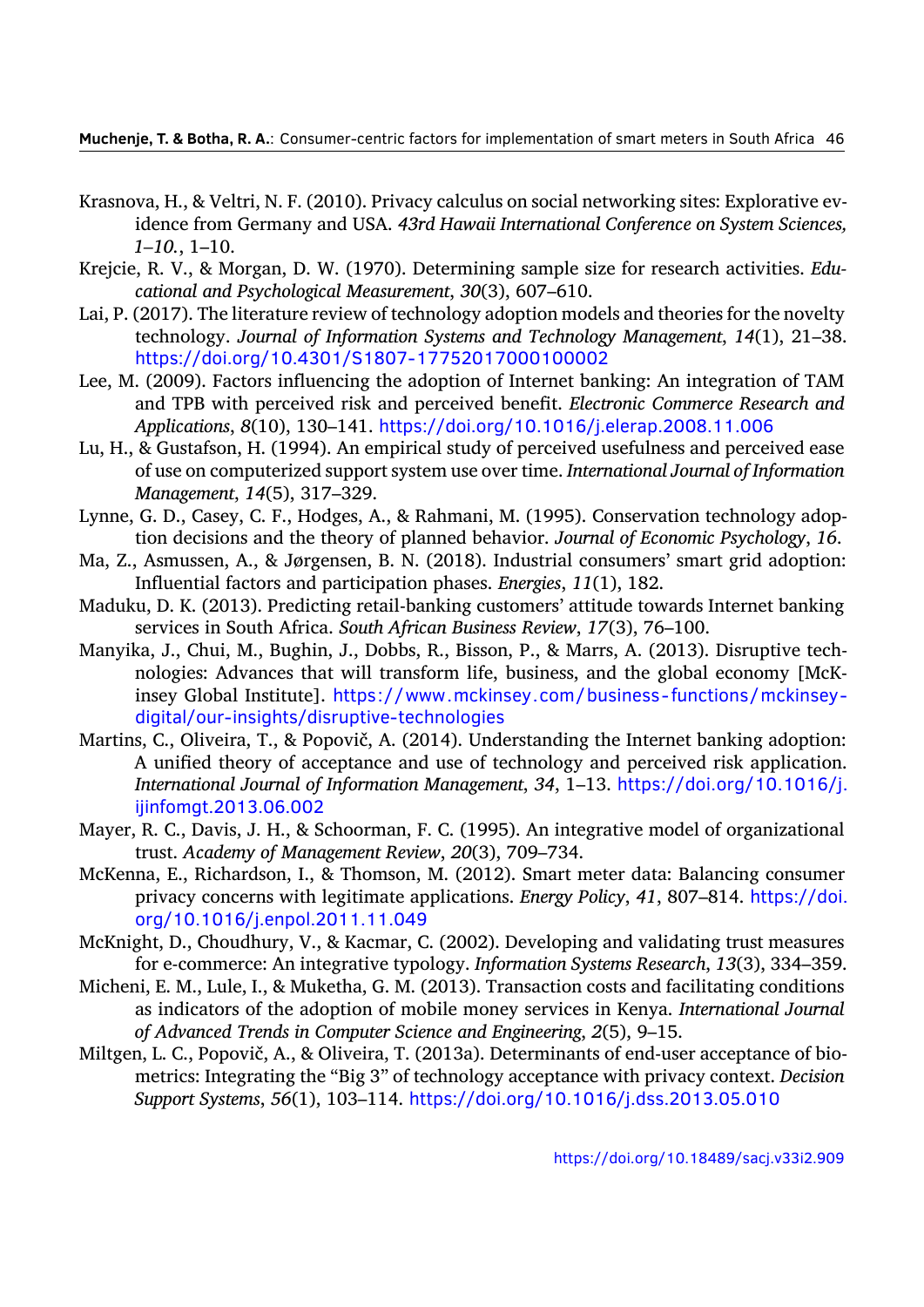- Miltgen, L. C., Popovič, A., & Oliveira, T. (2013b). Determinants of end-user acceptance of biometrics: Integrating the "Big 3" of technology acceptance with privacy context. *Decision Support Systems*, *56*(1), 103–114. https://doi.org/10.1016/j.dss.2013.05.010
- <span id="page-30-6"></span>Moon, J., & Kim, Y. (2001). Extending the TAM for a World-Wide-Web context. *Information and Management*, *38*(4), 217–230.
- <span id="page-30-8"></span>Morosan, C., & DeFranco, A. (2015). It's [about time: Revisiting UTAUT2 to examine con](https://doi.org/10.1016/j.dss.2013.05.010)sumers' intentions to use NFC mobile payments in hotels. *International Journal of Hospitality Management*, *53*(10), 17–29. https://doi.org/10.1016/j.ijhm.2015.11.003
- <span id="page-30-2"></span>Muller-Seitz, G., Dautzenberg, K., Creusen, U., & Stromereder, C. (2009). Customer acceptance of RFID technology: Evidence from the German electronic retail sector. *Journal of Retailing and Consumer Services*, *16*(1), 31–39.
- <span id="page-30-10"></span>Notani, A. (1998). Moderators of p[erceived behavioral control's predictiveness in](https://doi.org/10.1016/j.ijhm.2015.11.003) the theory of planned behavior: A meta-analysis. *Journal of Consumer Psychology*, *7*(3), 247–271.
- <span id="page-30-4"></span>Organisation for Economic Co-operation and Development. (2012). Green growth studies: Energy [Last accessed 10 Dec 2021]. https://www.oecd.org/greengrowth/greeningenergy/49157219.pdf
- <span id="page-30-0"></span>Orlando, D., & Vandevelde, W. (2021). Smart meters' roll out, solutions in favour of a trust enhancing law in the EU. *Journal o[f Law, Technology and Trust](https://www.oecd.org/greengrowth/greening-energy/49157219.pdf)*, *2*(1). https://doi.org/ [10.19164/jltt.v2i1.107](https://www.oecd.org/greengrowth/greening-energy/49157219.pdf)1
- <span id="page-30-12"></span>Park, S. Y. (2009). An analysis of the technology acceptance model in understanding university students' behavioral intention to use e-learning. *Educational Techn[ology and Society](https://doi.org/10.19164/jltt.v2i1.1071)*, *12*[\(3\), 150–162.](https://doi.org/10.19164/jltt.v2i1.1071) https://doi.org/10.1007/s00340-009-3513-0
- <span id="page-30-9"></span>Ponce-Jara, M. A., Ruiz, E., Gil, R., Sancristóbal, E., Pérez-Molina, C., & Castro, M. (2017). Smart grid: Assessment of the past and present in developed and developing countries. *Energy Strategy Reviews*, *18*, 38–52. [https://doi.org/10.1016/j.es](https://doi.org/10.1007/s00340-009-3513-0)r.2017.09.011
- <span id="page-30-11"></span>Rausser, G., Strielkowski, W., & Štreimikienė, D. (2018). Smart meters and household electricity consumption: A case study in Ireland. *Energy and Environment*, *29*(1), 131–146. https://doi.org/10.1177/0958305X17741385
- <span id="page-30-1"></span>Rehman, T., Yates, C. M., McKemey, K., [Garforth, C., Cooke, R., Tranter, R. B., Park,](https://doi.org/10.1016/j.esr.2017.09.011) J., & Dorward, P. (2003). Modelling the uptake of new technologies on dairy farms in South [West England using the Theory of Reasoned Ac](https://doi.org/10.1177/0958305X17741385)tion and mathematical programming. *Agricultural Economics Society conference, Seale Hayne, England*.
- <span id="page-30-3"></span>Roca, J. C., Garcia, J. J., & de la Vega, J. J. (2009). The importance of perceived trust, security and privacy in online trading systems. *Information Management and Computer Security*, *17*(2), 96–113. https://doi.org/10.1108/09685220910963983
- <span id="page-30-7"></span><span id="page-30-5"></span>Sánchez-Prieto, J., Olmos-Migueláñez, S., & García-Peñalvo, F. J. (2015). Informal tools in formal contexts: Development of a model to assess the acceptance of mobile technologies among teachers. *[Computers in Human Behaviour](https://doi.org/10.1108/09685220910963983)*, *55*, 519–528. https://doi.org/10. 1016/j.chb.2015.07.002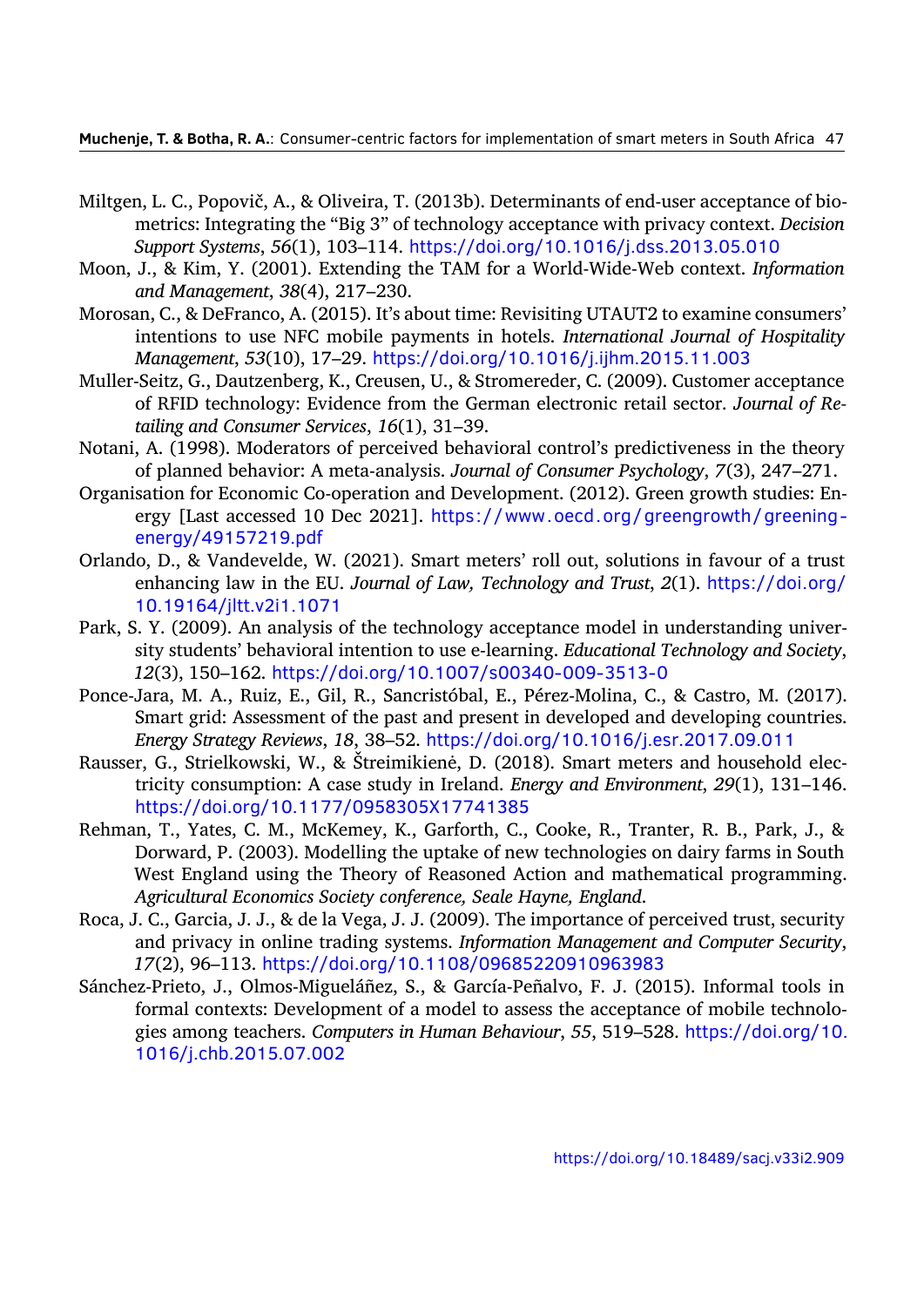- Serenko, A., Bontis, N., & Detlor, B. (2007). End-user adoption of animated interface agents in everyday work applications. *Behaviour and Information Technology*, *26*(2), 119–132. https://doi.org/10.1080/01449290500260538
- <span id="page-31-5"></span>Smart Energy International. (2019). The factors behind low smart meter penetration in Africa [Last accessed 10 Dec 2021]. https://www.smart- energy.com/industry- sectors/ [policy-regulation/the-factors-behind-low-smart-](https://doi.org/10.1080/01449290500260538)meter-penetration-africa
- <span id="page-31-9"></span>Srivastava, J., & Moreland, J. J. (2012). Diffusion of innovations: Communication evolution and influences. *The Communication Review*, *15*(40), 294–312. [https://doi.org/10.1080/](https://www.smart-energy.com/industry-sectors/policy-regulation/the-factors-behind-low-smart-meter-penetration-africa) 10714421.2012.728420
- <span id="page-31-2"></span>Stern, [B., Royne, M. B., Stafford, F. T., & Bienstock, C. C. B. \(2008\). Consumer a](https://www.smart-energy.com/industry-sectors/policy-regulation/the-factors-behind-low-smart-meter-penetration-africa)cceptance of online auctions: An extension and revision of the TAM. *[Psychology and Marketing](https://doi.org/10.1080/10714421.2012.728420)*, *25*[\(10\), 619–636.](https://doi.org/10.1080/10714421.2012.728420) https://doi.org/10.1002/mar.20228
- <span id="page-31-3"></span>Sun, Y., Wang, N., Shen, X., & Zhang, J. (2015). Computers in human behavior location information disclosure in location-based social network service: Privacy calculus, benefit structure, and gender differences. *[Computers in Human](https://doi.org/10.1002/mar.20228) Behavior*, *52*, 278–292. https: //doi.org/10.1016/j.chb.2015.06.006
- <span id="page-31-0"></span>Tan, X., Qin, L., Kim, Y., & Hsu, J. (2012). Impact of privacy concern in social networking web sites. *Internet Research*, *22*(2), 211–233. https://doi.org/10.1108/10662241211[21457](https://doi.org/10.1016/j.chb.2015.06.006)5
- <span id="page-31-6"></span>Tanej[a, A., Vitrano, J., & Gengo, N. J. \(2014\).](https://doi.org/10.1016/j.chb.2015.06.006) Rationality-based beliefs affecting individual's attitude and intention to use privacy controls on Facebook: An empirical investigation. *Computers in Human Behavior*, *38*, 159–173. [https://doi.org/10.1016/j.chb.2014.05.](https://doi.org/10.1108/10662241211214575) 027
- <span id="page-31-10"></span>Ten Kate, S., Haverkamp, S., Mahmood, F., & Feldberg, F. (2010). Social network influences on technology acceptance: A matter of tie [strength, centrality and density.](https://doi.org/10.1016/j.chb.2014.05.027) *23rd Bled [eCon](https://doi.org/10.1016/j.chb.2014.05.027)ference*, 18–32.
- <span id="page-31-7"></span>Teo, T. (2009). The impact of subjective norm and facilitating conditions on pre-service teachers' attitude toward computer use: A structural equation modeling of an extended technology acceptance model. *Journal of Educational Computing Research*, *40*(1), 89–109. https://doi.org/10.2190/EC.40.1.d
- <span id="page-31-11"></span>Thatcher, J., McKnight, D., Baker, E., Arsal, R. E., & Roberts, N. H. (n.d.). The role of trust in postadoption IT exploration: An empirical examination of knowledge management systems. *[IEEE Transactions on Enginee](https://doi.org/10.2190/EC.40.1.d)ring Management*, *58*, 56–70.
- <span id="page-31-8"></span>Thomas, T. D., Singh, L., & Gaffar, K. (2013). The Utility of the UTAUT model in explaining mobile learning adoption in higher education in Guyana. *International Journal of Education and Development Using Information and Communication Technology*, *9*(3), 71–85.
- Uitz, I., & Koitz, R. (2013). Consumer acceptance of location based services in the retail environment. *International Journal of Advanced Computer Science and Applications*, *4*(12).
- <span id="page-31-4"></span><span id="page-31-1"></span>Vallerand, R. J., Pelletier, L. G., Blais, M. R., Brière, N. M., Senécal, C., & Vallières, E. F. (1992). The academic motivation scale: A measure of intrinsic, extrinsic, and amotivation in education. *Educational and Psychological Measurement*, *52*, 1003–1019.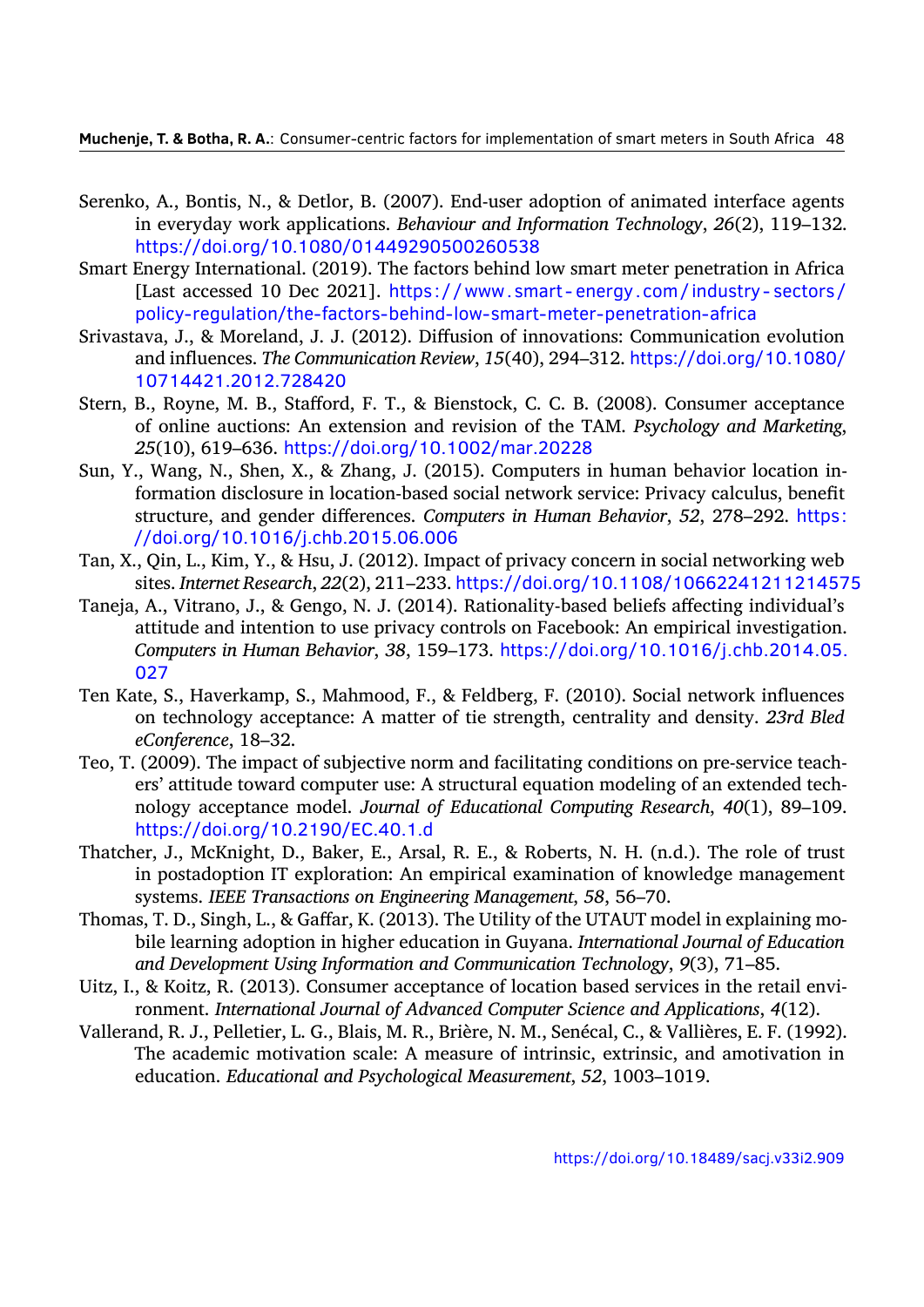- van Ittersum, K., Rogers, W. A., Caine, K. E., O'Brien, M. A., & Parsons, L. J. (2006). *Understanding technology acceptance: Phase 1 – Literature Review and Qualitative Model Development* [Technology Report HFATR-0602]. Georgia Institute of Technology, School of Psychology, Human Factors and Aging Laboratory. http://hdl.handle.net/1853/40580
- <span id="page-32-7"></span>Venkatesh, V., Thong, J. Y. L., & Xu, X. (2012). Consumer acceptance and use of information technology: Extending the unified theory of acceptance and use of technology. *MIS Quarterly*, *36*(1), 157–178.
- <span id="page-32-6"></span>Wang, Y., Chen, Q., Hong, T., & Kang, C. (2019). [Review of smart meter data analyti](http://hdl.handle.net/1853/40580)cs: Applications, methodologies, and challenge. *IEEE Transactions on Smart Grid*, *10*(3), 3125– 3148. https://doi.org/10.1109/TSG.2018.2818167
- <span id="page-32-2"></span>Willis, T. (2009). An evaluation of the technology acceptance model as a means of understanding online social networking behavior.
- World Econo[mic Forum. \(2012\). Energy for economic grow](https://doi.org/10.1109/TSG.2018.2818167)th. Hydrocarbon Processing [Last accessed 10 Dec 2021]. https://www3.weforum.org/docs/WEF\_EN\_EnergyEconomicGrowth\_ IndustryAgenda\_2012.pdf
- <span id="page-32-0"></span>World Economic Forum. (2016). The future of electricity in fast-growing economies attracting investment to provide [affordable, accessible and sustainable power \[Last accessed 10](https://www3.weforum.org/docs/WEF_EN_EnergyEconomicGrowth_IndustryAgenda_2012.pdf) Dec 2021]. [http://www3.w](https://www3.weforum.org/docs/WEF_EN_EnergyEconomicGrowth_IndustryAgenda_2012.pdf)eforum.org/docs/WEF\_Future\_of\_Electricity\_2016.pdf
- <span id="page-32-4"></span>Wu, I. L., & Chen, J. L. (2005). An extension of trust and TAM model with TPB in the initial adoption of on-line tax: An empirical study. *International Journal of Human-Computer Studies*, *62*(6), 784–808.
- <span id="page-32-5"></span>Wunderlich, P., Ve[it, D., & Sarker, S. \(2012\). Adoption of information systems in the electri](http://www3.weforum.org/docs/WEF_Future_of_Electricity_2016.pdf)city sector: The issue of smart metering. *18th Americas Conference on Information Systems 2012, AMCIS 2012*, 3669–3678.
- <span id="page-32-1"></span>Xiong, S. (2013). Adoption of mobile banking model based on perceived value and trust. *2013 6th International Conference on Information Management, Innovation Management and Industrial Engineering*, 632–635.
- <span id="page-32-8"></span>Xu, H., Robert, X., Carroll, J. M., Beth, M., Luo, X., Carroll, J. M., & Rosson, M. B. (2011). The personalization privacy paradox: An exploratory study of decision-making process for location-aware marketing. *Decision Support Systems*, *51*(1), 42–52. https://doi.org/10. 1016/j.dss.2010.11.017
- <span id="page-32-9"></span>Zamrudi, Z., Karim, S., Faridha, M., Maharani, D., & Kuraesin, A. (2019). Smart meter adoption: The role of consumer experience in using smart device. *Journal o[f Physics: Conference](https://doi.org/10.1016/j.dss.2010.11.017) Series*, *1175*. [https://doi.o](https://doi.org/10.1016/j.dss.2010.11.017)rg/10.1088/1742-6596/1175/1/012038
- <span id="page-32-3"></span>Zeithaml, A., V. (1988). Consumer perceptions of price, quality and value: A means-end model and synthesis of evidence. *Journal of Marketing*, *52*(3), 2–22. https://doi.org/10.1177/ 002224298805200302
- Zhou, S. (2021). Th[e effect of smart meter penetration on dynamic electricity p](https://doi.org/10.1088/1742-6596/1175/1/012038)ricing: Evidence from the United States. *The Electricity Journal*, *34*(3). https[://doi.org/10.1016/j.tej.](https://doi.org/10.1177/002224298805200302) [2021.106919](https://doi.org/10.1177/002224298805200302)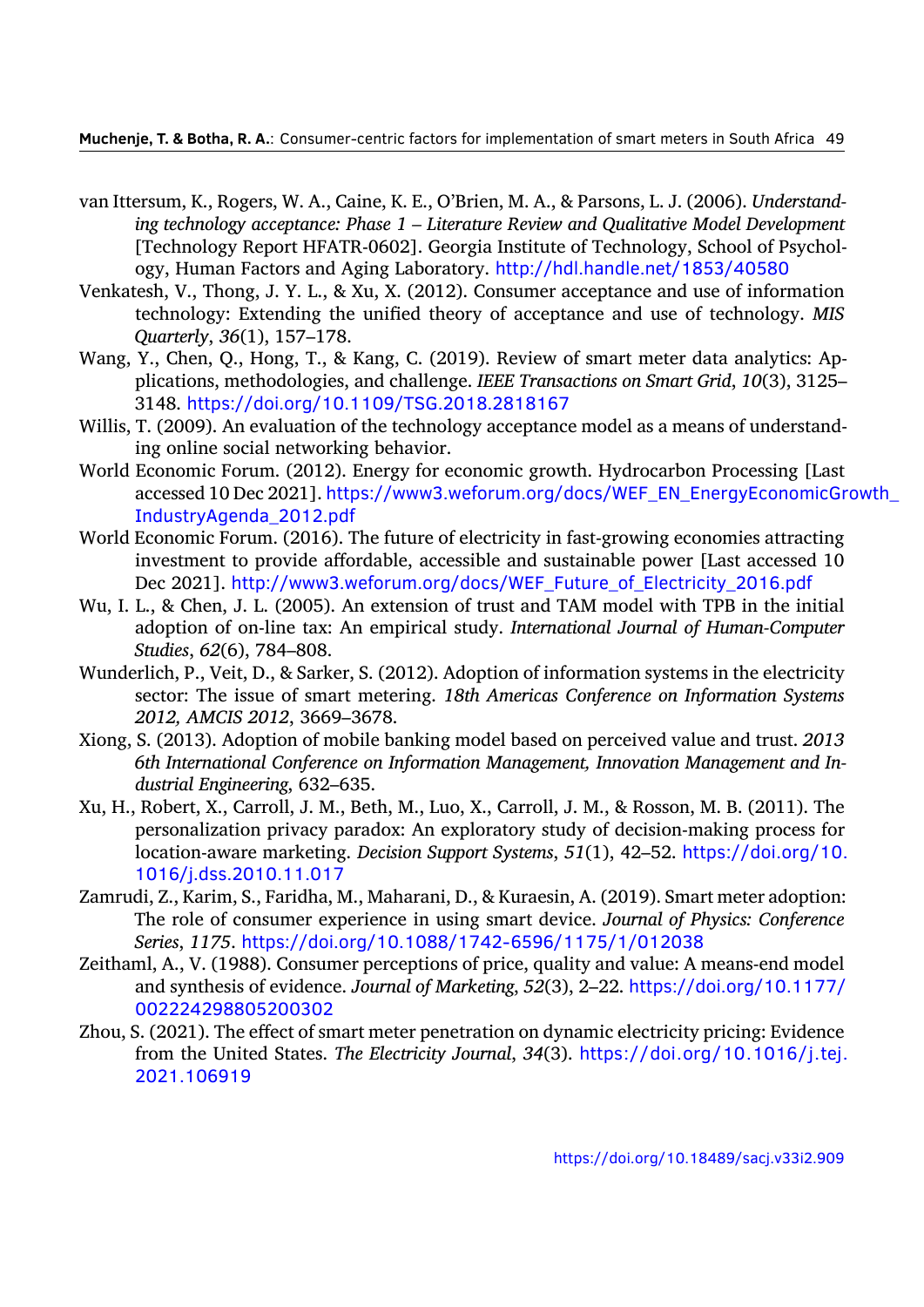- Zhou, S., & Brown, M. A. (2017). Smart meter deployment in Europe: A comparative case study on the impacts of national policy schemes. *Journal of Cleaner Production*, *144*, 22–32. https://doi.org/10.1016/j.jclepro.2016.12.031
- <span id="page-33-1"></span><span id="page-33-0"></span>Zhou, T. (2011). The impact of privacy concern on user adoption of location‐based services. *Industrial Management & Data Systems*, *111*(2), 212–226. https://doi.org/doi:10.1108/ [02635571111115146](https://doi.org/10.1016/j.jclepro.2016.12.031)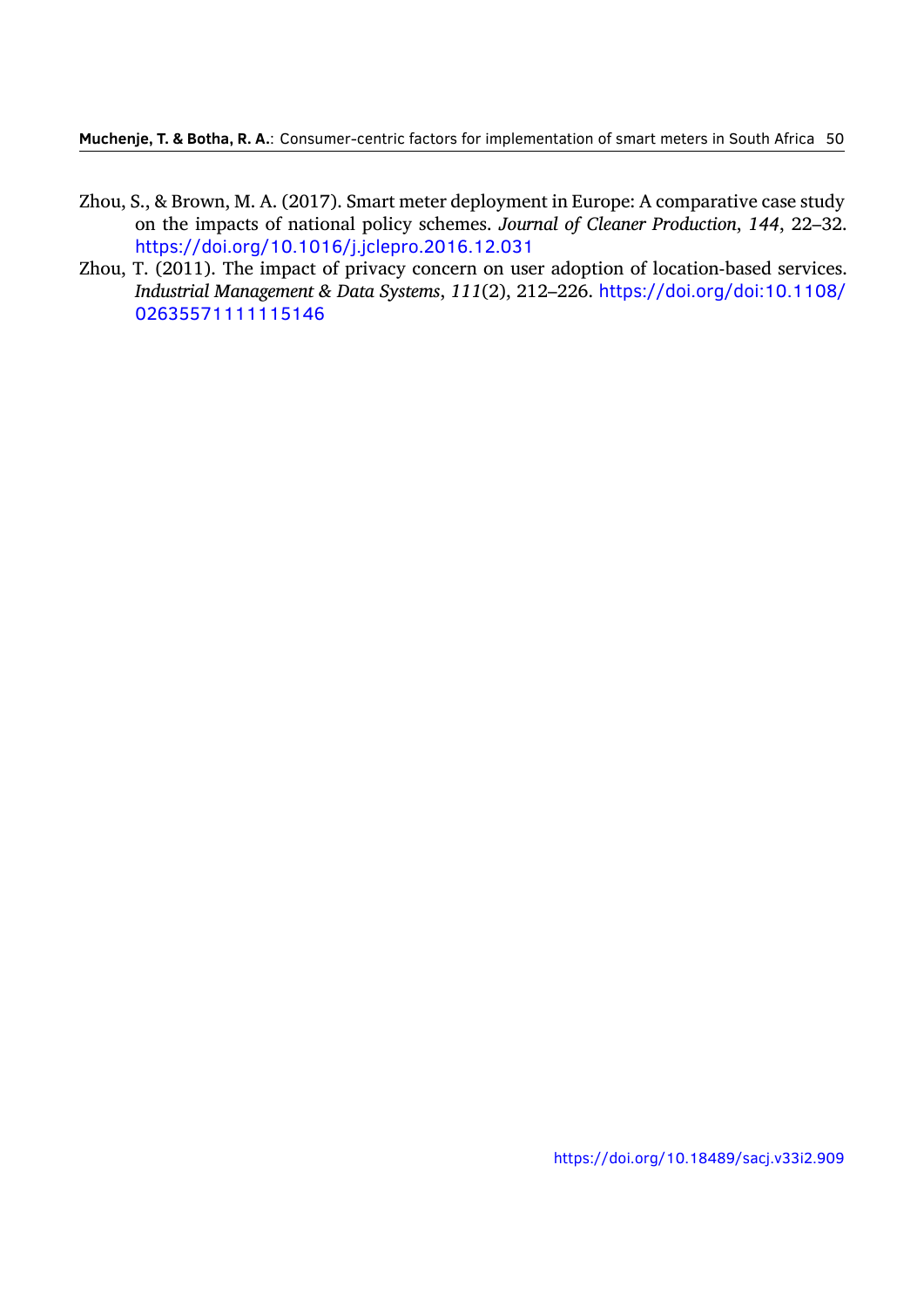## A APPENDIX: DERIVATION OF CONSTRUCT ITEMS

| Monetary<br>cost(MC)       | MC1<br>MC <sub>2</sub><br>MC <sub>3</sub> | Smart meter technology is expensive to a consumer like me. *<br>Smart meter technology makes me pay more than the old manual<br>system. *<br>Smart meter technology causes me to incur a higher cost than the | Agarwal et al.<br>(2007)                           |
|----------------------------|-------------------------------------------|---------------------------------------------------------------------------------------------------------------------------------------------------------------------------------------------------------------|----------------------------------------------------|
|                            | MC4                                       | old manual system. *<br>Smart meter technology will make me pay more money unneces-<br>sarily. *                                                                                                              | Self-developed                                     |
| Perceived                  | PV1                                       | Smart meter technology provides good value.                                                                                                                                                                   | Venkatesh et al.<br>(2012)                         |
| value (PV)                 | PV <sub>2</sub>                           | Smart meter technology is worthwhile considering.                                                                                                                                                             | Agarwal et al.<br>(2007)                           |
|                            | PV <sub>3</sub>                           | Smart meter technology provides me more benefits than disad-<br>vantages.                                                                                                                                     |                                                    |
|                            | PV4                                       | I appreciate what smart meter technology can do for me.                                                                                                                                                       |                                                    |
| Attitude                   | AT1                                       | I think using smart meters is a good idea***                                                                                                                                                                  | Belanche et al.<br>(2012)                          |
| $(AT)$ **                  | AT <sub>2</sub>                           | I think using smart meters is a wise idea***                                                                                                                                                                  |                                                    |
|                            | AT <sub>3</sub>                           | I think using smart meters would be a pleasant experience. ***                                                                                                                                                |                                                    |
|                            | AT4                                       | Generally, I like the idea of using smart meters. ***                                                                                                                                                         |                                                    |
| Facilitating<br>conditions | FC1                                       | I will easily access information about the use of smart meter tech-<br>nology. *                                                                                                                              | McKenna et al.<br>(2012)                           |
| (FC)                       | FC <sub>2</sub>                           | I will easily get instructions on smart meter use in my home lan-<br>guage. *                                                                                                                                 | Venkatesh et al.<br>(2012)                         |
|                            | FC <sub>3</sub>                           | I will easily get guidelines on how use smart meters. *                                                                                                                                                       |                                                    |
|                            | FC4                                       | I will easily get guidelines on how use smart meters. *                                                                                                                                                       |                                                    |
|                            | FC <sub>5</sub>                           | I can easily get support when I have difficult using smart meter                                                                                                                                              | Micheni<br>al.<br>et                               |
|                            |                                           | technology. *                                                                                                                                                                                                 | (2013)                                             |
| Social norms               | SN <sub>1</sub>                           | I will be happy to have a smart meter installed in my home.<br>***                                                                                                                                            | al.<br>Taneja<br>et<br>(2014)                      |
| $(SN)$ ***                 | SN <sub>2</sub>                           | I will volunteer to have a smart meter installed in my home. ***                                                                                                                                              |                                                    |
|                            | SN <sub>3</sub>                           | I am comfortable with having a smart meter installed in my home.<br>***                                                                                                                                       |                                                    |
|                            | SN4                                       | I am positive about a city-wide roll-out of smart meters. ***                                                                                                                                                 | Venkatesh et al.<br>(2012)                         |
|                            | SN <sub>5</sub>                           | I support the installation of smart meters in the city. ***                                                                                                                                                   |                                                    |
|                            | SN <sub>6</sub>                           | I will be happy to have a smart meter installed in my home. ***                                                                                                                                               |                                                    |
| Personal                   | PC1                                       | I will support smart meter technology use because my family sup-                                                                                                                                              | Taneja<br>al.<br>et                                |
| conscious-                 |                                           | ports it. **                                                                                                                                                                                                  | (2014)                                             |
| ness (PC) ***              | PC <sub>2</sub>                           | I will support smart meter technology use because my friends<br>support it. **                                                                                                                                |                                                    |
|                            | PC <sub>3</sub>                           | I will support smart meter technology use because my colleagues<br>support it. **                                                                                                                             |                                                    |
|                            | PC4                                       | I will support smart meter technology use because people impor-<br>tant to me say it helps save the environment. **                                                                                           | Venkatesh<br>et<br>al. (2012) and<br>Willis (2009) |

Table 11: Derivation of construct items

https://doi.org/10.18489/s[acj.v3](#page-32-6)3i2.909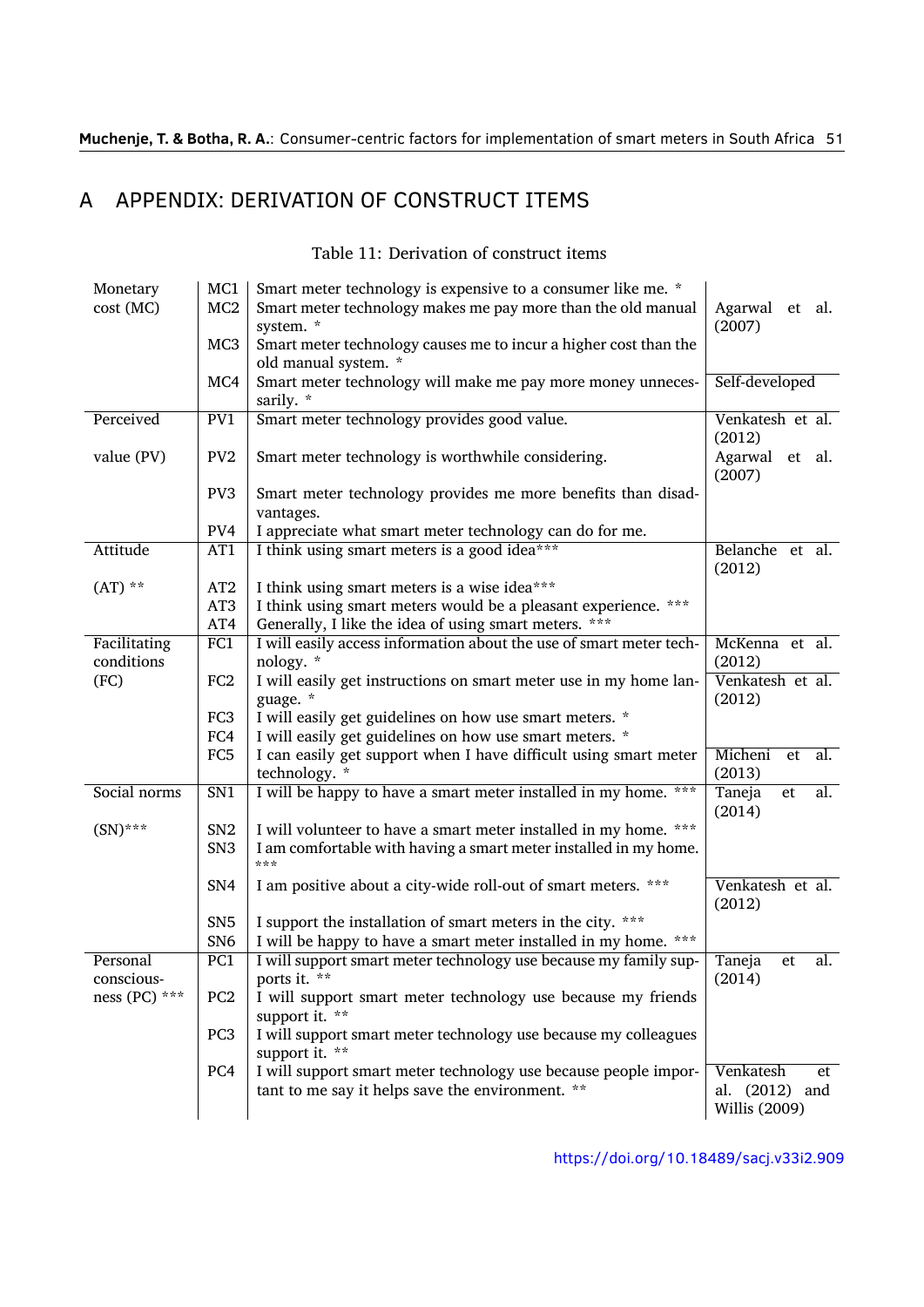|                 | PC <sub>5</sub> | I will support smart meter technology use because people impor-                                                       |                  |
|-----------------|-----------------|-----------------------------------------------------------------------------------------------------------------------|------------------|
|                 | PC <sub>6</sub> | tant to me think it is the right thing to do. **<br>I will support smart meter technology use because I believe it is |                  |
|                 |                 | the right thing to do. **                                                                                             |                  |
| Community       | CC <sub>1</sub> | I will support the use of smart meter technology because my com-                                                      | Willis (2009)    |
| conscious-      |                 | munity thinks it is good to manage and distribute electricity. **                                                     |                  |
| ness $(CC)**$   | CC2             | I will support the use of smart meter technology because my com-                                                      |                  |
|                 |                 | munity thinks it prevents electricity theft. **                                                                       |                  |
|                 | CC <sub>3</sub> | I will support the use of smart meter technology if my political                                                      |                  |
|                 |                 | affiliate party supports it. **                                                                                       |                  |
|                 | CC <sub>4</sub> | I will support the use of smart meter technology if my community                                                      |                  |
|                 |                 | thinks it saves electricity. **                                                                                       |                  |
|                 | CC <sub>5</sub> | Overall, I will support the use of smart meter technology if my                                                       |                  |
|                 | **              | community thinks it saves the environment. **                                                                         |                  |
| Behavioural     | BI1             | I will be happy to have smart meter installed at my home.                                                             | Xu et al. (2011) |
| intention<br>to | BI2             | I am favourable towards having a smart meter installed in my                                                          |                  |
| use smart       |                 | home.                                                                                                                 |                  |
| meters (BI)     | BI3             | I will volunteer to have a smart meter installed in my home.                                                          | Venkatesh et al. |
|                 |                 |                                                                                                                       | (2012)           |
|                 | BI4             | I am comfortable to have a smart meter installed in my home.                                                          | Kaushik et al.   |
|                 |                 |                                                                                                                       | (2015)           |
|                 | BI <sub>5</sub> | I plan to have smart meter installed in my home**                                                                     |                  |
|                 | BI <sub>6</sub> | I support the installation of smart meters in the city.                                                               |                  |
|                 | BI7             | I am positive about a city-wide roll-out of smart meters.                                                             |                  |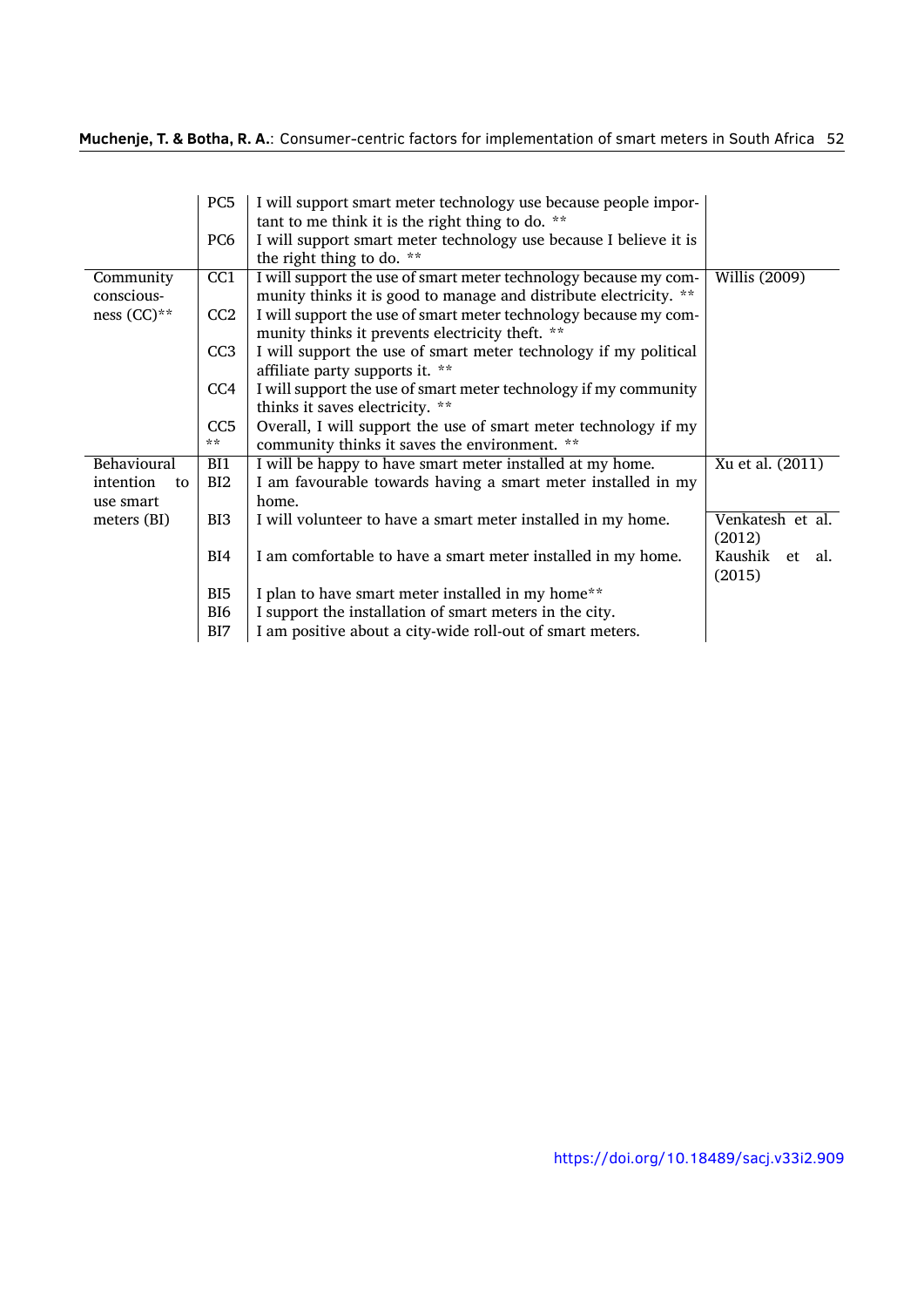## B APPENDIX: FINAL CONSTRUCT ITEMS

Table 12: Final construct items

|                                    | TT1              | Smart meter technology is trustworthy.                                       |  |  |  |
|------------------------------------|------------------|------------------------------------------------------------------------------|--|--|--|
|                                    | TT <sub>2</sub>  | Smart meter technology is dependable.                                        |  |  |  |
| Trust in                           | TT3              | Smart meter technology is credible in managing electricity demand & supply.  |  |  |  |
| technology (TT)                    | TT4              | Smart meter technology has a good reputation in the electricity industry.    |  |  |  |
|                                    | TT <sub>5</sub>  | Smart meter technology improves reliable electricity supply.                 |  |  |  |
|                                    | TT6              | Smart meter technology records electricity billing information accurately.   |  |  |  |
|                                    | PU1              | Smart meter makes it easier for me to monitor & adjust my electricity usage. |  |  |  |
| Perceived                          | PU <sub>2</sub>  | Smart meter makes it easier to manage electricity usage.                     |  |  |  |
| usefulness (PU)                    | PU <sub>3</sub>  | Smart meter makes it easy for me to get timely billing information.          |  |  |  |
|                                    | PU4              | Smart meter makes it easier for me to use electricity efficiently.           |  |  |  |
|                                    | EUI              | I will find it easy to use a smart meter.                                    |  |  |  |
| Perceived ease                     | EU <sub>2</sub>  | I will find it easy to learn how to operate the smart meter.                 |  |  |  |
| of use (EU)                        | EU <sub>3</sub>  | I will find it easy to get the smart meter to do what I want it to do.       |  |  |  |
|                                    | EU4              | It will not require any mental effort to use the smart meter.                |  |  |  |
|                                    | PR <sub>1</sub>  | I think smart meter technology makes it easier for my personal data to be    |  |  |  |
|                                    |                  | misused for market research and advertising without my knowledge.            |  |  |  |
| Privacy risk                       | PR <sub>2</sub>  | I think smart meter technology allows easier access to my personal data      |  |  |  |
| (PR)                               |                  | without my knowledge.                                                        |  |  |  |
|                                    | PR <sub>3</sub>  | I think smart meter technology makes me vulnerable to criminals.             |  |  |  |
|                                    | PR4              | I think smart meter technology put my privacy at risk.                       |  |  |  |
|                                    | MC1              | Smart meter technology will make me pay more money unnecessarily.            |  |  |  |
| Monetary                           | MC2              | Smart meter technology will make me pay more than the old manual system.     |  |  |  |
| cost (MC)                          | MC <sub>3</sub>  | Smart meter technology will cause me to incur a higher cost than the old     |  |  |  |
|                                    |                  | manual system.                                                               |  |  |  |
|                                    | MC4              | Smart meter technology will be expensive to a consumer like me.              |  |  |  |
|                                    | PV1              | Smart meter technology provides good value.                                  |  |  |  |
| Perceived                          | PV <sub>2</sub>  | Smart meter technology is worthwhile considering.                            |  |  |  |
| value (PV)                         | PV3              | Smart meter technology provides me more benefits than disadvantages.         |  |  |  |
|                                    | PV4              | I appreciate what smart meter technology can do for me.                      |  |  |  |
|                                    | AT1              | I think using smart meters is a good idea.                                   |  |  |  |
| Attitude<br>(AT)                   | AT <sub>2</sub>  | I think using smart meters is a wise idea.                                   |  |  |  |
|                                    | AT3              | I think using smart meters would be a pleasant experience.                   |  |  |  |
|                                    | AT4              | Generally, I like the idea of using smart meters.                            |  |  |  |
| Facilitating<br>conditions<br>(FC) | $\overline{FC1}$ | Gaining access to information about the use of smart meters will be easy.    |  |  |  |
|                                    | FC <sub>2</sub>  | Obtaining instructions for smart meter use will be easy.                     |  |  |  |
|                                    | FC <sub>3</sub>  | Obtaining guidelines on how to use smart meters will be easy.                |  |  |  |
|                                    | FC4              | I can easily get support when I experience difficulties using smart meters.  |  |  |  |
|                                    | FC <sub>5</sub>  | Gaining access to information about the use of smart meters will be easy.    |  |  |  |
|                                    | SN <sub>1</sub>  | I will be happy to have a smart meter installed in my home.                  |  |  |  |
|                                    | SN <sub>2</sub>  | I will volunteer to have a smart meter installed in my home.                 |  |  |  |
| Social norms                       | SN <sub>3</sub>  | I am comfortable with having a smart meter installed in my home.             |  |  |  |
| (SN)                               | SN4              | I am positive about a city-wide roll-out of smart meters.                    |  |  |  |
|                                    | SN <sub>5</sub>  | I support the installation of smart meters in the city.                      |  |  |  |
|                                    | SN <sub>6</sub>  | I will be happy to have a smart meter installed in my home.                  |  |  |  |
|                                    | BI1              | I will be happy to have smart meter installed in my home.                    |  |  |  |